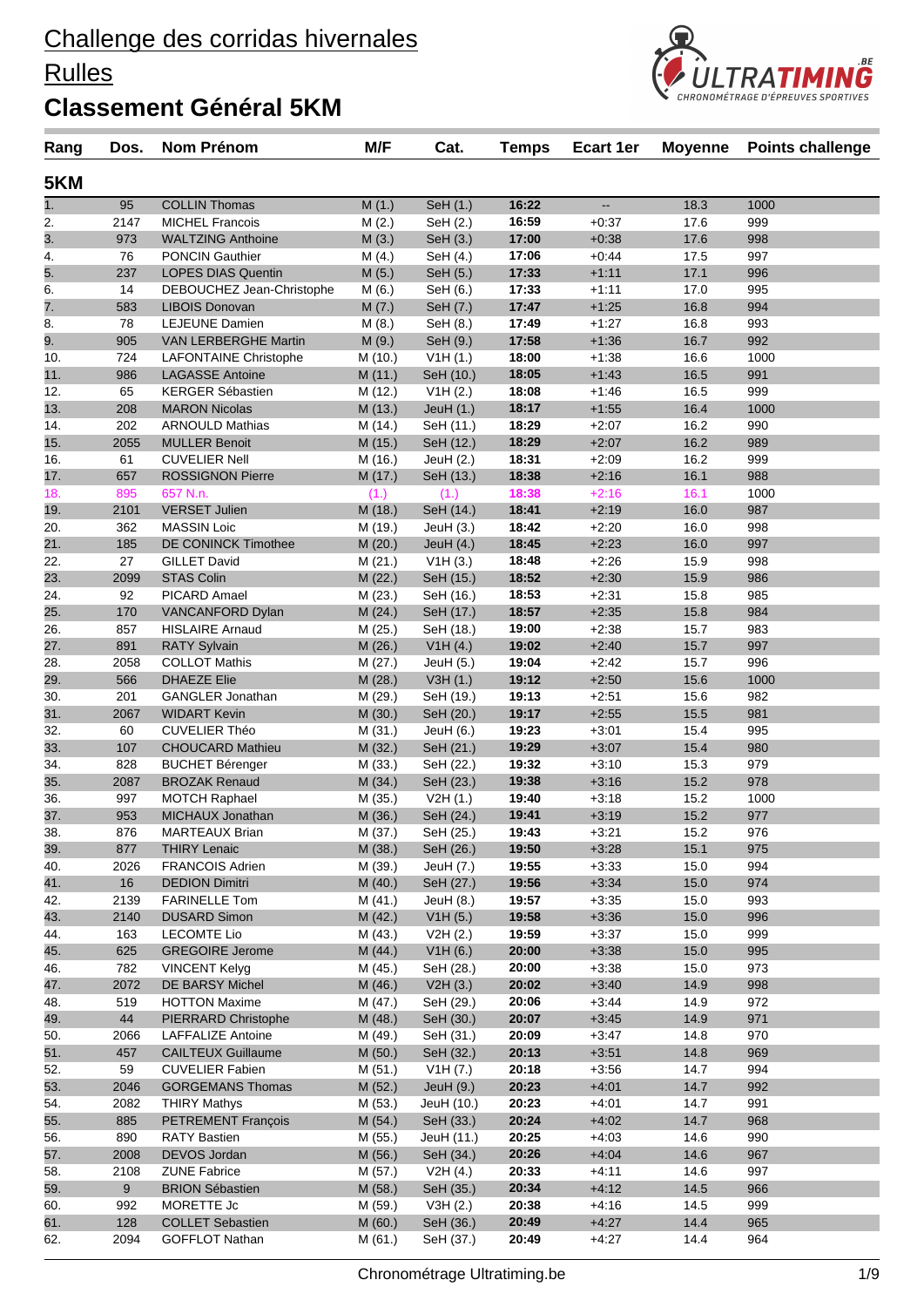#### **Rulles**



| Rang | Dos.            | Nom Prénom                 | M/F      | Cat.             | <b>Temps</b> | <b>Ecart 1er</b> | <b>Moyenne</b> | <b>Points challenge</b> |
|------|-----------------|----------------------------|----------|------------------|--------------|------------------|----------------|-------------------------|
| 63.  | 91              | <b>DARCIS Raphaël</b>      | M (62.)  | V1H(8.)          | 20:58        | $+4:36$          | 14.3           | 993                     |
| 64.  | 245             | <b>HOTTON Pierre-Yves</b>  | M (63.)  | SeH (38.)        | 20:58        | $+4:36$          | 14.3           | 963                     |
| 65.  | 31              | <b>HUBERMONT Alexandre</b> | M (64.)  | SeH (39.)        | 21:01        | $+4:39$          | 14.2           | 962                     |
| 66.  | 262             | <b>JPIES Florent</b>       | M (65.)  | SeH (40.)        | 21:02        | $+4:40$          | 14.2           | 961                     |
| 67.  | 2086            | DE NEVE Jean               | M (66.)  | JeuH (12.)       | 21:05        | $+4:43$          | 14.2           | 989                     |
| 68.  | 2085            | <b>GUILLAUME Enzo</b>      | M (67.)  | JeuH (13.)       | 21:05        | $+4.43$          | 14.2           | 988                     |
| 69.  | 230             | <b>GILSON Romain</b>       | M (68.)  | SeH (41.)        | 21:06        | $+4:44$          | 14.2           | 960                     |
| 70.  | 89              | 89 N.n.                    | (2.)     | (2.)             | 21:09        | $+4:47$          | 14.1           | 999                     |
| 71.  | 2077            | <b>DION Louis</b>          | M (69.)  | JeuH (14.)       | 21:10        | $+4:48$          | 14.1           | 987                     |
| 72.  | 238             | <b>HABRAN Remy</b>         | M (70.)  | V1H(9.)          | 21:12        | $+4:50$          | 14.1           | 992                     |
| 73.  | 888             | <b>PIERSON Arthur</b>      | M(71.)   | JeuH (15.)       | 21:19        | $+4:57$          | 14.0           | 986                     |
| 74.  | 2111            | <b>FRIOB Axel</b>          | M (72.)  | SeH (42.)        | 21:23        | $+5:01$          | 14.0           | 959                     |
| 75.  | 2032            | DAVE Matheo                | M (73.)  | JeuH (16.)       | 21:25        | $+5:03$          | 14.0           | 985                     |
| 76.  | 2097            | <b>STAS Thierry</b>        | M (74.)  | V2H(5.)          | 21:27        | $+5:05$          | 13.9           | 996                     |
| 77.  | 803             | <b>BROZAK Pierre</b>       | M (75.)  | SeH (43.)        | 21:28        | $+5:06$          | 13.9           | 958                     |
| 78.  | 133             | <b>MEUNIER Basile</b>      | M (76.)  | V1H(10.)         | 21:30        | $+5:08$          | 13.9           | 991                     |
|      | 479             | <b>EHMANN Wilma</b>        | F(1.)    | $\text{SeF}(1.)$ | 21:30        | $+5:08$          | 13.9           | 1000                    |
| 80.  | 2050            | ROLAND Sacha               | M (77.)  | JeuH (17.)       | 21:33        | $+5:11$          | 13.9           | 984                     |
| 81.  | 102             | <b>VIEUXTEMPS Maxime</b>   | M (78.)  | SeH (44.)        | 21:34        | $+5:12$          | 13.9           | 957                     |
| 82.  | 870             | <b>LENEL Sébastien</b>     | M (79.)  | V1H(11.)         | 21:41        | $+5:19$          | 13.8           | 990                     |
| 83.  | 291             | <b>GUILLAUME Mathieu</b>   | M (80.)  | SeH (45.)        | 21:42        | $+5:20$          | 13.8           | 956                     |
| 84.  | 1010            | <b>DETROZ Clarisse</b>     | F(2.)    | SeF(2.)          | 21:42        | $+5:20$          | 13.8           | 999                     |
| 85.  | 2030            | <b>BOUVY Jordan</b>        | M(81.)   | JeuH (18.)       | 21:55        | $+5:33$          | 13.6           | 983                     |
| 86.  | 86              | FRANÇOIS Leslie            | M (82.)  | SeH (46.)        | 21:56        | $+5:34$          | 13.6           | 955                     |
| 87.  | 2021            | <b>BAYS Roger</b>          | M (83.)  | V1H(12.)         | 21:56        | $+5:34$          | 13.6           | 989                     |
| 88.  | 772             | <b>SCHMIT Mathieu</b>      | M (84.)  | SeH (47.)        | 21:57        | $+5:35$          | 13.6           | 954                     |
| 89.  | 301             | <b>MALCHAIR Julien</b>     | M (85.)  | SeH (48.)        | 21:59        | $+5:37$          | 13.6           | 953                     |
| 90.  | 903             | <b>TARGONI Loïc</b>        | M (86.)  | SeH (49.)        | 22:07        | $+5:45$          | 13.5           | 952                     |
| 91.  | 2098            | <b>COLLIGNON David</b>     | M (87.)  | SeH (50.)        | 22:07        | $+5:45$          | 13.5           | 951                     |
| 92.  | 2138            | HISSETTE Jean-Rene         | M (88.)  | SeH (51.)        | 22:10        | $+5:48$          | 13.5           | 950                     |
| 93.  | 8 <sup>°</sup>  | <b>BRAU Amélie</b>         | F(3.)    | SeF(3.)          | 22:13        | $+5:51$          | $13.5$         | 998                     |
| 94.  | 62              | <b>DELAIT Olivier</b>      | M (89.)  | V2H(6.)          | 22:13        | $+5.51$          | 13.5           | 995                     |
| 95.  | 1994            | <b>SCHOER Bastien</b>      | M (90.)  | JeuH (19.)       | 22:19        | $+5:57$          | 13.4           | 982                     |
| 96.  | 2033            | <b>FIVET Mathieu</b>       | M (91.)  | V1H(13.)         | 22:20        | $+5:58$          | 13.4           | 988                     |
| 97.  | 2045            | <b>ARNOULD Zephirin</b>    | M (92.)  | JeuH (20.)       | 22:21        | $+5:59$          | 13.4           | 981                     |
| 98.  | 456             | <b>CAILTEUX Emilie</b>     | F(4.)    | JeuF $(1.)$      | 22:22        | $+6:00$          | 13.4           | 1000                    |
| 99.  | 2299            | <b>STIERNON Mathéo</b>     | M (93.)  | JeuH (21.)       | 22:28        | $+6:06$          | 13.3           | 980                     |
| 100. | 468             | <b>ISERENTANT Francois</b> | M (94.)  | SeH (52.)        | 22:30        | $+6:08$          | 13.3           | 949                     |
| 101. | 10 <sup>°</sup> | <b>CARTRY Maud</b>         | F(5)     | SeF(4.)          | 22:31        | $+6:09$          | 13.3           | 997                     |
| 102. | 2069            | RICHARD Nicolas            | M (95.)  | SeH (53.)        | 22:32        | $+6:10$          | 13.3           | 948                     |
| 103. | 268             | <b>PONSARD Cristelle</b>   | F(6.)    | V1F(1.)          | 22:34        | $+6:12$          | $13.3$         | 1000                    |
| 104. | 431             | 431 N.n.                   | (3.)     | (3.)             | 22:34        | $+6:12$          | 13.2           | 998                     |
| 105. | 2005            | <b>LUCAS Corentin</b>      | M (96.)  | JeuH (22.)       | 22:36        | $+6:14$          | 13.2           | 979                     |
| 106. | 90              | <b>RATHS Clement</b>       | M (97.)  | JeuH (23.)       | 22:37        | $+6:15$          | 13.2           | 978                     |
| 107. | 520             | PONLOT Jean-Jacques        | M (98.)  | V2H (7.)         | 22:38        | $+6:16$          | 13.2           | 994                     |
| 108. | 93              | <b>LOBET Denis</b>         | M (99.)  | SeH (54.)        | 22:44        | $+6:22$          | 13.2           | 947                     |
| 109. | 454             | <b>CAILTEUX Elisabeth</b>  | F(7.)    | SeF(5.)          | 22:46        | $+6:24$          | 13.1           | 996                     |
| 110. | 32              | <b>KOBS Quentin</b>        | M (100.) | JeuH (24.)       | 22:51        | $+6.29$          | 13.1           | 977                     |
| 111. | 127             | <b>WELVAERT Jules</b>      | M (101.) | V3H(3.)          | 22:57        | $+6:35$          | 13.0           | 998                     |
| 112. | 2059            | ROLAND Abel                | M (102.) | JeuH (25.)       | 22:57        | $+6:35$          | 13.0           | 976                     |
| 113. | 405             | VAN DE WOESTYNE Simon      | M (103.) | SeH (55.)        | 23:04        | $+6:42$          | 13.0           | 946                     |
| 114. | 570             | <b>BIGONVILLE Thierry</b>  | M (104.) | V3H(4.)          | 23:05        | $+6:43$          | 12.9           | 997                     |
| 115. | 2156            | 2156 N.n.                  | (4.)     | (4.)             | 23:09        | $+6:47$          | 12.9           | 997                     |
| 116. | 118             | LIEGEOIS Clara             | F(8.)    | Jeu $F(2)$       | 23:11        | $+6:49$          | 12.9           | 999                     |
| 117. | 2088            | PONCELET Thibaud           | M (105.) | SeH (56.)        | 23:11        | $+6:49$          | 12.9           | 945                     |
| 118. | 880             | MINET Noël                 | M (106.) | V1H(14.)         | 23:14        | $+6.52$          | 12.9           | 987                     |
| 119. | 41              | <b>MOLTER Roland</b>       | M (107.) | V2H(8.)          | 23:14        | $+6:52$          | 12.9           | 993                     |
| 120. | 849             | <b>GIRS Coraline</b>       | F(9.)    | SeF (6.)         | 23:15        | $+6:53$          | 12.9           | 995                     |
| 121. | 1308            | <b>AOUST Caroline</b>      | F(10.)   | SeF (7.)         | 23:17        | $+6:55$          | 12.8           | 994                     |
| 122. | 707             | <b>BRACONNIER Stéphane</b> | M (108.) | V1H(15.)         | 23:17        | $+6:55$          | 12.8           | 986                     |
| 123. | 2078            | <b>DENIS Thomas</b>        | M (109.) | SeH (57.)        | 23:19        | $+6:57$          | 12.8           | 944                     |
| 124. | 734             | <b>CROCHET Paulin</b>      | M (110.) | V2H (9.)         | 23:20        | $+6:58$          | 12.8           | 992                     |
| 125. | 26              | <b>GILLARD Stany</b>       | M (111.) | V1H(16.)         | 23:23        | $+7:01$          | 12.8           | 985                     |
| 126. | 18              | <b>DETHISE Loïc</b>        | M (112.) | SeH (58.)        | 23:25        | $+7:03$          | 12.8           | 943                     |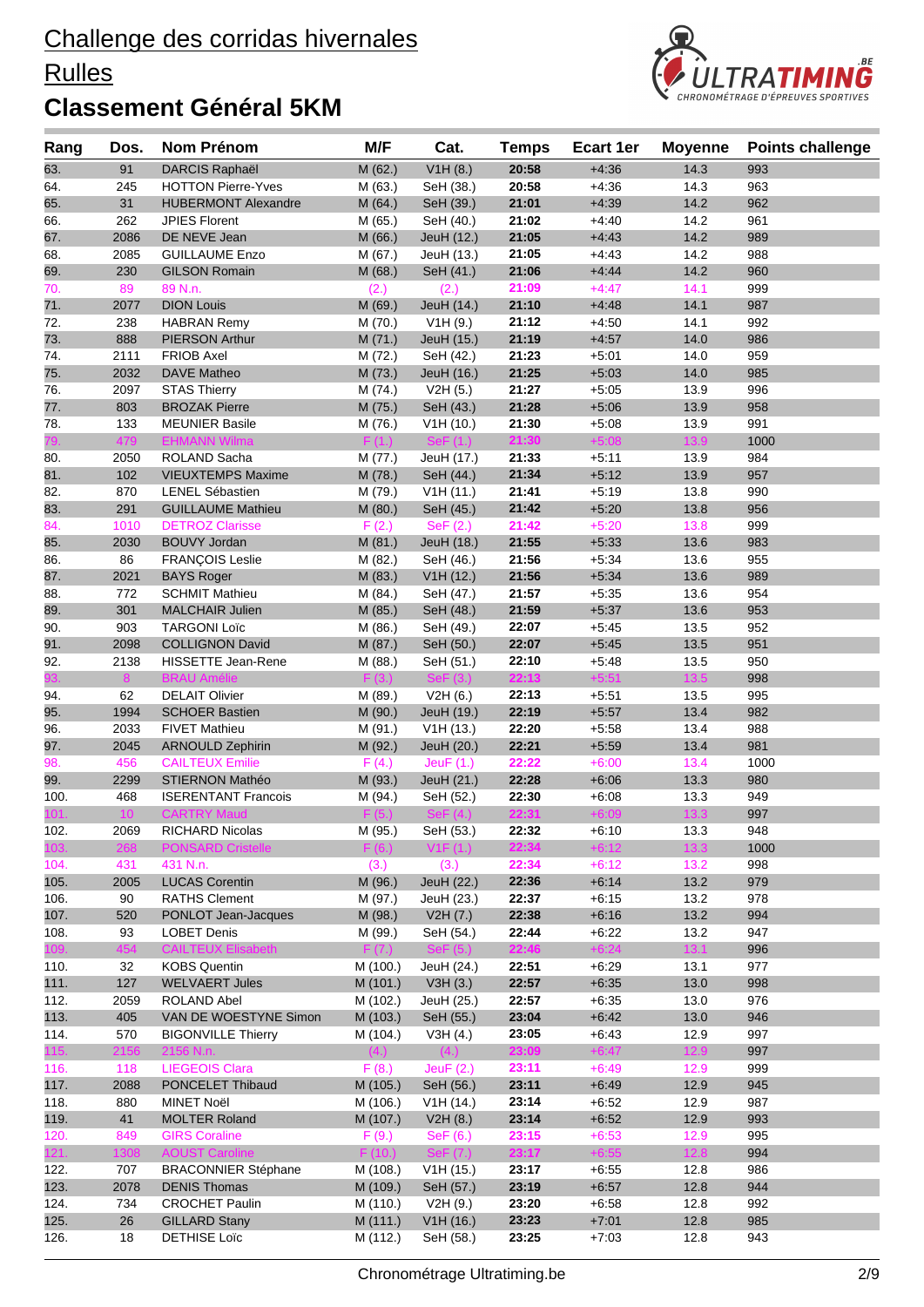#### **Rulles**



| <b>TINANT Chloé</b><br>1063<br>F(11.)<br>$+7:06$<br>993<br>23:28<br>12.7<br>2007<br><b>OGER Bruno</b><br>V2H (10.)<br>23:32<br>$+7:10$<br>12.7<br>991<br>M (113.)<br>151<br><b>JACOB Didier</b><br>23:35<br>$+7:13$<br>12.7<br>990<br>M (114.)<br>V2H (11.)<br>23:39<br>$+7:17$<br>2160<br><b>BRAUX Lise</b><br>12.6<br>998<br>F(12.)<br>Jeu $F(3)$<br>96<br>23:40<br>131.<br><b>BRAUX Florence</b><br>F(13.)<br>SeF(9)<br>12.6<br>$+7:18$<br>992<br>975<br>2020<br><b>WATHELET Dylan</b><br>M (115.)<br>JeuH (26.)<br>23:44<br>$+7:22$<br>12.6<br>923<br>23:49<br>$+7:27$<br>12.6<br>942<br>133.<br><b>NICOLAS Penninckx</b><br>M (116.)<br>SeH (59.)<br>2012<br>134.<br>NONWEILLER Christopher<br>23:50<br>$+7:28$<br>12.5<br>941<br>M (117.)<br>SeH (60.)<br>135.<br>852<br>12.5<br><b>GROSS Jacky</b><br>V2H (12.)<br>23:51<br>$+7:29$<br>989<br>M (118.)<br>23:51<br>$+7:29$<br>12.5<br>136.<br>2149<br><b>TALMAS Arnaud</b><br>V1H (17.)<br>984<br>M (119.)<br>23:51<br>$+7:29$<br>12.5<br>791<br>791 N.n.<br>(5.)<br>137.<br>(5.)<br>996<br>999<br>138.<br>742<br><b>RATY Aline</b><br>F(14.)<br>V1F(2.)<br>23:52<br>$+7:30$<br>12.5<br>139.<br>856<br><b>HENRY Marcel</b><br>V2H (13.)<br>23:53<br>$+7:31$<br>12.5<br>988<br>M (120.)<br>463<br>24:01<br>$+7:39$<br>12.4<br>140.<br><b>BACKES Arthur</b><br>M (121.)<br>JeuH (27.)<br>974<br>43<br>$+7.42$<br>12.4<br>141.<br><b>NOIRET Jeremy</b><br>SeH (61.)<br>24:04<br>940<br>M (122.)<br>12.4<br>142.<br>2004<br>PIRONT Romain<br>M (123.)<br>24:04<br>$+7:42$<br>973<br>JeuH (28.)<br>5 <sup>1</sup><br><b>BERGUET Julie</b><br>F(15.)<br>SeF (10.)<br>24:05<br>$+7:43$<br>12.4<br>143.<br>991<br><b>DROUET Stéphanie</b><br>V1F(3.)<br>24:07<br>$+7:45$<br>12.4<br>998<br>144.<br>250<br>F(16.)<br>145.<br>24:09<br>12.4<br>939<br>781<br><b>CARNEVALI Maurin</b><br>M (124.)<br>SeH (62.)<br>$+7:47$<br>289<br>24:09<br>$+7:47$<br>12.4<br>990<br>146.<br><b>THERER Eloise</b><br>F(17.)<br>SeF (11.)<br>147.<br>415<br><b>FALZONE Claudia</b><br>24:10<br>12.4<br>F(18.)<br>$+7:48$<br>989<br>SeF (12.)<br><b>LAHURE Elodie</b><br>F(19.)<br>SeF (13.)<br>24:11<br>$+7:49$<br>12.4<br>988<br>148.<br>780<br>297<br>24:15<br>12.3<br>149.<br><b>PIERRE Kathy</b><br>F(20.)<br>V1F(4.)<br>$+7:53$<br>997<br>879<br><b>MATHIEU Sebastien</b><br>M (125.)<br>SeH (63.)<br>24:16<br>$+7:54$<br>12.3<br>938<br>150.<br>151.<br>130<br><b>TINANT Romain</b><br>24:18<br>$+7:56$<br>12.3<br>937<br>M (126.)<br>SeH (64.)<br>24:21<br>$+7:59$<br>12.3<br>152.<br>901<br><b>SCHILTZ Nathan</b><br>M (127.)<br>JeuH (29.)<br>972<br>51<br>24:21<br>$+7:59$<br>12.3<br>153.<br><b>THIRY Vivien</b><br>M (128.)<br>936<br>SeH (65.)<br>283<br>F(21.)<br>24:22<br>12.3<br>154.<br><b>SEGERS Marine</b><br>SeF (14.)<br>$+8:00$<br>987<br>24:27<br>12.2<br>155.<br>2110<br>VAN DE WIELE Bruno<br>M (129.)<br>V1H (18.)<br>$+8:05$<br>983<br>156.<br>325<br><b>DASNOY Freddy</b><br>M (130.)<br>V2H (14.)<br>24:34<br>$+8:12$<br>12.2<br>987<br>157.<br>546<br>546 N.n.<br>24:34<br>$+8:12$<br>12.2<br>995<br>(6.)<br>(6.)<br>189<br><b>NOEL Franck</b><br>V2H (15.)<br>24:36<br>$+8:14$<br>12.2<br>986<br>158.<br>M (131.)<br>24:41<br>159.<br>813<br>813 N.n.<br>(7.)<br>$+8:19$<br>12.1<br>994<br>(7.)<br>24:41<br>997<br>889<br><b>RATY Amélie</b><br>F(22.)<br>JeuF $(4.)$<br>$+8:19$<br>12.1<br>160.<br>878<br>24:42<br>12.1<br>935<br>161.<br><b>MARTIN Gauthier</b><br>M (132.)<br>SeH (66.)<br>$+8:20$<br>162.<br>2062<br>M (133.)<br>24:42<br>$+8:20$<br>12.1<br>934<br><b>PEREIRA Gregory</b><br>SeH (67.)<br>12.1<br>163.<br>2154<br>V1H (19.)<br>24:43<br>$+8.21$<br>982<br><b>NALLEUX Christophe</b><br>M (134.)<br>24:44<br>$+8:22$<br>164.<br>2158<br><b>BARBIER Remy</b><br>M (135.)<br>SeH (68.)<br>12.1<br>933<br>165.<br><b>HUBERT Arthur</b><br>M (136.)<br>$+8:23$<br>12.1<br>971<br>2093<br>JeuH (30.)<br>24:45<br>$+8:23$<br>24:45<br>932<br>166.<br>2148<br><b>BLOMME Danick</b><br>M (137.)<br>SeH (69.)<br>12.1<br>167.<br>24:46<br>$+8:24$<br>12.1<br><b>CUVELIER Louise</b><br>75<br>996<br>F(23.)<br>JeuF $(5.)$<br><b>GOUJARD Stephane</b><br>24:48<br>2023<br>V1H (20.)<br>$+8:26$<br>12.0<br>981<br>168.<br>M (138.)<br>24:49<br>169.<br>804<br>804 N.n.<br>$+8:27$<br>12.0<br>993<br>(8.)<br>2152<br><b>CHISOGNE Florent</b><br>M (139.)<br>SeH (70.)<br>24:51<br>$+8:29$<br>12.0<br>931<br>170.<br>2056<br>M (140.)<br>SeH (71.)<br>25:02<br>171.<br><b>GALIAUX Robin</b><br>$+8:40$<br>11.9<br>930<br>2068<br>25:04<br>$+8:42$<br>11.9<br>172.<br><b>MARCHEWKA Francois</b><br>M (141.)<br>SeH (72.)<br>929<br>25:04<br>$+8:42$<br>11.9<br>173.<br>2133<br><b>COQBALCK Marion</b><br>F(24.)<br>Jeu $F(6.)$<br>995<br>25:05<br>928<br>2016<br><b>RODLET Florent</b><br>SeH (73.)<br>$+8.43$<br>11.9<br>174.<br>M (142.)<br>25:06<br>$+8:44$<br>175.<br><b>COLLET Juliette</b><br>11.9<br>2135<br>F(25.)<br>994<br>JeuF $(7.)$<br>25:08<br>142<br><b>TOUILLAUX Dominique</b><br>M (143.)<br>V2H (16.)<br>$+8:46$<br>11.9<br>985<br>11.9<br>177.<br>2027<br><b>BODEUX Leon</b><br>M (144.)<br>JeuH (31.)<br>25:08<br>$+8:46$<br>970<br>2119<br><b>BAUDLET Cedric</b><br>M (145.)<br>V1H (21.)<br>25:14<br>$+8:52$<br>11.8<br>980<br>235<br>25:17<br>11.8<br>927<br><b>BRANTZ Pierre</b><br>M (146.)<br>SeH (74.)<br>$+8:55$<br>298<br><b>OGER Véronique</b><br>F(26.)<br>V2F(1.)<br>25:17<br>$+8:55$<br>11.8<br>1000<br>88<br><b>FILBICHE Dominique</b><br>25:18<br>11.8<br>M (147.)<br>V2H (17.)<br>$+8:56$<br>984<br>995<br><b>DEOM Manon</b><br>F(27.)<br>25:19<br>$+8:57$<br>11.8<br>986<br>SeF (15.)<br><b>WALTZING François</b><br>25:21<br>11.8<br>2022<br>M (148.)<br>SeH (75.)<br>$+8:59$<br>926<br>794<br><b>RICHARD Louise</b><br>F(28.)<br>SeF (16.)<br>25:21<br>$+8:59$<br>11.8<br>985<br><b>RAULET Laurianne</b><br>F(29.)<br>25:21<br>$+8:59$<br>376<br>SeF (17.)<br>11.8<br>984<br>257<br><b>CRÉMER Béatrice</b><br>F(30.)<br>V1F(5.)<br>25:22<br>996<br>$+9:00$<br>11.8<br>305<br>F(31.)<br>25:23<br><b>BALON Camille</b><br>SeF (18.)<br>$+9:01$<br>11.8<br>983<br>841<br><b>DEFOOZ Delphine</b><br>SeF (19.)<br>25:24<br>$+9:02$<br>11.8<br>982<br>F(32.)<br>2043<br><b>KOSOWSKI Aline</b><br>25:26<br>189.<br>F(33.)<br>SeF (20.)<br>$+9:04$<br>11.7<br>981<br>25:28<br>1993<br><b>FRANCOIS Marilyn</b><br>V1F(6.)<br>995<br>F(34.)<br>$+9:06$<br>11.7 | Rang | Dos. | Nom Prénom | M/F | Cat. | <b>Temps</b> | Ecart 1er | <b>Moyenne</b> | <b>Points challenge</b> |
|---------------------------------------------------------------------------------------------------------------------------------------------------------------------------------------------------------------------------------------------------------------------------------------------------------------------------------------------------------------------------------------------------------------------------------------------------------------------------------------------------------------------------------------------------------------------------------------------------------------------------------------------------------------------------------------------------------------------------------------------------------------------------------------------------------------------------------------------------------------------------------------------------------------------------------------------------------------------------------------------------------------------------------------------------------------------------------------------------------------------------------------------------------------------------------------------------------------------------------------------------------------------------------------------------------------------------------------------------------------------------------------------------------------------------------------------------------------------------------------------------------------------------------------------------------------------------------------------------------------------------------------------------------------------------------------------------------------------------------------------------------------------------------------------------------------------------------------------------------------------------------------------------------------------------------------------------------------------------------------------------------------------------------------------------------------------------------------------------------------------------------------------------------------------------------------------------------------------------------------------------------------------------------------------------------------------------------------------------------------------------------------------------------------------------------------------------------------------------------------------------------------------------------------------------------------------------------------------------------------------------------------------------------------------------------------------------------------------------------------------------------------------------------------------------------------------------------------------------------------------------------------------------------------------------------------------------------------------------------------------------------------------------------------------------------------------------------------------------------------------------------------------------------------------------------------------------------------------------------------------------------------------------------------------------------------------------------------------------------------------------------------------------------------------------------------------------------------------------------------------------------------------------------------------------------------------------------------------------------------------------------------------------------------------------------------------------------------------------------------------------------------------------------------------------------------------------------------------------------------------------------------------------------------------------------------------------------------------------------------------------------------------------------------------------------------------------------------------------------------------------------------------------------------------------------------------------------------------------------------------------------------------------------------------------------------------------------------------------------------------------------------------------------------------------------------------------------------------------------------------------------------------------------------------------------------------------------------------------------------------------------------------------------------------------------------------------------------------------------------------------------------------------------------------------------------------------------------------------------------------------------------------------------------------------------------------------------------------------------------------------------------------------------------------------------------------------------------------------------------------------------------------------------------------------------------------------------------------------------------------------------------------------------------------------------------------------------------------------------------------------------------------------------------------------------------------------------------------------------------------------------------------------------------------------------------------------------------------------------------------------------------------------------------------------------------------------------------------------------------------------------------------------------------------------------------------------------------------------------------------------------------------------------------------------------------------------------------------------------------------------------------------------------------------------------------------------------------------------------------------------------------------------------------------------------------------------------------------------------------------------------------------------------------------------------------------------------------------------------------|------|------|------------|-----|------|--------------|-----------|----------------|-------------------------|
|                                                                                                                                                                                                                                                                                                                                                                                                                                                                                                                                                                                                                                                                                                                                                                                                                                                                                                                                                                                                                                                                                                                                                                                                                                                                                                                                                                                                                                                                                                                                                                                                                                                                                                                                                                                                                                                                                                                                                                                                                                                                                                                                                                                                                                                                                                                                                                                                                                                                                                                                                                                                                                                                                                                                                                                                                                                                                                                                                                                                                                                                                                                                                                                                                                                                                                                                                                                                                                                                                                                                                                                                                                                                                                                                                                                                                                                                                                                                                                                                                                                                                                                                                                                                                                                                                                                                                                                                                                                                                                                                                                                                                                                                                                                                                                                                                                                                                                                                                                                                                                                                                                                                                                                                                                                                                                                                                                                                                                                                                                                                                                                                                                                                                                                                                                                                                                                                                                                                                                                                                                                                                                                                                                                                                                                                                                                                                               |      |      |            |     |      |              |           |                |                         |
|                                                                                                                                                                                                                                                                                                                                                                                                                                                                                                                                                                                                                                                                                                                                                                                                                                                                                                                                                                                                                                                                                                                                                                                                                                                                                                                                                                                                                                                                                                                                                                                                                                                                                                                                                                                                                                                                                                                                                                                                                                                                                                                                                                                                                                                                                                                                                                                                                                                                                                                                                                                                                                                                                                                                                                                                                                                                                                                                                                                                                                                                                                                                                                                                                                                                                                                                                                                                                                                                                                                                                                                                                                                                                                                                                                                                                                                                                                                                                                                                                                                                                                                                                                                                                                                                                                                                                                                                                                                                                                                                                                                                                                                                                                                                                                                                                                                                                                                                                                                                                                                                                                                                                                                                                                                                                                                                                                                                                                                                                                                                                                                                                                                                                                                                                                                                                                                                                                                                                                                                                                                                                                                                                                                                                                                                                                                                                               | 128. |      |            |     |      |              |           |                |                         |
|                                                                                                                                                                                                                                                                                                                                                                                                                                                                                                                                                                                                                                                                                                                                                                                                                                                                                                                                                                                                                                                                                                                                                                                                                                                                                                                                                                                                                                                                                                                                                                                                                                                                                                                                                                                                                                                                                                                                                                                                                                                                                                                                                                                                                                                                                                                                                                                                                                                                                                                                                                                                                                                                                                                                                                                                                                                                                                                                                                                                                                                                                                                                                                                                                                                                                                                                                                                                                                                                                                                                                                                                                                                                                                                                                                                                                                                                                                                                                                                                                                                                                                                                                                                                                                                                                                                                                                                                                                                                                                                                                                                                                                                                                                                                                                                                                                                                                                                                                                                                                                                                                                                                                                                                                                                                                                                                                                                                                                                                                                                                                                                                                                                                                                                                                                                                                                                                                                                                                                                                                                                                                                                                                                                                                                                                                                                                                               | 129. |      |            |     |      |              |           |                |                         |
|                                                                                                                                                                                                                                                                                                                                                                                                                                                                                                                                                                                                                                                                                                                                                                                                                                                                                                                                                                                                                                                                                                                                                                                                                                                                                                                                                                                                                                                                                                                                                                                                                                                                                                                                                                                                                                                                                                                                                                                                                                                                                                                                                                                                                                                                                                                                                                                                                                                                                                                                                                                                                                                                                                                                                                                                                                                                                                                                                                                                                                                                                                                                                                                                                                                                                                                                                                                                                                                                                                                                                                                                                                                                                                                                                                                                                                                                                                                                                                                                                                                                                                                                                                                                                                                                                                                                                                                                                                                                                                                                                                                                                                                                                                                                                                                                                                                                                                                                                                                                                                                                                                                                                                                                                                                                                                                                                                                                                                                                                                                                                                                                                                                                                                                                                                                                                                                                                                                                                                                                                                                                                                                                                                                                                                                                                                                                                               | 130. |      |            |     |      |              |           |                |                         |
|                                                                                                                                                                                                                                                                                                                                                                                                                                                                                                                                                                                                                                                                                                                                                                                                                                                                                                                                                                                                                                                                                                                                                                                                                                                                                                                                                                                                                                                                                                                                                                                                                                                                                                                                                                                                                                                                                                                                                                                                                                                                                                                                                                                                                                                                                                                                                                                                                                                                                                                                                                                                                                                                                                                                                                                                                                                                                                                                                                                                                                                                                                                                                                                                                                                                                                                                                                                                                                                                                                                                                                                                                                                                                                                                                                                                                                                                                                                                                                                                                                                                                                                                                                                                                                                                                                                                                                                                                                                                                                                                                                                                                                                                                                                                                                                                                                                                                                                                                                                                                                                                                                                                                                                                                                                                                                                                                                                                                                                                                                                                                                                                                                                                                                                                                                                                                                                                                                                                                                                                                                                                                                                                                                                                                                                                                                                                                               |      |      |            |     |      |              |           |                |                         |
|                                                                                                                                                                                                                                                                                                                                                                                                                                                                                                                                                                                                                                                                                                                                                                                                                                                                                                                                                                                                                                                                                                                                                                                                                                                                                                                                                                                                                                                                                                                                                                                                                                                                                                                                                                                                                                                                                                                                                                                                                                                                                                                                                                                                                                                                                                                                                                                                                                                                                                                                                                                                                                                                                                                                                                                                                                                                                                                                                                                                                                                                                                                                                                                                                                                                                                                                                                                                                                                                                                                                                                                                                                                                                                                                                                                                                                                                                                                                                                                                                                                                                                                                                                                                                                                                                                                                                                                                                                                                                                                                                                                                                                                                                                                                                                                                                                                                                                                                                                                                                                                                                                                                                                                                                                                                                                                                                                                                                                                                                                                                                                                                                                                                                                                                                                                                                                                                                                                                                                                                                                                                                                                                                                                                                                                                                                                                                               | 132. |      |            |     |      |              |           |                |                         |
|                                                                                                                                                                                                                                                                                                                                                                                                                                                                                                                                                                                                                                                                                                                                                                                                                                                                                                                                                                                                                                                                                                                                                                                                                                                                                                                                                                                                                                                                                                                                                                                                                                                                                                                                                                                                                                                                                                                                                                                                                                                                                                                                                                                                                                                                                                                                                                                                                                                                                                                                                                                                                                                                                                                                                                                                                                                                                                                                                                                                                                                                                                                                                                                                                                                                                                                                                                                                                                                                                                                                                                                                                                                                                                                                                                                                                                                                                                                                                                                                                                                                                                                                                                                                                                                                                                                                                                                                                                                                                                                                                                                                                                                                                                                                                                                                                                                                                                                                                                                                                                                                                                                                                                                                                                                                                                                                                                                                                                                                                                                                                                                                                                                                                                                                                                                                                                                                                                                                                                                                                                                                                                                                                                                                                                                                                                                                                               |      |      |            |     |      |              |           |                |                         |
|                                                                                                                                                                                                                                                                                                                                                                                                                                                                                                                                                                                                                                                                                                                                                                                                                                                                                                                                                                                                                                                                                                                                                                                                                                                                                                                                                                                                                                                                                                                                                                                                                                                                                                                                                                                                                                                                                                                                                                                                                                                                                                                                                                                                                                                                                                                                                                                                                                                                                                                                                                                                                                                                                                                                                                                                                                                                                                                                                                                                                                                                                                                                                                                                                                                                                                                                                                                                                                                                                                                                                                                                                                                                                                                                                                                                                                                                                                                                                                                                                                                                                                                                                                                                                                                                                                                                                                                                                                                                                                                                                                                                                                                                                                                                                                                                                                                                                                                                                                                                                                                                                                                                                                                                                                                                                                                                                                                                                                                                                                                                                                                                                                                                                                                                                                                                                                                                                                                                                                                                                                                                                                                                                                                                                                                                                                                                                               |      |      |            |     |      |              |           |                |                         |
|                                                                                                                                                                                                                                                                                                                                                                                                                                                                                                                                                                                                                                                                                                                                                                                                                                                                                                                                                                                                                                                                                                                                                                                                                                                                                                                                                                                                                                                                                                                                                                                                                                                                                                                                                                                                                                                                                                                                                                                                                                                                                                                                                                                                                                                                                                                                                                                                                                                                                                                                                                                                                                                                                                                                                                                                                                                                                                                                                                                                                                                                                                                                                                                                                                                                                                                                                                                                                                                                                                                                                                                                                                                                                                                                                                                                                                                                                                                                                                                                                                                                                                                                                                                                                                                                                                                                                                                                                                                                                                                                                                                                                                                                                                                                                                                                                                                                                                                                                                                                                                                                                                                                                                                                                                                                                                                                                                                                                                                                                                                                                                                                                                                                                                                                                                                                                                                                                                                                                                                                                                                                                                                                                                                                                                                                                                                                                               |      |      |            |     |      |              |           |                |                         |
|                                                                                                                                                                                                                                                                                                                                                                                                                                                                                                                                                                                                                                                                                                                                                                                                                                                                                                                                                                                                                                                                                                                                                                                                                                                                                                                                                                                                                                                                                                                                                                                                                                                                                                                                                                                                                                                                                                                                                                                                                                                                                                                                                                                                                                                                                                                                                                                                                                                                                                                                                                                                                                                                                                                                                                                                                                                                                                                                                                                                                                                                                                                                                                                                                                                                                                                                                                                                                                                                                                                                                                                                                                                                                                                                                                                                                                                                                                                                                                                                                                                                                                                                                                                                                                                                                                                                                                                                                                                                                                                                                                                                                                                                                                                                                                                                                                                                                                                                                                                                                                                                                                                                                                                                                                                                                                                                                                                                                                                                                                                                                                                                                                                                                                                                                                                                                                                                                                                                                                                                                                                                                                                                                                                                                                                                                                                                                               |      |      |            |     |      |              |           |                |                         |
|                                                                                                                                                                                                                                                                                                                                                                                                                                                                                                                                                                                                                                                                                                                                                                                                                                                                                                                                                                                                                                                                                                                                                                                                                                                                                                                                                                                                                                                                                                                                                                                                                                                                                                                                                                                                                                                                                                                                                                                                                                                                                                                                                                                                                                                                                                                                                                                                                                                                                                                                                                                                                                                                                                                                                                                                                                                                                                                                                                                                                                                                                                                                                                                                                                                                                                                                                                                                                                                                                                                                                                                                                                                                                                                                                                                                                                                                                                                                                                                                                                                                                                                                                                                                                                                                                                                                                                                                                                                                                                                                                                                                                                                                                                                                                                                                                                                                                                                                                                                                                                                                                                                                                                                                                                                                                                                                                                                                                                                                                                                                                                                                                                                                                                                                                                                                                                                                                                                                                                                                                                                                                                                                                                                                                                                                                                                                                               |      |      |            |     |      |              |           |                |                         |
|                                                                                                                                                                                                                                                                                                                                                                                                                                                                                                                                                                                                                                                                                                                                                                                                                                                                                                                                                                                                                                                                                                                                                                                                                                                                                                                                                                                                                                                                                                                                                                                                                                                                                                                                                                                                                                                                                                                                                                                                                                                                                                                                                                                                                                                                                                                                                                                                                                                                                                                                                                                                                                                                                                                                                                                                                                                                                                                                                                                                                                                                                                                                                                                                                                                                                                                                                                                                                                                                                                                                                                                                                                                                                                                                                                                                                                                                                                                                                                                                                                                                                                                                                                                                                                                                                                                                                                                                                                                                                                                                                                                                                                                                                                                                                                                                                                                                                                                                                                                                                                                                                                                                                                                                                                                                                                                                                                                                                                                                                                                                                                                                                                                                                                                                                                                                                                                                                                                                                                                                                                                                                                                                                                                                                                                                                                                                                               |      |      |            |     |      |              |           |                |                         |
|                                                                                                                                                                                                                                                                                                                                                                                                                                                                                                                                                                                                                                                                                                                                                                                                                                                                                                                                                                                                                                                                                                                                                                                                                                                                                                                                                                                                                                                                                                                                                                                                                                                                                                                                                                                                                                                                                                                                                                                                                                                                                                                                                                                                                                                                                                                                                                                                                                                                                                                                                                                                                                                                                                                                                                                                                                                                                                                                                                                                                                                                                                                                                                                                                                                                                                                                                                                                                                                                                                                                                                                                                                                                                                                                                                                                                                                                                                                                                                                                                                                                                                                                                                                                                                                                                                                                                                                                                                                                                                                                                                                                                                                                                                                                                                                                                                                                                                                                                                                                                                                                                                                                                                                                                                                                                                                                                                                                                                                                                                                                                                                                                                                                                                                                                                                                                                                                                                                                                                                                                                                                                                                                                                                                                                                                                                                                                               |      |      |            |     |      |              |           |                |                         |
|                                                                                                                                                                                                                                                                                                                                                                                                                                                                                                                                                                                                                                                                                                                                                                                                                                                                                                                                                                                                                                                                                                                                                                                                                                                                                                                                                                                                                                                                                                                                                                                                                                                                                                                                                                                                                                                                                                                                                                                                                                                                                                                                                                                                                                                                                                                                                                                                                                                                                                                                                                                                                                                                                                                                                                                                                                                                                                                                                                                                                                                                                                                                                                                                                                                                                                                                                                                                                                                                                                                                                                                                                                                                                                                                                                                                                                                                                                                                                                                                                                                                                                                                                                                                                                                                                                                                                                                                                                                                                                                                                                                                                                                                                                                                                                                                                                                                                                                                                                                                                                                                                                                                                                                                                                                                                                                                                                                                                                                                                                                                                                                                                                                                                                                                                                                                                                                                                                                                                                                                                                                                                                                                                                                                                                                                                                                                                               |      |      |            |     |      |              |           |                |                         |
|                                                                                                                                                                                                                                                                                                                                                                                                                                                                                                                                                                                                                                                                                                                                                                                                                                                                                                                                                                                                                                                                                                                                                                                                                                                                                                                                                                                                                                                                                                                                                                                                                                                                                                                                                                                                                                                                                                                                                                                                                                                                                                                                                                                                                                                                                                                                                                                                                                                                                                                                                                                                                                                                                                                                                                                                                                                                                                                                                                                                                                                                                                                                                                                                                                                                                                                                                                                                                                                                                                                                                                                                                                                                                                                                                                                                                                                                                                                                                                                                                                                                                                                                                                                                                                                                                                                                                                                                                                                                                                                                                                                                                                                                                                                                                                                                                                                                                                                                                                                                                                                                                                                                                                                                                                                                                                                                                                                                                                                                                                                                                                                                                                                                                                                                                                                                                                                                                                                                                                                                                                                                                                                                                                                                                                                                                                                                                               |      |      |            |     |      |              |           |                |                         |
|                                                                                                                                                                                                                                                                                                                                                                                                                                                                                                                                                                                                                                                                                                                                                                                                                                                                                                                                                                                                                                                                                                                                                                                                                                                                                                                                                                                                                                                                                                                                                                                                                                                                                                                                                                                                                                                                                                                                                                                                                                                                                                                                                                                                                                                                                                                                                                                                                                                                                                                                                                                                                                                                                                                                                                                                                                                                                                                                                                                                                                                                                                                                                                                                                                                                                                                                                                                                                                                                                                                                                                                                                                                                                                                                                                                                                                                                                                                                                                                                                                                                                                                                                                                                                                                                                                                                                                                                                                                                                                                                                                                                                                                                                                                                                                                                                                                                                                                                                                                                                                                                                                                                                                                                                                                                                                                                                                                                                                                                                                                                                                                                                                                                                                                                                                                                                                                                                                                                                                                                                                                                                                                                                                                                                                                                                                                                                               |      |      |            |     |      |              |           |                |                         |
|                                                                                                                                                                                                                                                                                                                                                                                                                                                                                                                                                                                                                                                                                                                                                                                                                                                                                                                                                                                                                                                                                                                                                                                                                                                                                                                                                                                                                                                                                                                                                                                                                                                                                                                                                                                                                                                                                                                                                                                                                                                                                                                                                                                                                                                                                                                                                                                                                                                                                                                                                                                                                                                                                                                                                                                                                                                                                                                                                                                                                                                                                                                                                                                                                                                                                                                                                                                                                                                                                                                                                                                                                                                                                                                                                                                                                                                                                                                                                                                                                                                                                                                                                                                                                                                                                                                                                                                                                                                                                                                                                                                                                                                                                                                                                                                                                                                                                                                                                                                                                                                                                                                                                                                                                                                                                                                                                                                                                                                                                                                                                                                                                                                                                                                                                                                                                                                                                                                                                                                                                                                                                                                                                                                                                                                                                                                                                               |      |      |            |     |      |              |           |                |                         |
|                                                                                                                                                                                                                                                                                                                                                                                                                                                                                                                                                                                                                                                                                                                                                                                                                                                                                                                                                                                                                                                                                                                                                                                                                                                                                                                                                                                                                                                                                                                                                                                                                                                                                                                                                                                                                                                                                                                                                                                                                                                                                                                                                                                                                                                                                                                                                                                                                                                                                                                                                                                                                                                                                                                                                                                                                                                                                                                                                                                                                                                                                                                                                                                                                                                                                                                                                                                                                                                                                                                                                                                                                                                                                                                                                                                                                                                                                                                                                                                                                                                                                                                                                                                                                                                                                                                                                                                                                                                                                                                                                                                                                                                                                                                                                                                                                                                                                                                                                                                                                                                                                                                                                                                                                                                                                                                                                                                                                                                                                                                                                                                                                                                                                                                                                                                                                                                                                                                                                                                                                                                                                                                                                                                                                                                                                                                                                               |      |      |            |     |      |              |           |                |                         |
|                                                                                                                                                                                                                                                                                                                                                                                                                                                                                                                                                                                                                                                                                                                                                                                                                                                                                                                                                                                                                                                                                                                                                                                                                                                                                                                                                                                                                                                                                                                                                                                                                                                                                                                                                                                                                                                                                                                                                                                                                                                                                                                                                                                                                                                                                                                                                                                                                                                                                                                                                                                                                                                                                                                                                                                                                                                                                                                                                                                                                                                                                                                                                                                                                                                                                                                                                                                                                                                                                                                                                                                                                                                                                                                                                                                                                                                                                                                                                                                                                                                                                                                                                                                                                                                                                                                                                                                                                                                                                                                                                                                                                                                                                                                                                                                                                                                                                                                                                                                                                                                                                                                                                                                                                                                                                                                                                                                                                                                                                                                                                                                                                                                                                                                                                                                                                                                                                                                                                                                                                                                                                                                                                                                                                                                                                                                                                               |      |      |            |     |      |              |           |                |                         |
|                                                                                                                                                                                                                                                                                                                                                                                                                                                                                                                                                                                                                                                                                                                                                                                                                                                                                                                                                                                                                                                                                                                                                                                                                                                                                                                                                                                                                                                                                                                                                                                                                                                                                                                                                                                                                                                                                                                                                                                                                                                                                                                                                                                                                                                                                                                                                                                                                                                                                                                                                                                                                                                                                                                                                                                                                                                                                                                                                                                                                                                                                                                                                                                                                                                                                                                                                                                                                                                                                                                                                                                                                                                                                                                                                                                                                                                                                                                                                                                                                                                                                                                                                                                                                                                                                                                                                                                                                                                                                                                                                                                                                                                                                                                                                                                                                                                                                                                                                                                                                                                                                                                                                                                                                                                                                                                                                                                                                                                                                                                                                                                                                                                                                                                                                                                                                                                                                                                                                                                                                                                                                                                                                                                                                                                                                                                                                               |      |      |            |     |      |              |           |                |                         |
|                                                                                                                                                                                                                                                                                                                                                                                                                                                                                                                                                                                                                                                                                                                                                                                                                                                                                                                                                                                                                                                                                                                                                                                                                                                                                                                                                                                                                                                                                                                                                                                                                                                                                                                                                                                                                                                                                                                                                                                                                                                                                                                                                                                                                                                                                                                                                                                                                                                                                                                                                                                                                                                                                                                                                                                                                                                                                                                                                                                                                                                                                                                                                                                                                                                                                                                                                                                                                                                                                                                                                                                                                                                                                                                                                                                                                                                                                                                                                                                                                                                                                                                                                                                                                                                                                                                                                                                                                                                                                                                                                                                                                                                                                                                                                                                                                                                                                                                                                                                                                                                                                                                                                                                                                                                                                                                                                                                                                                                                                                                                                                                                                                                                                                                                                                                                                                                                                                                                                                                                                                                                                                                                                                                                                                                                                                                                                               |      |      |            |     |      |              |           |                |                         |
|                                                                                                                                                                                                                                                                                                                                                                                                                                                                                                                                                                                                                                                                                                                                                                                                                                                                                                                                                                                                                                                                                                                                                                                                                                                                                                                                                                                                                                                                                                                                                                                                                                                                                                                                                                                                                                                                                                                                                                                                                                                                                                                                                                                                                                                                                                                                                                                                                                                                                                                                                                                                                                                                                                                                                                                                                                                                                                                                                                                                                                                                                                                                                                                                                                                                                                                                                                                                                                                                                                                                                                                                                                                                                                                                                                                                                                                                                                                                                                                                                                                                                                                                                                                                                                                                                                                                                                                                                                                                                                                                                                                                                                                                                                                                                                                                                                                                                                                                                                                                                                                                                                                                                                                                                                                                                                                                                                                                                                                                                                                                                                                                                                                                                                                                                                                                                                                                                                                                                                                                                                                                                                                                                                                                                                                                                                                                                               |      |      |            |     |      |              |           |                |                         |
|                                                                                                                                                                                                                                                                                                                                                                                                                                                                                                                                                                                                                                                                                                                                                                                                                                                                                                                                                                                                                                                                                                                                                                                                                                                                                                                                                                                                                                                                                                                                                                                                                                                                                                                                                                                                                                                                                                                                                                                                                                                                                                                                                                                                                                                                                                                                                                                                                                                                                                                                                                                                                                                                                                                                                                                                                                                                                                                                                                                                                                                                                                                                                                                                                                                                                                                                                                                                                                                                                                                                                                                                                                                                                                                                                                                                                                                                                                                                                                                                                                                                                                                                                                                                                                                                                                                                                                                                                                                                                                                                                                                                                                                                                                                                                                                                                                                                                                                                                                                                                                                                                                                                                                                                                                                                                                                                                                                                                                                                                                                                                                                                                                                                                                                                                                                                                                                                                                                                                                                                                                                                                                                                                                                                                                                                                                                                                               |      |      |            |     |      |              |           |                |                         |
|                                                                                                                                                                                                                                                                                                                                                                                                                                                                                                                                                                                                                                                                                                                                                                                                                                                                                                                                                                                                                                                                                                                                                                                                                                                                                                                                                                                                                                                                                                                                                                                                                                                                                                                                                                                                                                                                                                                                                                                                                                                                                                                                                                                                                                                                                                                                                                                                                                                                                                                                                                                                                                                                                                                                                                                                                                                                                                                                                                                                                                                                                                                                                                                                                                                                                                                                                                                                                                                                                                                                                                                                                                                                                                                                                                                                                                                                                                                                                                                                                                                                                                                                                                                                                                                                                                                                                                                                                                                                                                                                                                                                                                                                                                                                                                                                                                                                                                                                                                                                                                                                                                                                                                                                                                                                                                                                                                                                                                                                                                                                                                                                                                                                                                                                                                                                                                                                                                                                                                                                                                                                                                                                                                                                                                                                                                                                                               |      |      |            |     |      |              |           |                |                         |
|                                                                                                                                                                                                                                                                                                                                                                                                                                                                                                                                                                                                                                                                                                                                                                                                                                                                                                                                                                                                                                                                                                                                                                                                                                                                                                                                                                                                                                                                                                                                                                                                                                                                                                                                                                                                                                                                                                                                                                                                                                                                                                                                                                                                                                                                                                                                                                                                                                                                                                                                                                                                                                                                                                                                                                                                                                                                                                                                                                                                                                                                                                                                                                                                                                                                                                                                                                                                                                                                                                                                                                                                                                                                                                                                                                                                                                                                                                                                                                                                                                                                                                                                                                                                                                                                                                                                                                                                                                                                                                                                                                                                                                                                                                                                                                                                                                                                                                                                                                                                                                                                                                                                                                                                                                                                                                                                                                                                                                                                                                                                                                                                                                                                                                                                                                                                                                                                                                                                                                                                                                                                                                                                                                                                                                                                                                                                                               |      |      |            |     |      |              |           |                |                         |
|                                                                                                                                                                                                                                                                                                                                                                                                                                                                                                                                                                                                                                                                                                                                                                                                                                                                                                                                                                                                                                                                                                                                                                                                                                                                                                                                                                                                                                                                                                                                                                                                                                                                                                                                                                                                                                                                                                                                                                                                                                                                                                                                                                                                                                                                                                                                                                                                                                                                                                                                                                                                                                                                                                                                                                                                                                                                                                                                                                                                                                                                                                                                                                                                                                                                                                                                                                                                                                                                                                                                                                                                                                                                                                                                                                                                                                                                                                                                                                                                                                                                                                                                                                                                                                                                                                                                                                                                                                                                                                                                                                                                                                                                                                                                                                                                                                                                                                                                                                                                                                                                                                                                                                                                                                                                                                                                                                                                                                                                                                                                                                                                                                                                                                                                                                                                                                                                                                                                                                                                                                                                                                                                                                                                                                                                                                                                                               |      |      |            |     |      |              |           |                |                         |
|                                                                                                                                                                                                                                                                                                                                                                                                                                                                                                                                                                                                                                                                                                                                                                                                                                                                                                                                                                                                                                                                                                                                                                                                                                                                                                                                                                                                                                                                                                                                                                                                                                                                                                                                                                                                                                                                                                                                                                                                                                                                                                                                                                                                                                                                                                                                                                                                                                                                                                                                                                                                                                                                                                                                                                                                                                                                                                                                                                                                                                                                                                                                                                                                                                                                                                                                                                                                                                                                                                                                                                                                                                                                                                                                                                                                                                                                                                                                                                                                                                                                                                                                                                                                                                                                                                                                                                                                                                                                                                                                                                                                                                                                                                                                                                                                                                                                                                                                                                                                                                                                                                                                                                                                                                                                                                                                                                                                                                                                                                                                                                                                                                                                                                                                                                                                                                                                                                                                                                                                                                                                                                                                                                                                                                                                                                                                                               |      |      |            |     |      |              |           |                |                         |
|                                                                                                                                                                                                                                                                                                                                                                                                                                                                                                                                                                                                                                                                                                                                                                                                                                                                                                                                                                                                                                                                                                                                                                                                                                                                                                                                                                                                                                                                                                                                                                                                                                                                                                                                                                                                                                                                                                                                                                                                                                                                                                                                                                                                                                                                                                                                                                                                                                                                                                                                                                                                                                                                                                                                                                                                                                                                                                                                                                                                                                                                                                                                                                                                                                                                                                                                                                                                                                                                                                                                                                                                                                                                                                                                                                                                                                                                                                                                                                                                                                                                                                                                                                                                                                                                                                                                                                                                                                                                                                                                                                                                                                                                                                                                                                                                                                                                                                                                                                                                                                                                                                                                                                                                                                                                                                                                                                                                                                                                                                                                                                                                                                                                                                                                                                                                                                                                                                                                                                                                                                                                                                                                                                                                                                                                                                                                                               |      |      |            |     |      |              |           |                |                         |
|                                                                                                                                                                                                                                                                                                                                                                                                                                                                                                                                                                                                                                                                                                                                                                                                                                                                                                                                                                                                                                                                                                                                                                                                                                                                                                                                                                                                                                                                                                                                                                                                                                                                                                                                                                                                                                                                                                                                                                                                                                                                                                                                                                                                                                                                                                                                                                                                                                                                                                                                                                                                                                                                                                                                                                                                                                                                                                                                                                                                                                                                                                                                                                                                                                                                                                                                                                                                                                                                                                                                                                                                                                                                                                                                                                                                                                                                                                                                                                                                                                                                                                                                                                                                                                                                                                                                                                                                                                                                                                                                                                                                                                                                                                                                                                                                                                                                                                                                                                                                                                                                                                                                                                                                                                                                                                                                                                                                                                                                                                                                                                                                                                                                                                                                                                                                                                                                                                                                                                                                                                                                                                                                                                                                                                                                                                                                                               |      |      |            |     |      |              |           |                |                         |
|                                                                                                                                                                                                                                                                                                                                                                                                                                                                                                                                                                                                                                                                                                                                                                                                                                                                                                                                                                                                                                                                                                                                                                                                                                                                                                                                                                                                                                                                                                                                                                                                                                                                                                                                                                                                                                                                                                                                                                                                                                                                                                                                                                                                                                                                                                                                                                                                                                                                                                                                                                                                                                                                                                                                                                                                                                                                                                                                                                                                                                                                                                                                                                                                                                                                                                                                                                                                                                                                                                                                                                                                                                                                                                                                                                                                                                                                                                                                                                                                                                                                                                                                                                                                                                                                                                                                                                                                                                                                                                                                                                                                                                                                                                                                                                                                                                                                                                                                                                                                                                                                                                                                                                                                                                                                                                                                                                                                                                                                                                                                                                                                                                                                                                                                                                                                                                                                                                                                                                                                                                                                                                                                                                                                                                                                                                                                                               |      |      |            |     |      |              |           |                |                         |
|                                                                                                                                                                                                                                                                                                                                                                                                                                                                                                                                                                                                                                                                                                                                                                                                                                                                                                                                                                                                                                                                                                                                                                                                                                                                                                                                                                                                                                                                                                                                                                                                                                                                                                                                                                                                                                                                                                                                                                                                                                                                                                                                                                                                                                                                                                                                                                                                                                                                                                                                                                                                                                                                                                                                                                                                                                                                                                                                                                                                                                                                                                                                                                                                                                                                                                                                                                                                                                                                                                                                                                                                                                                                                                                                                                                                                                                                                                                                                                                                                                                                                                                                                                                                                                                                                                                                                                                                                                                                                                                                                                                                                                                                                                                                                                                                                                                                                                                                                                                                                                                                                                                                                                                                                                                                                                                                                                                                                                                                                                                                                                                                                                                                                                                                                                                                                                                                                                                                                                                                                                                                                                                                                                                                                                                                                                                                                               |      |      |            |     |      |              |           |                |                         |
|                                                                                                                                                                                                                                                                                                                                                                                                                                                                                                                                                                                                                                                                                                                                                                                                                                                                                                                                                                                                                                                                                                                                                                                                                                                                                                                                                                                                                                                                                                                                                                                                                                                                                                                                                                                                                                                                                                                                                                                                                                                                                                                                                                                                                                                                                                                                                                                                                                                                                                                                                                                                                                                                                                                                                                                                                                                                                                                                                                                                                                                                                                                                                                                                                                                                                                                                                                                                                                                                                                                                                                                                                                                                                                                                                                                                                                                                                                                                                                                                                                                                                                                                                                                                                                                                                                                                                                                                                                                                                                                                                                                                                                                                                                                                                                                                                                                                                                                                                                                                                                                                                                                                                                                                                                                                                                                                                                                                                                                                                                                                                                                                                                                                                                                                                                                                                                                                                                                                                                                                                                                                                                                                                                                                                                                                                                                                                               |      |      |            |     |      |              |           |                |                         |
|                                                                                                                                                                                                                                                                                                                                                                                                                                                                                                                                                                                                                                                                                                                                                                                                                                                                                                                                                                                                                                                                                                                                                                                                                                                                                                                                                                                                                                                                                                                                                                                                                                                                                                                                                                                                                                                                                                                                                                                                                                                                                                                                                                                                                                                                                                                                                                                                                                                                                                                                                                                                                                                                                                                                                                                                                                                                                                                                                                                                                                                                                                                                                                                                                                                                                                                                                                                                                                                                                                                                                                                                                                                                                                                                                                                                                                                                                                                                                                                                                                                                                                                                                                                                                                                                                                                                                                                                                                                                                                                                                                                                                                                                                                                                                                                                                                                                                                                                                                                                                                                                                                                                                                                                                                                                                                                                                                                                                                                                                                                                                                                                                                                                                                                                                                                                                                                                                                                                                                                                                                                                                                                                                                                                                                                                                                                                                               |      |      |            |     |      |              |           |                |                         |
|                                                                                                                                                                                                                                                                                                                                                                                                                                                                                                                                                                                                                                                                                                                                                                                                                                                                                                                                                                                                                                                                                                                                                                                                                                                                                                                                                                                                                                                                                                                                                                                                                                                                                                                                                                                                                                                                                                                                                                                                                                                                                                                                                                                                                                                                                                                                                                                                                                                                                                                                                                                                                                                                                                                                                                                                                                                                                                                                                                                                                                                                                                                                                                                                                                                                                                                                                                                                                                                                                                                                                                                                                                                                                                                                                                                                                                                                                                                                                                                                                                                                                                                                                                                                                                                                                                                                                                                                                                                                                                                                                                                                                                                                                                                                                                                                                                                                                                                                                                                                                                                                                                                                                                                                                                                                                                                                                                                                                                                                                                                                                                                                                                                                                                                                                                                                                                                                                                                                                                                                                                                                                                                                                                                                                                                                                                                                                               |      |      |            |     |      |              |           |                |                         |
|                                                                                                                                                                                                                                                                                                                                                                                                                                                                                                                                                                                                                                                                                                                                                                                                                                                                                                                                                                                                                                                                                                                                                                                                                                                                                                                                                                                                                                                                                                                                                                                                                                                                                                                                                                                                                                                                                                                                                                                                                                                                                                                                                                                                                                                                                                                                                                                                                                                                                                                                                                                                                                                                                                                                                                                                                                                                                                                                                                                                                                                                                                                                                                                                                                                                                                                                                                                                                                                                                                                                                                                                                                                                                                                                                                                                                                                                                                                                                                                                                                                                                                                                                                                                                                                                                                                                                                                                                                                                                                                                                                                                                                                                                                                                                                                                                                                                                                                                                                                                                                                                                                                                                                                                                                                                                                                                                                                                                                                                                                                                                                                                                                                                                                                                                                                                                                                                                                                                                                                                                                                                                                                                                                                                                                                                                                                                                               |      |      |            |     |      |              |           |                |                         |
|                                                                                                                                                                                                                                                                                                                                                                                                                                                                                                                                                                                                                                                                                                                                                                                                                                                                                                                                                                                                                                                                                                                                                                                                                                                                                                                                                                                                                                                                                                                                                                                                                                                                                                                                                                                                                                                                                                                                                                                                                                                                                                                                                                                                                                                                                                                                                                                                                                                                                                                                                                                                                                                                                                                                                                                                                                                                                                                                                                                                                                                                                                                                                                                                                                                                                                                                                                                                                                                                                                                                                                                                                                                                                                                                                                                                                                                                                                                                                                                                                                                                                                                                                                                                                                                                                                                                                                                                                                                                                                                                                                                                                                                                                                                                                                                                                                                                                                                                                                                                                                                                                                                                                                                                                                                                                                                                                                                                                                                                                                                                                                                                                                                                                                                                                                                                                                                                                                                                                                                                                                                                                                                                                                                                                                                                                                                                                               |      |      |            |     |      |              |           |                |                         |
|                                                                                                                                                                                                                                                                                                                                                                                                                                                                                                                                                                                                                                                                                                                                                                                                                                                                                                                                                                                                                                                                                                                                                                                                                                                                                                                                                                                                                                                                                                                                                                                                                                                                                                                                                                                                                                                                                                                                                                                                                                                                                                                                                                                                                                                                                                                                                                                                                                                                                                                                                                                                                                                                                                                                                                                                                                                                                                                                                                                                                                                                                                                                                                                                                                                                                                                                                                                                                                                                                                                                                                                                                                                                                                                                                                                                                                                                                                                                                                                                                                                                                                                                                                                                                                                                                                                                                                                                                                                                                                                                                                                                                                                                                                                                                                                                                                                                                                                                                                                                                                                                                                                                                                                                                                                                                                                                                                                                                                                                                                                                                                                                                                                                                                                                                                                                                                                                                                                                                                                                                                                                                                                                                                                                                                                                                                                                                               |      |      |            |     |      |              |           |                |                         |
|                                                                                                                                                                                                                                                                                                                                                                                                                                                                                                                                                                                                                                                                                                                                                                                                                                                                                                                                                                                                                                                                                                                                                                                                                                                                                                                                                                                                                                                                                                                                                                                                                                                                                                                                                                                                                                                                                                                                                                                                                                                                                                                                                                                                                                                                                                                                                                                                                                                                                                                                                                                                                                                                                                                                                                                                                                                                                                                                                                                                                                                                                                                                                                                                                                                                                                                                                                                                                                                                                                                                                                                                                                                                                                                                                                                                                                                                                                                                                                                                                                                                                                                                                                                                                                                                                                                                                                                                                                                                                                                                                                                                                                                                                                                                                                                                                                                                                                                                                                                                                                                                                                                                                                                                                                                                                                                                                                                                                                                                                                                                                                                                                                                                                                                                                                                                                                                                                                                                                                                                                                                                                                                                                                                                                                                                                                                                                               |      |      |            |     |      |              |           |                |                         |
|                                                                                                                                                                                                                                                                                                                                                                                                                                                                                                                                                                                                                                                                                                                                                                                                                                                                                                                                                                                                                                                                                                                                                                                                                                                                                                                                                                                                                                                                                                                                                                                                                                                                                                                                                                                                                                                                                                                                                                                                                                                                                                                                                                                                                                                                                                                                                                                                                                                                                                                                                                                                                                                                                                                                                                                                                                                                                                                                                                                                                                                                                                                                                                                                                                                                                                                                                                                                                                                                                                                                                                                                                                                                                                                                                                                                                                                                                                                                                                                                                                                                                                                                                                                                                                                                                                                                                                                                                                                                                                                                                                                                                                                                                                                                                                                                                                                                                                                                                                                                                                                                                                                                                                                                                                                                                                                                                                                                                                                                                                                                                                                                                                                                                                                                                                                                                                                                                                                                                                                                                                                                                                                                                                                                                                                                                                                                                               |      |      |            |     |      |              |           |                |                         |
|                                                                                                                                                                                                                                                                                                                                                                                                                                                                                                                                                                                                                                                                                                                                                                                                                                                                                                                                                                                                                                                                                                                                                                                                                                                                                                                                                                                                                                                                                                                                                                                                                                                                                                                                                                                                                                                                                                                                                                                                                                                                                                                                                                                                                                                                                                                                                                                                                                                                                                                                                                                                                                                                                                                                                                                                                                                                                                                                                                                                                                                                                                                                                                                                                                                                                                                                                                                                                                                                                                                                                                                                                                                                                                                                                                                                                                                                                                                                                                                                                                                                                                                                                                                                                                                                                                                                                                                                                                                                                                                                                                                                                                                                                                                                                                                                                                                                                                                                                                                                                                                                                                                                                                                                                                                                                                                                                                                                                                                                                                                                                                                                                                                                                                                                                                                                                                                                                                                                                                                                                                                                                                                                                                                                                                                                                                                                                               |      |      |            |     |      |              |           |                |                         |
|                                                                                                                                                                                                                                                                                                                                                                                                                                                                                                                                                                                                                                                                                                                                                                                                                                                                                                                                                                                                                                                                                                                                                                                                                                                                                                                                                                                                                                                                                                                                                                                                                                                                                                                                                                                                                                                                                                                                                                                                                                                                                                                                                                                                                                                                                                                                                                                                                                                                                                                                                                                                                                                                                                                                                                                                                                                                                                                                                                                                                                                                                                                                                                                                                                                                                                                                                                                                                                                                                                                                                                                                                                                                                                                                                                                                                                                                                                                                                                                                                                                                                                                                                                                                                                                                                                                                                                                                                                                                                                                                                                                                                                                                                                                                                                                                                                                                                                                                                                                                                                                                                                                                                                                                                                                                                                                                                                                                                                                                                                                                                                                                                                                                                                                                                                                                                                                                                                                                                                                                                                                                                                                                                                                                                                                                                                                                                               |      |      |            |     |      |              |           |                |                         |
|                                                                                                                                                                                                                                                                                                                                                                                                                                                                                                                                                                                                                                                                                                                                                                                                                                                                                                                                                                                                                                                                                                                                                                                                                                                                                                                                                                                                                                                                                                                                                                                                                                                                                                                                                                                                                                                                                                                                                                                                                                                                                                                                                                                                                                                                                                                                                                                                                                                                                                                                                                                                                                                                                                                                                                                                                                                                                                                                                                                                                                                                                                                                                                                                                                                                                                                                                                                                                                                                                                                                                                                                                                                                                                                                                                                                                                                                                                                                                                                                                                                                                                                                                                                                                                                                                                                                                                                                                                                                                                                                                                                                                                                                                                                                                                                                                                                                                                                                                                                                                                                                                                                                                                                                                                                                                                                                                                                                                                                                                                                                                                                                                                                                                                                                                                                                                                                                                                                                                                                                                                                                                                                                                                                                                                                                                                                                                               |      |      |            |     |      |              |           |                |                         |
|                                                                                                                                                                                                                                                                                                                                                                                                                                                                                                                                                                                                                                                                                                                                                                                                                                                                                                                                                                                                                                                                                                                                                                                                                                                                                                                                                                                                                                                                                                                                                                                                                                                                                                                                                                                                                                                                                                                                                                                                                                                                                                                                                                                                                                                                                                                                                                                                                                                                                                                                                                                                                                                                                                                                                                                                                                                                                                                                                                                                                                                                                                                                                                                                                                                                                                                                                                                                                                                                                                                                                                                                                                                                                                                                                                                                                                                                                                                                                                                                                                                                                                                                                                                                                                                                                                                                                                                                                                                                                                                                                                                                                                                                                                                                                                                                                                                                                                                                                                                                                                                                                                                                                                                                                                                                                                                                                                                                                                                                                                                                                                                                                                                                                                                                                                                                                                                                                                                                                                                                                                                                                                                                                                                                                                                                                                                                                               |      |      |            |     |      |              |           |                |                         |
|                                                                                                                                                                                                                                                                                                                                                                                                                                                                                                                                                                                                                                                                                                                                                                                                                                                                                                                                                                                                                                                                                                                                                                                                                                                                                                                                                                                                                                                                                                                                                                                                                                                                                                                                                                                                                                                                                                                                                                                                                                                                                                                                                                                                                                                                                                                                                                                                                                                                                                                                                                                                                                                                                                                                                                                                                                                                                                                                                                                                                                                                                                                                                                                                                                                                                                                                                                                                                                                                                                                                                                                                                                                                                                                                                                                                                                                                                                                                                                                                                                                                                                                                                                                                                                                                                                                                                                                                                                                                                                                                                                                                                                                                                                                                                                                                                                                                                                                                                                                                                                                                                                                                                                                                                                                                                                                                                                                                                                                                                                                                                                                                                                                                                                                                                                                                                                                                                                                                                                                                                                                                                                                                                                                                                                                                                                                                                               |      |      |            |     |      |              |           |                |                         |
|                                                                                                                                                                                                                                                                                                                                                                                                                                                                                                                                                                                                                                                                                                                                                                                                                                                                                                                                                                                                                                                                                                                                                                                                                                                                                                                                                                                                                                                                                                                                                                                                                                                                                                                                                                                                                                                                                                                                                                                                                                                                                                                                                                                                                                                                                                                                                                                                                                                                                                                                                                                                                                                                                                                                                                                                                                                                                                                                                                                                                                                                                                                                                                                                                                                                                                                                                                                                                                                                                                                                                                                                                                                                                                                                                                                                                                                                                                                                                                                                                                                                                                                                                                                                                                                                                                                                                                                                                                                                                                                                                                                                                                                                                                                                                                                                                                                                                                                                                                                                                                                                                                                                                                                                                                                                                                                                                                                                                                                                                                                                                                                                                                                                                                                                                                                                                                                                                                                                                                                                                                                                                                                                                                                                                                                                                                                                                               |      |      |            |     |      |              |           |                |                         |
|                                                                                                                                                                                                                                                                                                                                                                                                                                                                                                                                                                                                                                                                                                                                                                                                                                                                                                                                                                                                                                                                                                                                                                                                                                                                                                                                                                                                                                                                                                                                                                                                                                                                                                                                                                                                                                                                                                                                                                                                                                                                                                                                                                                                                                                                                                                                                                                                                                                                                                                                                                                                                                                                                                                                                                                                                                                                                                                                                                                                                                                                                                                                                                                                                                                                                                                                                                                                                                                                                                                                                                                                                                                                                                                                                                                                                                                                                                                                                                                                                                                                                                                                                                                                                                                                                                                                                                                                                                                                                                                                                                                                                                                                                                                                                                                                                                                                                                                                                                                                                                                                                                                                                                                                                                                                                                                                                                                                                                                                                                                                                                                                                                                                                                                                                                                                                                                                                                                                                                                                                                                                                                                                                                                                                                                                                                                                                               |      |      |            |     |      |              |           |                |                         |
|                                                                                                                                                                                                                                                                                                                                                                                                                                                                                                                                                                                                                                                                                                                                                                                                                                                                                                                                                                                                                                                                                                                                                                                                                                                                                                                                                                                                                                                                                                                                                                                                                                                                                                                                                                                                                                                                                                                                                                                                                                                                                                                                                                                                                                                                                                                                                                                                                                                                                                                                                                                                                                                                                                                                                                                                                                                                                                                                                                                                                                                                                                                                                                                                                                                                                                                                                                                                                                                                                                                                                                                                                                                                                                                                                                                                                                                                                                                                                                                                                                                                                                                                                                                                                                                                                                                                                                                                                                                                                                                                                                                                                                                                                                                                                                                                                                                                                                                                                                                                                                                                                                                                                                                                                                                                                                                                                                                                                                                                                                                                                                                                                                                                                                                                                                                                                                                                                                                                                                                                                                                                                                                                                                                                                                                                                                                                                               |      |      |            |     |      |              |           |                |                         |
|                                                                                                                                                                                                                                                                                                                                                                                                                                                                                                                                                                                                                                                                                                                                                                                                                                                                                                                                                                                                                                                                                                                                                                                                                                                                                                                                                                                                                                                                                                                                                                                                                                                                                                                                                                                                                                                                                                                                                                                                                                                                                                                                                                                                                                                                                                                                                                                                                                                                                                                                                                                                                                                                                                                                                                                                                                                                                                                                                                                                                                                                                                                                                                                                                                                                                                                                                                                                                                                                                                                                                                                                                                                                                                                                                                                                                                                                                                                                                                                                                                                                                                                                                                                                                                                                                                                                                                                                                                                                                                                                                                                                                                                                                                                                                                                                                                                                                                                                                                                                                                                                                                                                                                                                                                                                                                                                                                                                                                                                                                                                                                                                                                                                                                                                                                                                                                                                                                                                                                                                                                                                                                                                                                                                                                                                                                                                                               |      |      |            |     |      |              |           |                |                         |
|                                                                                                                                                                                                                                                                                                                                                                                                                                                                                                                                                                                                                                                                                                                                                                                                                                                                                                                                                                                                                                                                                                                                                                                                                                                                                                                                                                                                                                                                                                                                                                                                                                                                                                                                                                                                                                                                                                                                                                                                                                                                                                                                                                                                                                                                                                                                                                                                                                                                                                                                                                                                                                                                                                                                                                                                                                                                                                                                                                                                                                                                                                                                                                                                                                                                                                                                                                                                                                                                                                                                                                                                                                                                                                                                                                                                                                                                                                                                                                                                                                                                                                                                                                                                                                                                                                                                                                                                                                                                                                                                                                                                                                                                                                                                                                                                                                                                                                                                                                                                                                                                                                                                                                                                                                                                                                                                                                                                                                                                                                                                                                                                                                                                                                                                                                                                                                                                                                                                                                                                                                                                                                                                                                                                                                                                                                                                                               | 176. |      |            |     |      |              |           |                |                         |
|                                                                                                                                                                                                                                                                                                                                                                                                                                                                                                                                                                                                                                                                                                                                                                                                                                                                                                                                                                                                                                                                                                                                                                                                                                                                                                                                                                                                                                                                                                                                                                                                                                                                                                                                                                                                                                                                                                                                                                                                                                                                                                                                                                                                                                                                                                                                                                                                                                                                                                                                                                                                                                                                                                                                                                                                                                                                                                                                                                                                                                                                                                                                                                                                                                                                                                                                                                                                                                                                                                                                                                                                                                                                                                                                                                                                                                                                                                                                                                                                                                                                                                                                                                                                                                                                                                                                                                                                                                                                                                                                                                                                                                                                                                                                                                                                                                                                                                                                                                                                                                                                                                                                                                                                                                                                                                                                                                                                                                                                                                                                                                                                                                                                                                                                                                                                                                                                                                                                                                                                                                                                                                                                                                                                                                                                                                                                                               |      |      |            |     |      |              |           |                |                         |
|                                                                                                                                                                                                                                                                                                                                                                                                                                                                                                                                                                                                                                                                                                                                                                                                                                                                                                                                                                                                                                                                                                                                                                                                                                                                                                                                                                                                                                                                                                                                                                                                                                                                                                                                                                                                                                                                                                                                                                                                                                                                                                                                                                                                                                                                                                                                                                                                                                                                                                                                                                                                                                                                                                                                                                                                                                                                                                                                                                                                                                                                                                                                                                                                                                                                                                                                                                                                                                                                                                                                                                                                                                                                                                                                                                                                                                                                                                                                                                                                                                                                                                                                                                                                                                                                                                                                                                                                                                                                                                                                                                                                                                                                                                                                                                                                                                                                                                                                                                                                                                                                                                                                                                                                                                                                                                                                                                                                                                                                                                                                                                                                                                                                                                                                                                                                                                                                                                                                                                                                                                                                                                                                                                                                                                                                                                                                                               | 178. |      |            |     |      |              |           |                |                         |
|                                                                                                                                                                                                                                                                                                                                                                                                                                                                                                                                                                                                                                                                                                                                                                                                                                                                                                                                                                                                                                                                                                                                                                                                                                                                                                                                                                                                                                                                                                                                                                                                                                                                                                                                                                                                                                                                                                                                                                                                                                                                                                                                                                                                                                                                                                                                                                                                                                                                                                                                                                                                                                                                                                                                                                                                                                                                                                                                                                                                                                                                                                                                                                                                                                                                                                                                                                                                                                                                                                                                                                                                                                                                                                                                                                                                                                                                                                                                                                                                                                                                                                                                                                                                                                                                                                                                                                                                                                                                                                                                                                                                                                                                                                                                                                                                                                                                                                                                                                                                                                                                                                                                                                                                                                                                                                                                                                                                                                                                                                                                                                                                                                                                                                                                                                                                                                                                                                                                                                                                                                                                                                                                                                                                                                                                                                                                                               | 179. |      |            |     |      |              |           |                |                         |
|                                                                                                                                                                                                                                                                                                                                                                                                                                                                                                                                                                                                                                                                                                                                                                                                                                                                                                                                                                                                                                                                                                                                                                                                                                                                                                                                                                                                                                                                                                                                                                                                                                                                                                                                                                                                                                                                                                                                                                                                                                                                                                                                                                                                                                                                                                                                                                                                                                                                                                                                                                                                                                                                                                                                                                                                                                                                                                                                                                                                                                                                                                                                                                                                                                                                                                                                                                                                                                                                                                                                                                                                                                                                                                                                                                                                                                                                                                                                                                                                                                                                                                                                                                                                                                                                                                                                                                                                                                                                                                                                                                                                                                                                                                                                                                                                                                                                                                                                                                                                                                                                                                                                                                                                                                                                                                                                                                                                                                                                                                                                                                                                                                                                                                                                                                                                                                                                                                                                                                                                                                                                                                                                                                                                                                                                                                                                                               | 180. |      |            |     |      |              |           |                |                         |
|                                                                                                                                                                                                                                                                                                                                                                                                                                                                                                                                                                                                                                                                                                                                                                                                                                                                                                                                                                                                                                                                                                                                                                                                                                                                                                                                                                                                                                                                                                                                                                                                                                                                                                                                                                                                                                                                                                                                                                                                                                                                                                                                                                                                                                                                                                                                                                                                                                                                                                                                                                                                                                                                                                                                                                                                                                                                                                                                                                                                                                                                                                                                                                                                                                                                                                                                                                                                                                                                                                                                                                                                                                                                                                                                                                                                                                                                                                                                                                                                                                                                                                                                                                                                                                                                                                                                                                                                                                                                                                                                                                                                                                                                                                                                                                                                                                                                                                                                                                                                                                                                                                                                                                                                                                                                                                                                                                                                                                                                                                                                                                                                                                                                                                                                                                                                                                                                                                                                                                                                                                                                                                                                                                                                                                                                                                                                                               | 181. |      |            |     |      |              |           |                |                         |
|                                                                                                                                                                                                                                                                                                                                                                                                                                                                                                                                                                                                                                                                                                                                                                                                                                                                                                                                                                                                                                                                                                                                                                                                                                                                                                                                                                                                                                                                                                                                                                                                                                                                                                                                                                                                                                                                                                                                                                                                                                                                                                                                                                                                                                                                                                                                                                                                                                                                                                                                                                                                                                                                                                                                                                                                                                                                                                                                                                                                                                                                                                                                                                                                                                                                                                                                                                                                                                                                                                                                                                                                                                                                                                                                                                                                                                                                                                                                                                                                                                                                                                                                                                                                                                                                                                                                                                                                                                                                                                                                                                                                                                                                                                                                                                                                                                                                                                                                                                                                                                                                                                                                                                                                                                                                                                                                                                                                                                                                                                                                                                                                                                                                                                                                                                                                                                                                                                                                                                                                                                                                                                                                                                                                                                                                                                                                                               | 182. |      |            |     |      |              |           |                |                         |
|                                                                                                                                                                                                                                                                                                                                                                                                                                                                                                                                                                                                                                                                                                                                                                                                                                                                                                                                                                                                                                                                                                                                                                                                                                                                                                                                                                                                                                                                                                                                                                                                                                                                                                                                                                                                                                                                                                                                                                                                                                                                                                                                                                                                                                                                                                                                                                                                                                                                                                                                                                                                                                                                                                                                                                                                                                                                                                                                                                                                                                                                                                                                                                                                                                                                                                                                                                                                                                                                                                                                                                                                                                                                                                                                                                                                                                                                                                                                                                                                                                                                                                                                                                                                                                                                                                                                                                                                                                                                                                                                                                                                                                                                                                                                                                                                                                                                                                                                                                                                                                                                                                                                                                                                                                                                                                                                                                                                                                                                                                                                                                                                                                                                                                                                                                                                                                                                                                                                                                                                                                                                                                                                                                                                                                                                                                                                                               | 183. |      |            |     |      |              |           |                |                         |
|                                                                                                                                                                                                                                                                                                                                                                                                                                                                                                                                                                                                                                                                                                                                                                                                                                                                                                                                                                                                                                                                                                                                                                                                                                                                                                                                                                                                                                                                                                                                                                                                                                                                                                                                                                                                                                                                                                                                                                                                                                                                                                                                                                                                                                                                                                                                                                                                                                                                                                                                                                                                                                                                                                                                                                                                                                                                                                                                                                                                                                                                                                                                                                                                                                                                                                                                                                                                                                                                                                                                                                                                                                                                                                                                                                                                                                                                                                                                                                                                                                                                                                                                                                                                                                                                                                                                                                                                                                                                                                                                                                                                                                                                                                                                                                                                                                                                                                                                                                                                                                                                                                                                                                                                                                                                                                                                                                                                                                                                                                                                                                                                                                                                                                                                                                                                                                                                                                                                                                                                                                                                                                                                                                                                                                                                                                                                                               | 184. |      |            |     |      |              |           |                |                         |
|                                                                                                                                                                                                                                                                                                                                                                                                                                                                                                                                                                                                                                                                                                                                                                                                                                                                                                                                                                                                                                                                                                                                                                                                                                                                                                                                                                                                                                                                                                                                                                                                                                                                                                                                                                                                                                                                                                                                                                                                                                                                                                                                                                                                                                                                                                                                                                                                                                                                                                                                                                                                                                                                                                                                                                                                                                                                                                                                                                                                                                                                                                                                                                                                                                                                                                                                                                                                                                                                                                                                                                                                                                                                                                                                                                                                                                                                                                                                                                                                                                                                                                                                                                                                                                                                                                                                                                                                                                                                                                                                                                                                                                                                                                                                                                                                                                                                                                                                                                                                                                                                                                                                                                                                                                                                                                                                                                                                                                                                                                                                                                                                                                                                                                                                                                                                                                                                                                                                                                                                                                                                                                                                                                                                                                                                                                                                                               | 185. |      |            |     |      |              |           |                |                         |
|                                                                                                                                                                                                                                                                                                                                                                                                                                                                                                                                                                                                                                                                                                                                                                                                                                                                                                                                                                                                                                                                                                                                                                                                                                                                                                                                                                                                                                                                                                                                                                                                                                                                                                                                                                                                                                                                                                                                                                                                                                                                                                                                                                                                                                                                                                                                                                                                                                                                                                                                                                                                                                                                                                                                                                                                                                                                                                                                                                                                                                                                                                                                                                                                                                                                                                                                                                                                                                                                                                                                                                                                                                                                                                                                                                                                                                                                                                                                                                                                                                                                                                                                                                                                                                                                                                                                                                                                                                                                                                                                                                                                                                                                                                                                                                                                                                                                                                                                                                                                                                                                                                                                                                                                                                                                                                                                                                                                                                                                                                                                                                                                                                                                                                                                                                                                                                                                                                                                                                                                                                                                                                                                                                                                                                                                                                                                                               | 186. |      |            |     |      |              |           |                |                         |
|                                                                                                                                                                                                                                                                                                                                                                                                                                                                                                                                                                                                                                                                                                                                                                                                                                                                                                                                                                                                                                                                                                                                                                                                                                                                                                                                                                                                                                                                                                                                                                                                                                                                                                                                                                                                                                                                                                                                                                                                                                                                                                                                                                                                                                                                                                                                                                                                                                                                                                                                                                                                                                                                                                                                                                                                                                                                                                                                                                                                                                                                                                                                                                                                                                                                                                                                                                                                                                                                                                                                                                                                                                                                                                                                                                                                                                                                                                                                                                                                                                                                                                                                                                                                                                                                                                                                                                                                                                                                                                                                                                                                                                                                                                                                                                                                                                                                                                                                                                                                                                                                                                                                                                                                                                                                                                                                                                                                                                                                                                                                                                                                                                                                                                                                                                                                                                                                                                                                                                                                                                                                                                                                                                                                                                                                                                                                                               | 187. |      |            |     |      |              |           |                |                         |
|                                                                                                                                                                                                                                                                                                                                                                                                                                                                                                                                                                                                                                                                                                                                                                                                                                                                                                                                                                                                                                                                                                                                                                                                                                                                                                                                                                                                                                                                                                                                                                                                                                                                                                                                                                                                                                                                                                                                                                                                                                                                                                                                                                                                                                                                                                                                                                                                                                                                                                                                                                                                                                                                                                                                                                                                                                                                                                                                                                                                                                                                                                                                                                                                                                                                                                                                                                                                                                                                                                                                                                                                                                                                                                                                                                                                                                                                                                                                                                                                                                                                                                                                                                                                                                                                                                                                                                                                                                                                                                                                                                                                                                                                                                                                                                                                                                                                                                                                                                                                                                                                                                                                                                                                                                                                                                                                                                                                                                                                                                                                                                                                                                                                                                                                                                                                                                                                                                                                                                                                                                                                                                                                                                                                                                                                                                                                                               | 188. |      |            |     |      |              |           |                |                         |
|                                                                                                                                                                                                                                                                                                                                                                                                                                                                                                                                                                                                                                                                                                                                                                                                                                                                                                                                                                                                                                                                                                                                                                                                                                                                                                                                                                                                                                                                                                                                                                                                                                                                                                                                                                                                                                                                                                                                                                                                                                                                                                                                                                                                                                                                                                                                                                                                                                                                                                                                                                                                                                                                                                                                                                                                                                                                                                                                                                                                                                                                                                                                                                                                                                                                                                                                                                                                                                                                                                                                                                                                                                                                                                                                                                                                                                                                                                                                                                                                                                                                                                                                                                                                                                                                                                                                                                                                                                                                                                                                                                                                                                                                                                                                                                                                                                                                                                                                                                                                                                                                                                                                                                                                                                                                                                                                                                                                                                                                                                                                                                                                                                                                                                                                                                                                                                                                                                                                                                                                                                                                                                                                                                                                                                                                                                                                                               |      |      |            |     |      |              |           |                |                         |
|                                                                                                                                                                                                                                                                                                                                                                                                                                                                                                                                                                                                                                                                                                                                                                                                                                                                                                                                                                                                                                                                                                                                                                                                                                                                                                                                                                                                                                                                                                                                                                                                                                                                                                                                                                                                                                                                                                                                                                                                                                                                                                                                                                                                                                                                                                                                                                                                                                                                                                                                                                                                                                                                                                                                                                                                                                                                                                                                                                                                                                                                                                                                                                                                                                                                                                                                                                                                                                                                                                                                                                                                                                                                                                                                                                                                                                                                                                                                                                                                                                                                                                                                                                                                                                                                                                                                                                                                                                                                                                                                                                                                                                                                                                                                                                                                                                                                                                                                                                                                                                                                                                                                                                                                                                                                                                                                                                                                                                                                                                                                                                                                                                                                                                                                                                                                                                                                                                                                                                                                                                                                                                                                                                                                                                                                                                                                                               | 190. |      |            |     |      |              |           |                |                         |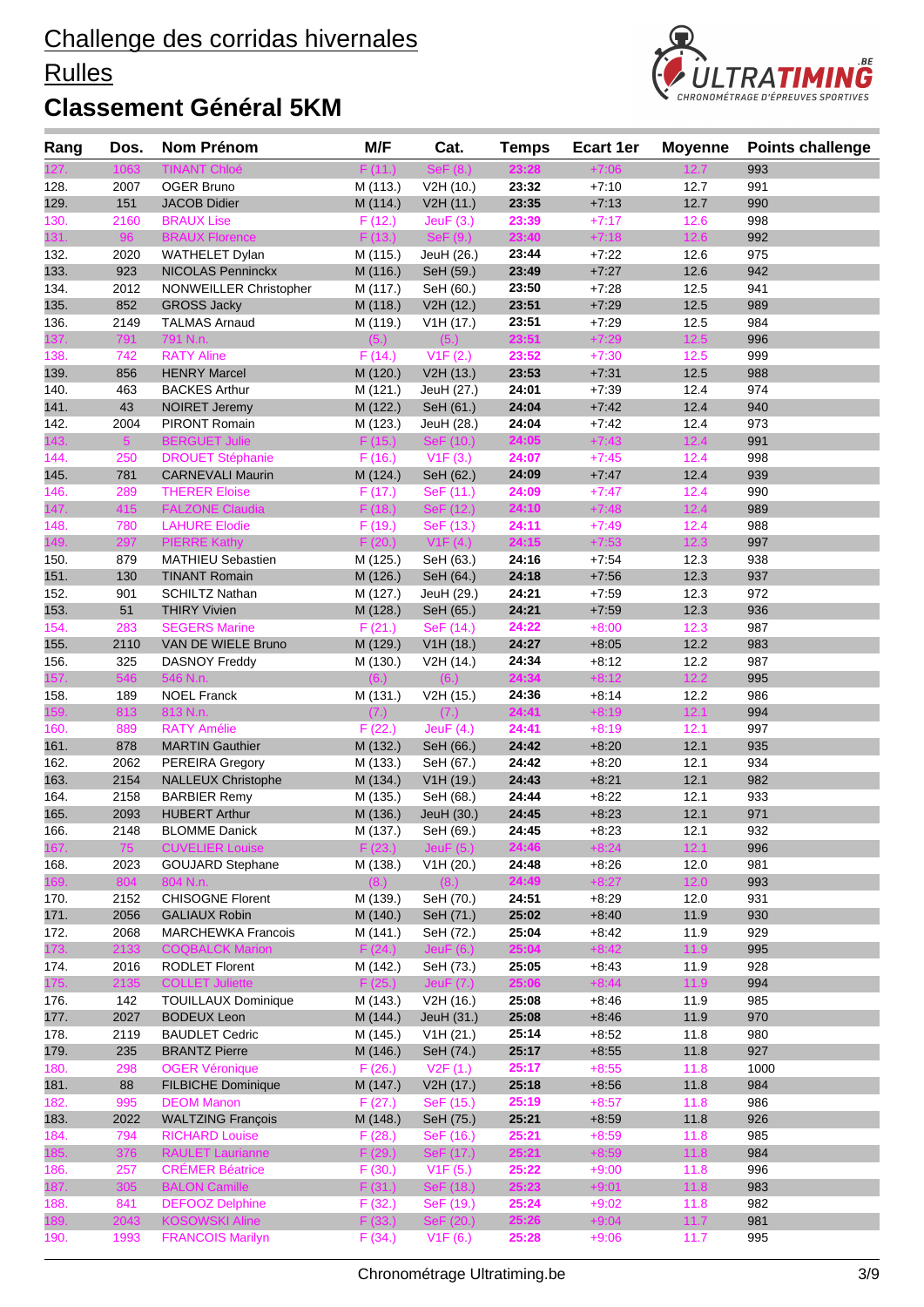#### **Rulles**



| Rang         | Dos.         | Nom Prénom                                     | M/F                  | Cat.                    | <b>Temps</b>   | Ecart 1er            | <b>Moyenne</b> | <b>Points challenge</b> |
|--------------|--------------|------------------------------------------------|----------------------|-------------------------|----------------|----------------------|----------------|-------------------------|
| 191.         | 2165         | <b>GROULUS Adrien</b>                          | M (149.)             | SeH (76.)               | 25:31          | $+9:09$              | 11.7           | 925                     |
| 192.         | 892          | RAUSCH Amaury                                  | M (150.)             | V1H (22.)               | 25:32          | $+9:10$              | 11.7           | 979                     |
| 193.         | 873          | <b>LIBOTTE Giorgio</b>                         | M (151.)             | V1H (23.)               | 25:32          | $+9:10$              | 11.7           | 978                     |
| 194.         | 767          | <b>KAISER Sophie</b>                           | F(35.)               | V1F (7.)                | 25:34          | $+9:12$              | 11.7           | 994                     |
| 195.         | 149          | <b>JACOB Antoine</b>                           | M (152.)             | SeH (77.)               | 25:36          | $+9:14$              | 11.7           | 924                     |
| 196.         | 2002         | <b>CORNET Yohan</b>                            | M (153.)             | SeH (78.)               | 25:38          | $+9:16$              | 11.7           | 923                     |
| 197.         | 764          | LAUPEZ Julien                                  | M (154.)             | V1H (24.)               | 25:39          | $+9:17$              | 11.7           | 977                     |
| 198.         | 368          | <b>NOEL Benoit</b>                             | M (155.)             | V2H (18.)               | 25:40          | $+9:18$              | 11.6           | 983                     |
| 199.         | 411          | <b>DEPIENNE Alison</b>                         | F (36.)              | SeF (21.)               | 25:41          | $+9:19$              | 11.6           | 980                     |
| 200.         | 626          | <b>GREGOIRE Robin</b><br><b>FORGET Laurent</b> | M (156.)             | JeuH (32.)              | 25:43<br>25:44 | $+9.21$              | 11.6           | 969<br>922              |
| 201.<br>202. | 2120<br>771  | <b>CLOSTER Manon</b>                           | M (157.)<br>F(37.)   | SeH (79.)<br>SeF (22.)  | 25:46          | $+9:22$<br>$+9:24$   | 11.6<br>11.6   | 979                     |
| 203.         | 267          | <b>DAMIEN Valerie</b>                          | F(38.)               | V1F(8.)                 | 25:48          | $+9:26$              | 11.6           | 993                     |
| 204.         | 143          | <b>FINEUSE Emile</b>                           | M (158.)             | V3H(5.)                 | 25:49          | $+9:27$              | 11.6           | 996                     |
| 205.         | 875          | <b>MAQUA Antoine</b>                           | M (159.)             | SeH (80.)               | 25:51          | $+9:29$              | 11.6           | 921                     |
| 206.         | 545          | <b>SIMON Frederic</b>                          | M (160.)             | V2H (19.)               | 25:56          | $+9:34$              | 11.5           | 982                     |
| 207.         | 2105         | <b>DELMEE</b> Eve                              | F(39.)               | Jeu $F(8.)$             | 25:57          | $+9:35$              | 11.5           | 993                     |
| 208.         | 328          | <b>DEREMIENS Sylvain</b>                       | M (161.)             | SeH (81.)               | 25:59          | $+9:37$              | 11.5           | 920                     |
| 209.         | 2134         | <b>MICHIELS Sebastien</b>                      | M (162.)             | SeH (82.)               | 26:03          | $+9.41$              | 11.5           | 919                     |
| 210.         | 2136         | <b>ERARD Segolene</b>                          | F(40.)               | SeF (23.)               | 26:04          | $+9:42$              | 11.5           | 978                     |
| 211.         | 2061         | <b>ROLAND Zoe</b>                              | F(41.)               | JeuF(9.)                | 26:05          | $+9:43$              | 11.5           | 992                     |
| 212.         | 845          | <b>DIEZ Riobin</b>                             | M (163.)             | JeuH (33.)              | 26:05          | $+9:43$              | 11.5           | 968                     |
| 213.         | 2163         | <b>BELACCA Bryan</b>                           | M (164.)             | SeH (83.)               | 26:07          | $+9:45$              | 11.4           | 918                     |
| 214.         | 243          | RAIMOND Florian                                | M (165.)             | SeH (84.)               | 26:07          | $+9:45$              | 11.4           | 917                     |
| 215.         | 547          | <b>THIRY Jea-Marc</b>                          | M (166.)             | V2H (20.)               | 26:08          | $+9:46$              | 11.4           | 981                     |
| 216.         | 303          | <b>BAIJOT Adrien</b>                           | M (167.)             | SeH (85.)               | 26:09          | $+9:47$              | 11.4           | 916                     |
| 217.         | 2035         | <b>MARECHAL Quentin</b>                        | M (168.)             | JeuH (34.)              | 26:12          | $+9:50$              | 11.4           | 967                     |
| 218.         | 847          | <b>FROIDCOURT Stevy</b>                        | M (169.)             | SeH (86.)               | 26:12          | $+9:50$              | 11.4           | 915                     |
| 219.         | 2084         | <b>MINE Victor</b>                             | M (170.)             | JeuH (35.)              | 26:13          | $+9.51$              | 11.4           | 966                     |
| 220.<br>221. | 2141<br>273  | <b>FERREIRINNA Jorge</b><br><b>CASPA Manon</b> | M (171.)<br>F(42.)   | SeH (87.)<br>JeuF (10.) | 26:17<br>26:18 | $+9:55$<br>$+9:56$   | 11.4<br>11.4   | 914<br>991              |
| 222.         | 2128         | <b>DAIOMONT Mallaurie</b>                      | F(43.)               | SeF (24.)               | 26:18          | $+9:56$              | 11.4           | 977                     |
| 223.         | 2129         | <b>DAIGMONT Chantal</b>                        | F(44.)               | V1F(9.)                 | 26:20          | $+9:58$              | 11.3           | 992                     |
| 224.         | 2126         | <b>GALLAIRE Alphee</b>                         | F(45.)               | JeuF (11.)              | 26:21          | $+9:59$              | 11.3           | 990                     |
| 225.         | 154          | <b>COOS Christian</b>                          | M (172.)             | V3H(6.)                 | 26:22          | $+10:00$             | 11.3           | 995                     |
| 226.         | 826          | <b>BOULANGER Anne</b>                          | F(46.)               | V1F(10.)                | 26:22          | $+10:00$             | 11.3           | 991                     |
| 227.         | 620          | <b>NEY Florent</b>                             | M (173.)             | SeH (88.)               | 26:24          | $+10:02$             | 11.3           | 913                     |
| 228.         | 850          | <b>GOFFINET Thomas</b>                         | M (174.)             | SeH (89.)               | 26:25          | $+10:03$             | 11.3           | 912                     |
| 229.         | 898          | <b>LAMBERT Sarah</b>                           | F(47.)               | JeuF (12.)              | 26:26          | $+10:04$             | 11.3           | 989                     |
| 230.         | 974          | PEZZUTO Ugo                                    | M (175.)             | JeuH (36.)              | 26:29          | $+10:07$             | 11.3           | 965                     |
| 231.         | 2169         | <b>HENRY Edwin</b>                             | M (176.)             | SeH (90.)               | 26:31          | $+10:09$             | 11.3           | 911                     |
| 232.         | 459          | <b>PAQUOT Sandrine</b>                         | F(48.)               | V1F(11.)                | 26:32          | $+10:10$             | 11.3           | 990                     |
| 233.         | 2118         | <b>DESTREE Ben</b>                             | M (177.)             | SeH (91.)               | 26:34          | $+10:12$             | 11.2           | 910                     |
| 234.         | 1060         | <b>ADNET Frederic</b>                          | M (178.)             | V2H (21.)               | 26:36          | $+10:14$             | 11.2           | 980                     |
| 235.         | 2057         | <b>GAZIAUX Levi</b>                            | F(49.)               | SeF (25.)               | 26:37          | $+10:15$             | 11.2           | 976                     |
| 236.<br>237. | 3<br>2075    | <b>AUBRY Gregory</b><br><b>DIEZ Jules</b>      | M (179.)<br>M (180.) | SeH (92.)<br>JeuH (37.) | 26:40<br>26:42 | $+10:18$<br>$+10:20$ | 11.2<br>11.2   | 909<br>964              |
| 238.         | 821          | <b>ARMSTRONG Vicky</b>                         | F(50.)               | SeF (26.)               | 26:42          | $+10:20$             | 11.2           | 975                     |
| 239.         | 141          | <b>HALLET Nadine</b>                           | F(51.)               | V2F(2.)                 | 26:43          | $+10:21$             | $11.2$         | 999                     |
| 240.         | 2109         | <b>HAAN Sandrina</b>                           | F(52.)               | V1F(12.)                | 26:46          | $+10:24$             | 11.2           | 989                     |
| 241.         | 48           | <b>SEGERS Pierre</b>                           | M (181.)             | V2H (22.)               | 26:46          | $+10:24$             | 11.2           | 979                     |
| 242.         | 874          | <b>MAITREJEAN Quentin</b>                      | M (182.)             | SeH (93.)               | 26:47          | $+10:25$             | 11.2           | 908                     |
| 243.         | 119          | <b>BONNEVIE Sophie</b>                         | F(53.)               | SeF (27.)               | 26:47          | $+10:25$             | 11.2           | 974                     |
| 244.         | 2150         | WAGNER C                                       | M (183.)             | V3H (7.)                | 26:49          | $+10:27$             | 11.1           | 994                     |
| 245.         | 105          | 105 N.n.                                       | (9.)                 | (9.)                    | 26:50          | $+10:28$             | 11.1           | 992                     |
| 246.         | 2116         | <b>DEGLAIRE Carine</b>                         | F(54.)               | V1F(13.)                | 26:51          | $+10:29$             | 11.1           | 988                     |
| 247.         | 173          | 173 N.n.                                       | (10.)                | (10.)                   | 26:52          | $+10:30$             | 11.1           | 991                     |
| 248.         | 2117         | <b>JACQUET Gilles</b>                          | M (184.)             | V2H (23.)               | 26:53          | $+10:31$             | 11.1           | 978                     |
| 249.         | 835          | <b>CLARENS Elodie</b>                          | F(55.)               | SeF (28.)               | 26:55          | $+10:33$             | 11.1           | 973                     |
| 250.         | 823          | <b>BERNARD François</b>                        | M (185.)             | SeH (94.)               | 26:55          | $+10:33$             | 11.1           | 907                     |
| 251.         | 799          | 799 N.n.                                       | (11.)                | (11.)                   | 26:57          | $+10:35$             | 11.1           | 990                     |
| 252.         | 49           | <b>SIMON Pascale</b>                           | F(56.)               | V2F(3.)                 | 26:57          | $+10:35$             | 11.1           | 998                     |
| 253.         | 2017         | <b>PIRNAY Coline</b>                           | F(57.)               | SeF (29.)               | 27:00          | $+10:38$             | 11.1           | 972                     |
| 254.         | $\mathbf{1}$ | <b>ADAM Gaelle</b>                             | F(58.)               | SeF (30.)               | 27:02          | $+10:40$             | 11.1           | 971                     |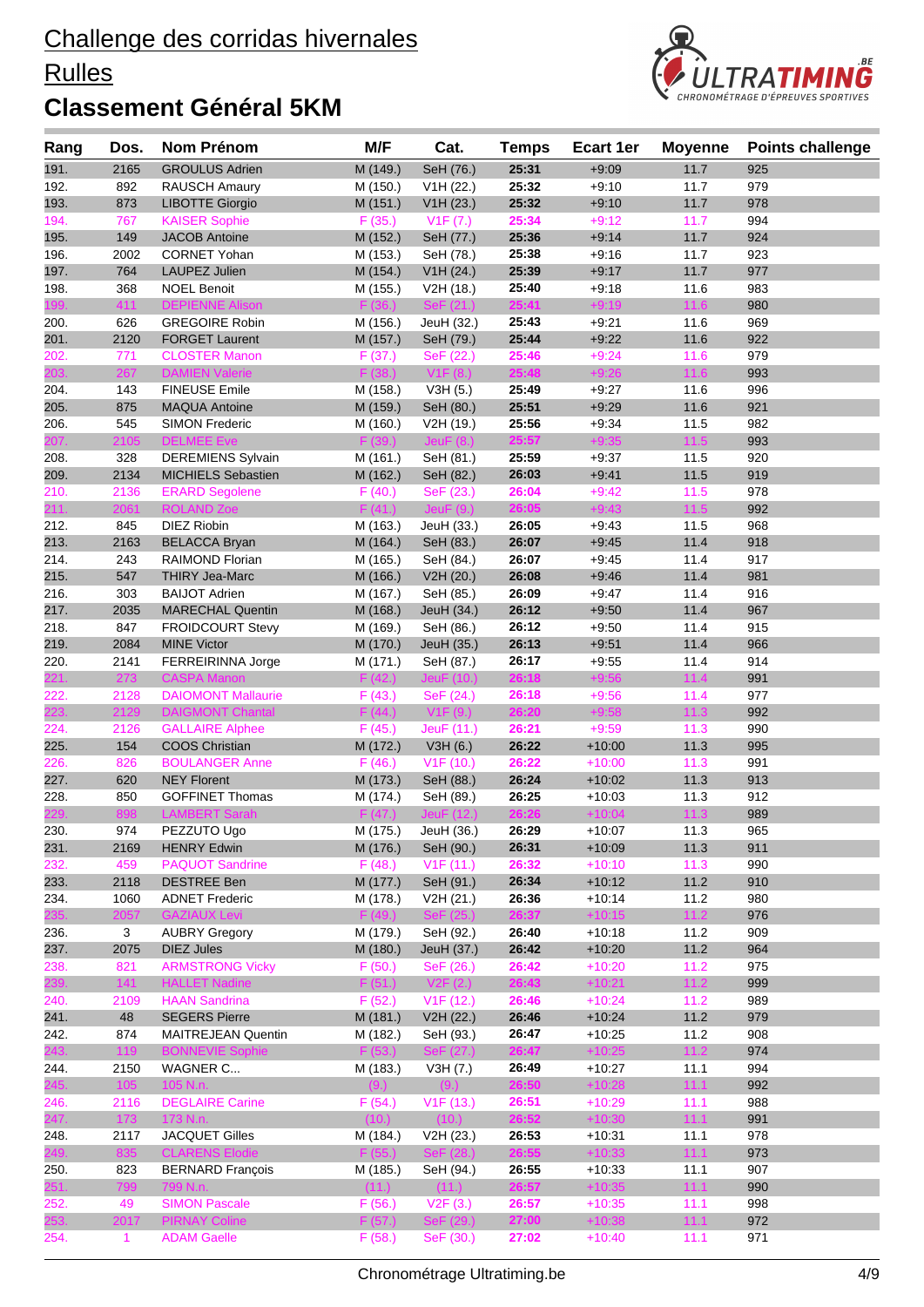#### **Rulles**



|              |              |                                                   |                       | Cat.                    | <b>Temps</b>   | <b>Ecart 1er</b>     | <b>Moyenne</b> | <b>Points challenge</b> |
|--------------|--------------|---------------------------------------------------|-----------------------|-------------------------|----------------|----------------------|----------------|-------------------------|
| 255.         | 697          | <b>LIBOIS Raphael</b>                             | M (186.)              | V1H (25.)               | 27:02          | $+10:40$             | 11.0           | 976                     |
| 256.         | 2100         | <b>DECALLONNE Arthur</b>                          | M (187.)              | JeuH (38.)              | 27:04          | $+10:42$             | 11.0           | 963                     |
| 257.         | 900          | <b>SCHILTZ Frederic</b>                           | M (188.)              | V2H (24.)               | 27:11          | $+10:49$             | 11.0           | 977                     |
| 258.         | 249          | <b>MAYOT Louis</b>                                | M (189.)              | JeuH (39.)              | 27:13          | $+10:51$             | 11.0           | 962                     |
| :59.         | 293          | <b>RENSON Louise</b>                              | F(59.)                | SeF (31.)               | 27:13          | $+10:51$             | 11.0           | 970                     |
| 260.         | 858          | <b>HUTLET Céline</b>                              | F(60.)                | SeF (32.)               | 27:14          | $+10:52$             | 11.0           | 969                     |
| 261.         | 872          | <b>LIBOTTE Christian</b>                          | M (190.)              | SeH (95.)               | 27:14          | $+10:52$             | 11.0           | 906                     |
| 262.         | 101          | <b>JEAN Aglae</b>                                 | F(61.)                | SeF (33.)               | 27:16          | $+10:54$             | 11.0           | 968                     |
| 263.         | 1435         | <b>TARNUS Céline</b>                              | F(62.)                | SeF (34.)               | 27:16          | $+10:54$             | 11.0           | 967                     |
| 264.         | 29           | <b>GUEBS Frédéric</b>                             | M (191.)              | V1H (26.)               | 27:18          | $+10:56$             | 10.9           | 975                     |
|              | 2131         | <b>PLIER Chiara</b>                               | F(63.)                | JeuF (13.)              | 27:20          | $+10:58$             | 10.9           | 988                     |
| 266.         | 46<br>274    | <b>ROLET Jacques</b><br><b>GODFRIND Valentine</b> | M (192.)<br>F(64)     | V2H (25.)<br>JeuF (14.) | 27:20<br>27:20 | $+10.58$<br>$+10:58$ | 10.9<br>10.9   | 976<br>987              |
| 267.<br>268. | 218          | <b>TOUILLAUX Sasha</b>                            | F(65.)                | JeuF (15.)              | 27:21          | $+10:59$             | 10.9           | 986                     |
| 269.         | 2127         | <b>THERER Emilie</b>                              | F(66.)                | SeF (35.)               | 27:25          | $+11:03$             | 10.9           | 966                     |
| 270.         | 2162         | <b>FELTEN Sylvain</b>                             | M (193.)              | SeH (96.)               | 27:29          | $+11:07$             | 10.9           | 905                     |
| 271.         | 148          | JACOB Jean-Julien                                 | M (194.)              | SeH (97.)               | 27:34          | $+11:12$             | 10.8           | 904                     |
| 272.         | 775          | <b>LOOSEN Eva</b>                                 | F(67.)                | JeuF (16.)              | 27:35          | $+11:13$             | 10.8           | 985                     |
| 273.         | 2028         | <b>PIERARD Quentin</b>                            | M (195.)              | JeuH (40.)              | 27:38          | $+11:16$             | 10.8           | 961                     |
| 274.         | 569          | <b>GILLARD Claudia</b>                            | F(68.)                | SeF (36.)               | 27:39          | $+11:17$             | 10.8           | 965                     |
| 275.         | 97           | <b>GODENIR Thierry</b>                            | M (196.)              | V2H (26.)               | 27:40          | $+11:18$             | 10.8           | 975                     |
| 276.         | 1992         | <b>CUVELIER Louise</b>                            | F(69.)                | JeuF (17.)              | 27:42          | $+11:20$             | 10.8           | 984                     |
| 277.         | 2038         | ZLOTORWIEZ Stephane                               | M (197.)              | V1H (27.)               | 27:48          | $+11:26$             | 10.7           | 974                     |
| 278.         | 778          | <b>LIBOIS Clothilde</b>                           | F(70.)                | SeF (37.)               | 27:48          | $+11:26$             | 10.7           | 964                     |
| 279.         | 258          | <b>BALÈS Nicolas</b>                              | M (198.)              | SeH (98.)               | 27:49          | $+11:27$             | 10.7           | 903                     |
| 280.         | 886          | <b>PETREMENT Camille</b>                          | F(71.)                | SeF (38.)               | 27:49          | $+11:27$             | 10.7           | 963                     |
| 281.         | 2081         | <b>THIRY Romane</b>                               | F(72)                 | JeuF (18.)              | 27:50          | $+11:28$             | 10.7           | 983                     |
| 282.         | 317          | <b>BARBOSA Felipe</b>                             | M (199.)              | JeuH (41.)              | 27:52          | $+11:30$             | 10.7           | 960                     |
| 283.         | 30           | <b>HERBIN Sarah</b>                               | F(73.)                | SeF (39.)               | 27:55          | $+11:33$             | 10.7           | 962                     |
| 284.         | 1430         | <b>LAMBERT Ingrid</b>                             | F(74.)                | V1F(14.)                | 27:58          | $+11:36$             | 10.7           | 987                     |
| 285.         | 281          | 281 N.n.                                          | (12.)                 | (12.)                   | 28:01          | $+11:39$             | 10.7           | 989                     |
| 286.         | 20           | <b>ENGLEBERT Simon</b>                            | M (200.)              | SeH (99.)               | 28:02<br>28:05 | $+11:40$             | 10.7           | 902                     |
| 287.<br>288. | 2113<br>2076 | <b>KINIF Pierrick</b><br><b>LAMY Sophie</b>       | M (201.)<br>F(75.)    | SeH (100.)<br>V1F(15.)  | 28:07          | $+11:43$<br>$+11:45$ | 10.6<br>10.6   | 901<br>986              |
| 289.         | 2298         | <b>STIERNON Celia</b>                             | F(76.)                | JeuF (19.)              | 28:08          | $+11:46$             | 10.6           | 982                     |
| 290.         | 848          | <b>GERARD Francoise</b>                           | F(77.)                | V1F(16.)                | 28:08          | $+11:46$             | 10.6           | 985                     |
| 291.         | 167          | <b>BAAR Pierre</b>                                | M (202.)              | V3H(8.)                 | 28:10          | $+11:48$             | 10.6           | 993                     |
| 292.         | 863          | <b>KRIEPS Antoine</b>                             | M (203.)              | SeH (101.)              | 28:12          | $+11:50$             | 10.6           | 900                     |
| 293.         | 843          | <b>DELGOFFE Christophe</b>                        | M (204.)              | V1H (28.)               | 28:12          | $+11:50$             | 10.6           | 973                     |
| 294.         | 2018         | <b>PUDDINCK Olivier</b>                           | $\overline{M}$ (205.) | SeH (102.)              | 28:17          | $+11:55$             | 10.6           | 899                     |
| 295.         | 380          | <b>SCAILLET Severine</b>                          | F(78.)                | V1F(17.)                | 28:18          | $+11:56$             | 10.6           | 984                     |
| 296.         | 391          | <b>VANDENDYCK Anaïs</b>                           | F(79.)                | SeF (40.)               | 28:19          | $+11:57$             | 10.5           | 961                     |
| 297.         | 2019         | <b>ETIENNE Valentine</b>                          | F(80.)                | SeF (41.)               | 28:20          | $+11:58$             | 10.5           | 960                     |
| 298.         | 33           | <b>KOBS Christophe</b>                            | M (206.)              | V1H (29.)               | 28:21          | $+11:59$             | 10.5           | 972                     |
| 299.         | 50           | <b>SOBLET Margaux</b>                             | F(81.)                | SeF (42.)               | 28:22          | $+12:00$             | 10.5           | 959                     |
| 300.         | 295          | <b>JEROUVILLE Christina</b>                       | F(82.)                | V2F(4.)                 | 28:36          | $+12:14$             | 10.4           | 997                     |
| 301.         | 2083         | PONCELET Thibault                                 | M (207.)              | JeuH (42.)              | 28:38          | $+12:16$             | 10.4           | 959                     |
| 302.         | 152          | <b>LAHIER Claudine</b>                            | F(83.)                | V2F(5.)                 | 28:39          | $+12:17$             | 10.4           | 996                     |
| 303.         | 653          | <b>PETERNELLI Luana</b>                           | F(84.)                | SeF (43.)               | 28:39          | $+12:17$             | 10.4           | 958                     |
| 304.         | 2096<br>840  | PETTE Sebastien<br><b>DEFOIN Florie</b>           | M (208.)<br>F(85.)    | V1H (30.)<br>SeF (44.)  | 28:39<br>28:42 | $+12:17$<br>$+12:20$ | 10.4<br>10.4   | 971<br>957              |
| 305.<br>306. | 766          | <b>LEPERE</b> Ismerie                             | F(86.)                | V <sub>1</sub> F (18.)  | 28:43          | $+12:21$             | 10.4           | 983                     |
| 307.         | 58           | <b>BOUCHARD Caroline</b>                          | F(87.)                | V2F(6.)                 | 28:43          | $+12:21$             | 10.4           | 995                     |
| 308.         | 52           | <b>THIRY Elian</b>                                | M (209.)              | JeuH (43.)              | 28:43          | $+12:21$             | 10.4           | 958                     |
| 309.         | 2089         | <b>MODARD Christine</b>                           | F(88.)                | V2F(7.)                 | 28:44          | $+12:22$             | 10.4           | 994                     |
| 310.         | 2073         | <b>MERECHAL Marc</b>                              | M (210.)              | V2H (27.)               | 28:45          | $+12:23$             | 10.4           | 974                     |
| 311.         | 212          | <b>MINSIER Celien</b>                             | M (211.)              | JeuH (44.)              | 28:46          | $+12:24$             | 10.4           | 957                     |
| 312.         | 2070         | <b>MATHIEU Justine</b>                            | F(89.)                | SeF (45.)               | 28:46          | $+12:24$             | 10.4           | 956                     |
| 313.         | 39           | <b>MCGIRR Catherine</b>                           | F(90.)                | V2F(8.)                 | 28:46          | $+12:24$             | 10.4           | 993                     |
| 314.         | 887          | <b>PIERRET Laurence</b>                           | F(91.)                | V <sub>1</sub> F (19.)  | 28:47          | $+12:25$             | 10.4           | 982                     |
| 315.         | 966          | POSS Florian                                      | M (212.)              | SeH (103.)              | 28:48          | $+12:26$             | 10.4           | 898                     |
| 316.         | 871          | <b>LIBOTTE Matteo</b>                             | M (213.)              | JeuH (45.)              | 28:50          | $+12:28$             | 10.4           | 956                     |
| 317.         | 80           | <b>GASPARD Laurence</b>                           | F(92.)                | V1F(20.)                | 28:52          | $+12:30$             | 10.3           | 981                     |
| 318.         | 81           | 81 N.n.                                           | (13.)                 | (13.)                   | 28:53          | $+12:31$             | 10.3           | 988                     |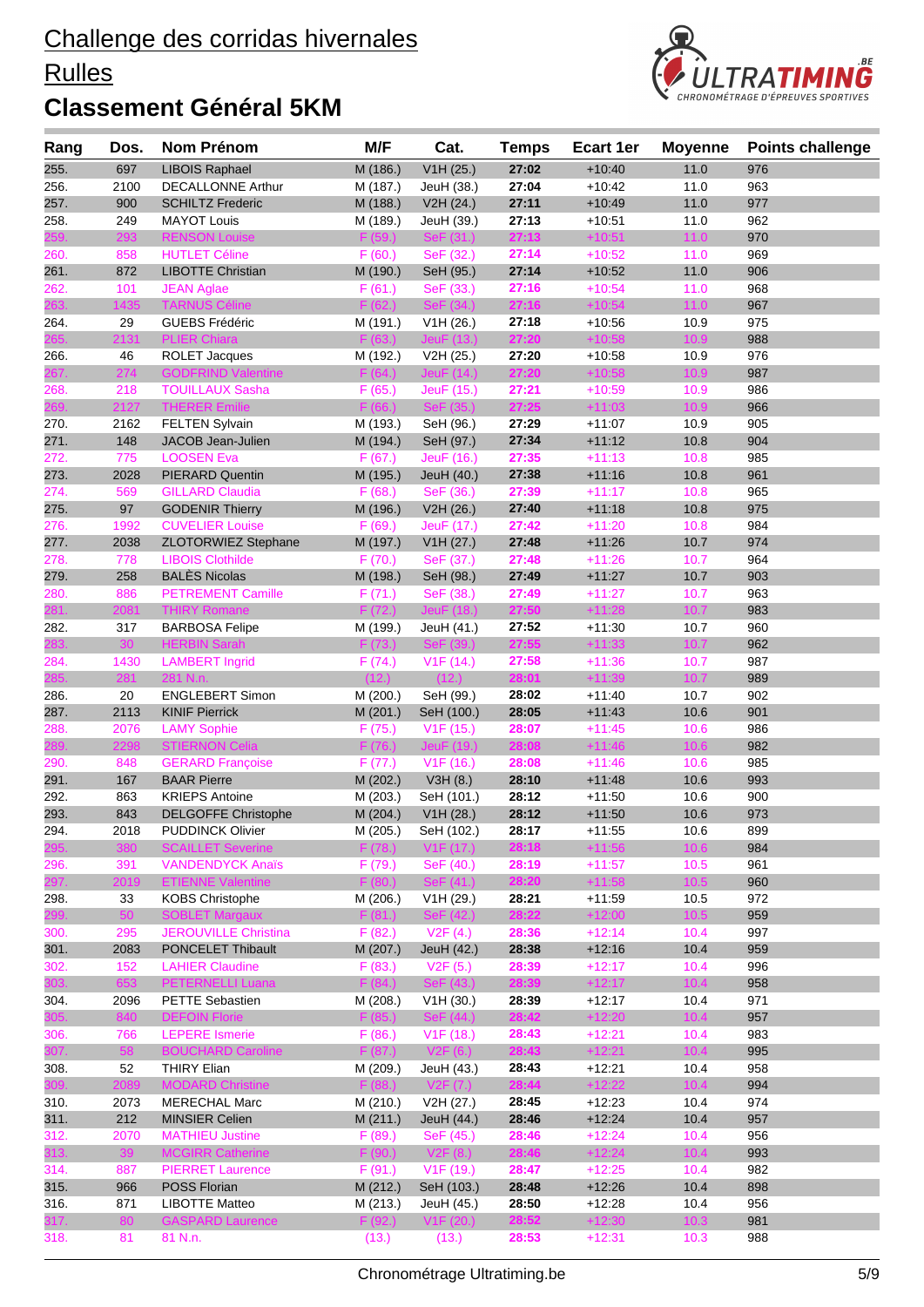#### **Rulles**



| <b>PENNING Jessica</b><br>F(93.)<br>V1F(21.)<br>980<br>10.3<br><b>GOFFIN Julien</b><br>28:56<br>$+12:34$<br>10.3<br>897<br>155<br>M (214.)<br>SeH (104.)<br>28:56<br>321<br>156<br><b>HERMANN Christelle</b><br>F(94)<br>$+12:34$<br>10.3<br>955<br>28:58<br>66<br>973<br><b>KERGER Jacques</b><br>M (215.)<br>V2H (28.)<br>$+12:36$<br>10.3<br><b>BOCK Iseline</b><br>28:59<br>309<br>F(95)<br>JeuF (20.)<br>$+12:37$<br>10.3<br>981<br>23.<br>955<br>324.<br>868<br><b>LECOMTE Mathis</b><br>M (216.)<br>JeuH (46.)<br>28:59<br>$+12:37$<br>10.3<br>124<br>F(96.)<br>29:01<br>$+12:39$<br>10.3<br>954<br><b>LICHTEUS Emilie</b><br>SeF (47.)<br>325.<br>410<br><b>GAILLY Virginie</b><br>F(97.)<br>SeF (48.)<br>29:03<br>$+12:41$<br>10.3<br>953<br>326.<br>327.<br>166<br><b>SOENEN Marie-Eve</b><br>29:04<br>$+12:42$<br>10.3<br>952<br>F(98.)<br>$\text{SeF (49.)}$<br>29:04<br>951<br>270<br><b>WEBER Tamara</b><br>F(99.)<br>SeF (50.)<br>$+12:42$<br>10.3<br>328.<br>329.<br>2112<br>29:05<br>$+12:43$<br>10.3<br><b>LEONARD Aline</b><br>F(100.)<br>SeF (51.)<br>950<br>979<br>467<br><b>ALLARD Cinthia</b><br>V1F(22.)<br>29:06<br>$+12:44$<br>10.3<br>330.<br>F(101.)<br>513<br>29:08<br>331.<br>$+12:46$<br>10.2<br>980<br><b>THIRY Cassy</b><br>F(102.)<br>JeuF(21.)<br>970<br>2014<br><b>DELBROUCK Olivier</b><br>V1H (31.)<br>29:10<br>$+12:48$<br>10.2<br>M (217.)<br>10.2<br>2013<br><b>PROPHETE Vincent</b><br>M (218.)<br>29:11<br>$+12:49$<br>969<br>V1H (32.)<br>740<br><b>DUTERME Victoria</b><br>F(103.)<br>SeF (52.)<br>29:11<br>$+12:49$<br>10.2<br>949<br>335.<br>161<br><b>GEORGE Célia</b><br>F(104.)<br>SeF (53.)<br>29:12<br>$+12:50$<br>10.2<br>948<br>29:14<br>2107<br><b>NOISET Ludivine</b><br>$+12:52$<br>10.2<br>896<br>M (219.)<br>SeH (105.)<br>29:16<br>10.2<br>723<br><b>FONTAINE Gilles</b><br>M (220.)<br>V1H (33.)<br>$+12:54$<br>968<br>2036<br>29:16<br>$+12:54$<br>10.2<br>979<br><b>MARECHAL Emy</b><br>F(105.)<br>JeuF (22.)<br>831<br>29:17<br>10.2<br>972<br>339.<br><b>CASTELLANI Eric</b><br>M (221.)<br>V2H (29.)<br>$+12:55$<br>2054<br>340.<br><b>LAURENG David</b><br>M (222.)<br>V1H (34.)<br>29:19<br>$+12:57$<br>10.2<br>967<br>2132<br>341.<br><b>KARRE Gaetan</b><br>M (223.)<br>SeH (106.)<br>29:19<br>$+12:57$<br>10.2<br>895<br>342.<br>2053<br><b>REMY Kevin</b><br>M (224.)<br>SeH (107.)<br>29:26<br>$+13:04$<br>10.1<br>894<br>29:26<br>343.<br>503<br><b>TARNUS Christophe</b><br>$+13:04$<br>10.1<br>M (225.)<br>V1H (35.)<br>966<br>2034<br>29:28<br>344.<br><b>MARECHAL Gregory</b><br>M (226.)<br>V <sub>1</sub> H (36.)<br>$+13:06$<br>10.1<br>965<br>2029<br>29:33<br>10.1<br>954<br>345.<br><b>RICHARD Thibaut</b><br>M (227.)<br>JeuH (47.)<br>$+13:11$<br>2168<br><b>FARINELLE Lathy</b><br>29:41<br>$+13:19$<br>10.1<br>978<br>346.<br>F(106.)<br>V1F(23.)<br>347.<br>842<br><b>DEGROS Julie</b><br>29:42<br>$+13:20$<br>10.1<br>977<br>F(107.)<br>V1F(24.)<br><b>SCHMIT Loana</b><br>$+13:27$<br>947<br>790<br>F(108.)<br>SeF (54.)<br>29:49<br>10.0<br>348.<br>349.<br>53<br><b>TOMBEUR Blandine</b><br>10.0<br>946<br>F(109.)<br>SeF (55.)<br>29:50<br>$+13:28$<br>34<br><b>LABBÉ Bénédicte</b><br>29:54<br>$+13:32$<br>10.0<br>1000<br>F(110.)<br>V3F(1.)<br>350.<br>29:54<br>351.<br>$+13:32$<br>10.0<br>2041<br><b>LEONARD Anne-Francoise</b><br>F(111.)<br>V1F(25.)<br>976<br>975<br>352.<br>363<br><b>MAYOT Stephanie</b><br>F(112.)<br>V <sub>1</sub> F (26.)<br>29:57<br>$+13:35$<br>10.0<br>1539<br>29:58<br>353.<br>1539 N.n.<br>$+13:36$<br>10.0<br>987<br>(14.)<br>(14.)<br><b>DÉOM Sophie</b><br>V <sub>1</sub> F (27.)<br>29:59<br>974<br>354.<br>17<br>F(113.)<br>$+13:37$<br>10.0<br>2047<br><b>GORGEMANS Lisa</b><br>30:00<br>$+13:38$<br>10.0<br>978<br>55.<br>F(114.)<br>JeuF $(23.)$<br><b>GUEBS Alexis</b><br>M (228.)<br>$+13:39$<br>9.9<br>953<br>356.<br>64<br>JeuH (48.)<br>30:01<br>541<br><b>INGRID Haager</b><br>F(115.)<br>V1F(28.)<br>30:06<br>$+13:44$<br>9.9<br>973<br>357.<br>972<br>358.<br>213<br>POOS Anne Sophei<br>$F(116.)$ V1F $(29.)$<br>30:06<br>$+13:44$<br>9.9<br>359.<br>904<br><b>THERER Aylan</b><br>M (229.)<br>JeuH (49.)<br>30:08<br>9.9<br>952<br>$+13:46$<br>30:10<br>2006<br><b>DELCOUR Francois</b><br>M (230.)<br>SeH (108.)<br>$+13:48$<br>9.9<br>893<br>360.<br><b>DESTENAX Nancy</b><br>30:11<br>$+13:49$<br>9.9<br>945<br>361.<br>2104<br>F(117.)<br>SeF (56.)<br><b>HABSCH Laurence</b><br>F(118.)<br>V1F(30.)<br>30:11<br>$+13:49$<br>9.9<br>971<br>471<br>362.<br>363.<br>98<br><b>GODENIR Eva</b><br>F (119.)<br>JeuF (24.)<br>30:12<br>$+13:50$<br>9.9<br>977<br>2092<br><b>HUBERT Emilie</b><br>F (120.)<br>JeuF (25.)<br>30:16<br>$+13:54$<br>9.9<br>976<br>364.<br>365.<br>2042<br><b>BARTHELEMY Maud</b><br>V1F(31.)<br>30:18<br>$+13:56$<br>9.9<br>F(121.)<br>970<br>30:20<br>969<br>323<br><b>COUPEZ Delphine</b><br>F(122.)<br>V1F(32.)<br>$+13:58$<br>9.8<br>412<br>30:21<br>9.8<br><b>CAMBIER Pascal</b><br>M (231.)<br>V1H (37.)<br>$+13.59$<br>964<br>30:27<br>13<br><b>DASNOY Vanessa</b><br>F(123.)<br>SeF (57.)<br>$+14:05$<br>944<br>9.8<br>369.<br>30:35<br><b>BACK TO SPORT</b><br>(15.)<br>$+14:13$<br>9.8<br>2079<br>(15.)<br>986<br>704<br><b>LACASSE Alexandre</b><br>M (232.)<br>30:35<br>$+14:13$<br>9.8<br>892<br>SeH (109.)<br>371.<br>197<br>F(124.)<br>30:42<br>$+14:20$<br>9.7<br><b>PIERRARD Jennifer</b><br>SeF (58.)<br>943<br>$+14.21$<br>971<br>372.<br>395<br><b>WILLETTE Jean-Michel</b><br>M (233.)<br>V2H (30.)<br>30:43<br>9.7<br>30:43<br>373.<br><b>KENLER Delphine</b><br>F(125.)<br>SeF (59.)<br>$+14:21$<br>9.7<br>2065<br>942<br>30:44<br>$+14:22$<br><b>KECH Morgane</b><br>F(126.)<br>SeF (60.)<br>9.7<br>941<br>374.<br>2063<br>375.<br>30:45<br>$+14:23$<br>131<br>PEDRAZZANI Sylvie<br>V2F(9.)<br>9.7<br>992<br>F(127.)<br>829<br><b>CALLAERTS Philippe</b><br>M (234.)<br>V1H (38.)<br>30:47<br>$+14.25$<br>9.7<br>963<br>376.<br>869<br>377.<br><b>LEGRAS Jerome</b><br>M (235.)<br>SeH (110.)<br>30:48<br>$+14.26$<br>9.7<br>891<br>2130<br><b>CLINQUART Laurent</b><br>M (236.)<br>V <sub>1</sub> H (39.)<br>30:50<br>$+14.28$<br>9.7<br>962<br>378.<br>2048<br><b>SCHMITT Vince</b><br>M (237.)<br>JeuH (50.)<br>30:51<br>$+14:29$<br>9.7<br>951<br>379.<br>2123<br><b>DEGREZ Val</b><br>F (128.)<br>V1F(33.)<br>30:52<br>$+14:30$<br>9.7<br>968<br>380.<br>30:52<br>9.7<br>316<br><b>BARBOSA William</b><br>M (238.)<br>JeuH (51.)<br>$+14:30$<br>950<br>381.<br>2049<br><b>SCHMITT Michel</b><br>30:52<br>$+14:30$<br>9.7<br>M (239.)<br>V1H (40.)<br>961 | Rang | Dos. | Nom Prénom | M/F | Cat. | <b>Temps</b> | <b>Ecart 1er</b> | <b>Moyenne</b> | <b>Points challenge</b> |
|--------------------------------------------------------------------------------------------------------------------------------------------------------------------------------------------------------------------------------------------------------------------------------------------------------------------------------------------------------------------------------------------------------------------------------------------------------------------------------------------------------------------------------------------------------------------------------------------------------------------------------------------------------------------------------------------------------------------------------------------------------------------------------------------------------------------------------------------------------------------------------------------------------------------------------------------------------------------------------------------------------------------------------------------------------------------------------------------------------------------------------------------------------------------------------------------------------------------------------------------------------------------------------------------------------------------------------------------------------------------------------------------------------------------------------------------------------------------------------------------------------------------------------------------------------------------------------------------------------------------------------------------------------------------------------------------------------------------------------------------------------------------------------------------------------------------------------------------------------------------------------------------------------------------------------------------------------------------------------------------------------------------------------------------------------------------------------------------------------------------------------------------------------------------------------------------------------------------------------------------------------------------------------------------------------------------------------------------------------------------------------------------------------------------------------------------------------------------------------------------------------------------------------------------------------------------------------------------------------------------------------------------------------------------------------------------------------------------------------------------------------------------------------------------------------------------------------------------------------------------------------------------------------------------------------------------------------------------------------------------------------------------------------------------------------------------------------------------------------------------------------------------------------------------------------------------------------------------------------------------------------------------------------------------------------------------------------------------------------------------------------------------------------------------------------------------------------------------------------------------------------------------------------------------------------------------------------------------------------------------------------------------------------------------------------------------------------------------------------------------------------------------------------------------------------------------------------------------------------------------------------------------------------------------------------------------------------------------------------------------------------------------------------------------------------------------------------------------------------------------------------------------------------------------------------------------------------------------------------------------------------------------------------------------------------------------------------------------------------------------------------------------------------------------------------------------------------------------------------------------------------------------------------------------------------------------------------------------------------------------------------------------------------------------------------------------------------------------------------------------------------------------------------------------------------------------------------------------------------------------------------------------------------------------------------------------------------------------------------------------------------------------------------------------------------------------------------------------------------------------------------------------------------------------------------------------------------------------------------------------------------------------------------------------------------------------------------------------------------------------------------------------------------------------------------------------------------------------------------------------------------------------------------------------------------------------------------------------------------------------------------------------------------------------------------------------------------------------------------------------------------------------------------------------------------------------------------------------------------------------------------------------------------------------------------------------------------------------------------------------------------------------------------------------------------------------------------------------------------------------------------------------------------------------------------------------------------------------------------------------------------------------------------------------------------------------------------------------------------------------------------------------------------------------------------------------------------------------------------------------------------------------------------------------------------------------|------|------|------------|-----|------|--------------|------------------|----------------|-------------------------|
|                                                                                                                                                                                                                                                                                                                                                                                                                                                                                                                                                                                                                                                                                                                                                                                                                                                                                                                                                                                                                                                                                                                                                                                                                                                                                                                                                                                                                                                                                                                                                                                                                                                                                                                                                                                                                                                                                                                                                                                                                                                                                                                                                                                                                                                                                                                                                                                                                                                                                                                                                                                                                                                                                                                                                                                                                                                                                                                                                                                                                                                                                                                                                                                                                                                                                                                                                                                                                                                                                                                                                                                                                                                                                                                                                                                                                                                                                                                                                                                                                                                                                                                                                                                                                                                                                                                                                                                                                                                                                                                                                                                                                                                                                                                                                                                                                                                                                                                                                                                                                                                                                                                                                                                                                                                                                                                                                                                                                                                                                                                                                                                                                                                                                                                                                                                                                                                                                                                                                                                                                                                                                                                                                                                                                                                                                                                                                                                                                                                                                                                                                                    |      |      |            |     |      |              |                  |                |                         |
|                                                                                                                                                                                                                                                                                                                                                                                                                                                                                                                                                                                                                                                                                                                                                                                                                                                                                                                                                                                                                                                                                                                                                                                                                                                                                                                                                                                                                                                                                                                                                                                                                                                                                                                                                                                                                                                                                                                                                                                                                                                                                                                                                                                                                                                                                                                                                                                                                                                                                                                                                                                                                                                                                                                                                                                                                                                                                                                                                                                                                                                                                                                                                                                                                                                                                                                                                                                                                                                                                                                                                                                                                                                                                                                                                                                                                                                                                                                                                                                                                                                                                                                                                                                                                                                                                                                                                                                                                                                                                                                                                                                                                                                                                                                                                                                                                                                                                                                                                                                                                                                                                                                                                                                                                                                                                                                                                                                                                                                                                                                                                                                                                                                                                                                                                                                                                                                                                                                                                                                                                                                                                                                                                                                                                                                                                                                                                                                                                                                                                                                                                                    | 320. |      |            |     |      |              |                  |                |                         |
|                                                                                                                                                                                                                                                                                                                                                                                                                                                                                                                                                                                                                                                                                                                                                                                                                                                                                                                                                                                                                                                                                                                                                                                                                                                                                                                                                                                                                                                                                                                                                                                                                                                                                                                                                                                                                                                                                                                                                                                                                                                                                                                                                                                                                                                                                                                                                                                                                                                                                                                                                                                                                                                                                                                                                                                                                                                                                                                                                                                                                                                                                                                                                                                                                                                                                                                                                                                                                                                                                                                                                                                                                                                                                                                                                                                                                                                                                                                                                                                                                                                                                                                                                                                                                                                                                                                                                                                                                                                                                                                                                                                                                                                                                                                                                                                                                                                                                                                                                                                                                                                                                                                                                                                                                                                                                                                                                                                                                                                                                                                                                                                                                                                                                                                                                                                                                                                                                                                                                                                                                                                                                                                                                                                                                                                                                                                                                                                                                                                                                                                                                                    |      |      |            |     |      |              |                  |                |                         |
|                                                                                                                                                                                                                                                                                                                                                                                                                                                                                                                                                                                                                                                                                                                                                                                                                                                                                                                                                                                                                                                                                                                                                                                                                                                                                                                                                                                                                                                                                                                                                                                                                                                                                                                                                                                                                                                                                                                                                                                                                                                                                                                                                                                                                                                                                                                                                                                                                                                                                                                                                                                                                                                                                                                                                                                                                                                                                                                                                                                                                                                                                                                                                                                                                                                                                                                                                                                                                                                                                                                                                                                                                                                                                                                                                                                                                                                                                                                                                                                                                                                                                                                                                                                                                                                                                                                                                                                                                                                                                                                                                                                                                                                                                                                                                                                                                                                                                                                                                                                                                                                                                                                                                                                                                                                                                                                                                                                                                                                                                                                                                                                                                                                                                                                                                                                                                                                                                                                                                                                                                                                                                                                                                                                                                                                                                                                                                                                                                                                                                                                                                                    | 322. |      |            |     |      |              |                  |                |                         |
|                                                                                                                                                                                                                                                                                                                                                                                                                                                                                                                                                                                                                                                                                                                                                                                                                                                                                                                                                                                                                                                                                                                                                                                                                                                                                                                                                                                                                                                                                                                                                                                                                                                                                                                                                                                                                                                                                                                                                                                                                                                                                                                                                                                                                                                                                                                                                                                                                                                                                                                                                                                                                                                                                                                                                                                                                                                                                                                                                                                                                                                                                                                                                                                                                                                                                                                                                                                                                                                                                                                                                                                                                                                                                                                                                                                                                                                                                                                                                                                                                                                                                                                                                                                                                                                                                                                                                                                                                                                                                                                                                                                                                                                                                                                                                                                                                                                                                                                                                                                                                                                                                                                                                                                                                                                                                                                                                                                                                                                                                                                                                                                                                                                                                                                                                                                                                                                                                                                                                                                                                                                                                                                                                                                                                                                                                                                                                                                                                                                                                                                                                                    |      |      |            |     |      |              |                  |                |                         |
|                                                                                                                                                                                                                                                                                                                                                                                                                                                                                                                                                                                                                                                                                                                                                                                                                                                                                                                                                                                                                                                                                                                                                                                                                                                                                                                                                                                                                                                                                                                                                                                                                                                                                                                                                                                                                                                                                                                                                                                                                                                                                                                                                                                                                                                                                                                                                                                                                                                                                                                                                                                                                                                                                                                                                                                                                                                                                                                                                                                                                                                                                                                                                                                                                                                                                                                                                                                                                                                                                                                                                                                                                                                                                                                                                                                                                                                                                                                                                                                                                                                                                                                                                                                                                                                                                                                                                                                                                                                                                                                                                                                                                                                                                                                                                                                                                                                                                                                                                                                                                                                                                                                                                                                                                                                                                                                                                                                                                                                                                                                                                                                                                                                                                                                                                                                                                                                                                                                                                                                                                                                                                                                                                                                                                                                                                                                                                                                                                                                                                                                                                                    |      |      |            |     |      |              |                  |                |                         |
|                                                                                                                                                                                                                                                                                                                                                                                                                                                                                                                                                                                                                                                                                                                                                                                                                                                                                                                                                                                                                                                                                                                                                                                                                                                                                                                                                                                                                                                                                                                                                                                                                                                                                                                                                                                                                                                                                                                                                                                                                                                                                                                                                                                                                                                                                                                                                                                                                                                                                                                                                                                                                                                                                                                                                                                                                                                                                                                                                                                                                                                                                                                                                                                                                                                                                                                                                                                                                                                                                                                                                                                                                                                                                                                                                                                                                                                                                                                                                                                                                                                                                                                                                                                                                                                                                                                                                                                                                                                                                                                                                                                                                                                                                                                                                                                                                                                                                                                                                                                                                                                                                                                                                                                                                                                                                                                                                                                                                                                                                                                                                                                                                                                                                                                                                                                                                                                                                                                                                                                                                                                                                                                                                                                                                                                                                                                                                                                                                                                                                                                                                                    |      |      |            |     |      |              |                  |                |                         |
|                                                                                                                                                                                                                                                                                                                                                                                                                                                                                                                                                                                                                                                                                                                                                                                                                                                                                                                                                                                                                                                                                                                                                                                                                                                                                                                                                                                                                                                                                                                                                                                                                                                                                                                                                                                                                                                                                                                                                                                                                                                                                                                                                                                                                                                                                                                                                                                                                                                                                                                                                                                                                                                                                                                                                                                                                                                                                                                                                                                                                                                                                                                                                                                                                                                                                                                                                                                                                                                                                                                                                                                                                                                                                                                                                                                                                                                                                                                                                                                                                                                                                                                                                                                                                                                                                                                                                                                                                                                                                                                                                                                                                                                                                                                                                                                                                                                                                                                                                                                                                                                                                                                                                                                                                                                                                                                                                                                                                                                                                                                                                                                                                                                                                                                                                                                                                                                                                                                                                                                                                                                                                                                                                                                                                                                                                                                                                                                                                                                                                                                                                                    |      |      |            |     |      |              |                  |                |                         |
|                                                                                                                                                                                                                                                                                                                                                                                                                                                                                                                                                                                                                                                                                                                                                                                                                                                                                                                                                                                                                                                                                                                                                                                                                                                                                                                                                                                                                                                                                                                                                                                                                                                                                                                                                                                                                                                                                                                                                                                                                                                                                                                                                                                                                                                                                                                                                                                                                                                                                                                                                                                                                                                                                                                                                                                                                                                                                                                                                                                                                                                                                                                                                                                                                                                                                                                                                                                                                                                                                                                                                                                                                                                                                                                                                                                                                                                                                                                                                                                                                                                                                                                                                                                                                                                                                                                                                                                                                                                                                                                                                                                                                                                                                                                                                                                                                                                                                                                                                                                                                                                                                                                                                                                                                                                                                                                                                                                                                                                                                                                                                                                                                                                                                                                                                                                                                                                                                                                                                                                                                                                                                                                                                                                                                                                                                                                                                                                                                                                                                                                                                                    |      |      |            |     |      |              |                  |                |                         |
|                                                                                                                                                                                                                                                                                                                                                                                                                                                                                                                                                                                                                                                                                                                                                                                                                                                                                                                                                                                                                                                                                                                                                                                                                                                                                                                                                                                                                                                                                                                                                                                                                                                                                                                                                                                                                                                                                                                                                                                                                                                                                                                                                                                                                                                                                                                                                                                                                                                                                                                                                                                                                                                                                                                                                                                                                                                                                                                                                                                                                                                                                                                                                                                                                                                                                                                                                                                                                                                                                                                                                                                                                                                                                                                                                                                                                                                                                                                                                                                                                                                                                                                                                                                                                                                                                                                                                                                                                                                                                                                                                                                                                                                                                                                                                                                                                                                                                                                                                                                                                                                                                                                                                                                                                                                                                                                                                                                                                                                                                                                                                                                                                                                                                                                                                                                                                                                                                                                                                                                                                                                                                                                                                                                                                                                                                                                                                                                                                                                                                                                                                                    |      |      |            |     |      |              |                  |                |                         |
|                                                                                                                                                                                                                                                                                                                                                                                                                                                                                                                                                                                                                                                                                                                                                                                                                                                                                                                                                                                                                                                                                                                                                                                                                                                                                                                                                                                                                                                                                                                                                                                                                                                                                                                                                                                                                                                                                                                                                                                                                                                                                                                                                                                                                                                                                                                                                                                                                                                                                                                                                                                                                                                                                                                                                                                                                                                                                                                                                                                                                                                                                                                                                                                                                                                                                                                                                                                                                                                                                                                                                                                                                                                                                                                                                                                                                                                                                                                                                                                                                                                                                                                                                                                                                                                                                                                                                                                                                                                                                                                                                                                                                                                                                                                                                                                                                                                                                                                                                                                                                                                                                                                                                                                                                                                                                                                                                                                                                                                                                                                                                                                                                                                                                                                                                                                                                                                                                                                                                                                                                                                                                                                                                                                                                                                                                                                                                                                                                                                                                                                                                                    |      |      |            |     |      |              |                  |                |                         |
|                                                                                                                                                                                                                                                                                                                                                                                                                                                                                                                                                                                                                                                                                                                                                                                                                                                                                                                                                                                                                                                                                                                                                                                                                                                                                                                                                                                                                                                                                                                                                                                                                                                                                                                                                                                                                                                                                                                                                                                                                                                                                                                                                                                                                                                                                                                                                                                                                                                                                                                                                                                                                                                                                                                                                                                                                                                                                                                                                                                                                                                                                                                                                                                                                                                                                                                                                                                                                                                                                                                                                                                                                                                                                                                                                                                                                                                                                                                                                                                                                                                                                                                                                                                                                                                                                                                                                                                                                                                                                                                                                                                                                                                                                                                                                                                                                                                                                                                                                                                                                                                                                                                                                                                                                                                                                                                                                                                                                                                                                                                                                                                                                                                                                                                                                                                                                                                                                                                                                                                                                                                                                                                                                                                                                                                                                                                                                                                                                                                                                                                                                                    |      |      |            |     |      |              |                  |                |                         |
|                                                                                                                                                                                                                                                                                                                                                                                                                                                                                                                                                                                                                                                                                                                                                                                                                                                                                                                                                                                                                                                                                                                                                                                                                                                                                                                                                                                                                                                                                                                                                                                                                                                                                                                                                                                                                                                                                                                                                                                                                                                                                                                                                                                                                                                                                                                                                                                                                                                                                                                                                                                                                                                                                                                                                                                                                                                                                                                                                                                                                                                                                                                                                                                                                                                                                                                                                                                                                                                                                                                                                                                                                                                                                                                                                                                                                                                                                                                                                                                                                                                                                                                                                                                                                                                                                                                                                                                                                                                                                                                                                                                                                                                                                                                                                                                                                                                                                                                                                                                                                                                                                                                                                                                                                                                                                                                                                                                                                                                                                                                                                                                                                                                                                                                                                                                                                                                                                                                                                                                                                                                                                                                                                                                                                                                                                                                                                                                                                                                                                                                                                                    | 332. |      |            |     |      |              |                  |                |                         |
|                                                                                                                                                                                                                                                                                                                                                                                                                                                                                                                                                                                                                                                                                                                                                                                                                                                                                                                                                                                                                                                                                                                                                                                                                                                                                                                                                                                                                                                                                                                                                                                                                                                                                                                                                                                                                                                                                                                                                                                                                                                                                                                                                                                                                                                                                                                                                                                                                                                                                                                                                                                                                                                                                                                                                                                                                                                                                                                                                                                                                                                                                                                                                                                                                                                                                                                                                                                                                                                                                                                                                                                                                                                                                                                                                                                                                                                                                                                                                                                                                                                                                                                                                                                                                                                                                                                                                                                                                                                                                                                                                                                                                                                                                                                                                                                                                                                                                                                                                                                                                                                                                                                                                                                                                                                                                                                                                                                                                                                                                                                                                                                                                                                                                                                                                                                                                                                                                                                                                                                                                                                                                                                                                                                                                                                                                                                                                                                                                                                                                                                                                                    | 333. |      |            |     |      |              |                  |                |                         |
|                                                                                                                                                                                                                                                                                                                                                                                                                                                                                                                                                                                                                                                                                                                                                                                                                                                                                                                                                                                                                                                                                                                                                                                                                                                                                                                                                                                                                                                                                                                                                                                                                                                                                                                                                                                                                                                                                                                                                                                                                                                                                                                                                                                                                                                                                                                                                                                                                                                                                                                                                                                                                                                                                                                                                                                                                                                                                                                                                                                                                                                                                                                                                                                                                                                                                                                                                                                                                                                                                                                                                                                                                                                                                                                                                                                                                                                                                                                                                                                                                                                                                                                                                                                                                                                                                                                                                                                                                                                                                                                                                                                                                                                                                                                                                                                                                                                                                                                                                                                                                                                                                                                                                                                                                                                                                                                                                                                                                                                                                                                                                                                                                                                                                                                                                                                                                                                                                                                                                                                                                                                                                                                                                                                                                                                                                                                                                                                                                                                                                                                                                                    | 334. |      |            |     |      |              |                  |                |                         |
|                                                                                                                                                                                                                                                                                                                                                                                                                                                                                                                                                                                                                                                                                                                                                                                                                                                                                                                                                                                                                                                                                                                                                                                                                                                                                                                                                                                                                                                                                                                                                                                                                                                                                                                                                                                                                                                                                                                                                                                                                                                                                                                                                                                                                                                                                                                                                                                                                                                                                                                                                                                                                                                                                                                                                                                                                                                                                                                                                                                                                                                                                                                                                                                                                                                                                                                                                                                                                                                                                                                                                                                                                                                                                                                                                                                                                                                                                                                                                                                                                                                                                                                                                                                                                                                                                                                                                                                                                                                                                                                                                                                                                                                                                                                                                                                                                                                                                                                                                                                                                                                                                                                                                                                                                                                                                                                                                                                                                                                                                                                                                                                                                                                                                                                                                                                                                                                                                                                                                                                                                                                                                                                                                                                                                                                                                                                                                                                                                                                                                                                                                                    |      |      |            |     |      |              |                  |                |                         |
|                                                                                                                                                                                                                                                                                                                                                                                                                                                                                                                                                                                                                                                                                                                                                                                                                                                                                                                                                                                                                                                                                                                                                                                                                                                                                                                                                                                                                                                                                                                                                                                                                                                                                                                                                                                                                                                                                                                                                                                                                                                                                                                                                                                                                                                                                                                                                                                                                                                                                                                                                                                                                                                                                                                                                                                                                                                                                                                                                                                                                                                                                                                                                                                                                                                                                                                                                                                                                                                                                                                                                                                                                                                                                                                                                                                                                                                                                                                                                                                                                                                                                                                                                                                                                                                                                                                                                                                                                                                                                                                                                                                                                                                                                                                                                                                                                                                                                                                                                                                                                                                                                                                                                                                                                                                                                                                                                                                                                                                                                                                                                                                                                                                                                                                                                                                                                                                                                                                                                                                                                                                                                                                                                                                                                                                                                                                                                                                                                                                                                                                                                                    | 336. |      |            |     |      |              |                  |                |                         |
|                                                                                                                                                                                                                                                                                                                                                                                                                                                                                                                                                                                                                                                                                                                                                                                                                                                                                                                                                                                                                                                                                                                                                                                                                                                                                                                                                                                                                                                                                                                                                                                                                                                                                                                                                                                                                                                                                                                                                                                                                                                                                                                                                                                                                                                                                                                                                                                                                                                                                                                                                                                                                                                                                                                                                                                                                                                                                                                                                                                                                                                                                                                                                                                                                                                                                                                                                                                                                                                                                                                                                                                                                                                                                                                                                                                                                                                                                                                                                                                                                                                                                                                                                                                                                                                                                                                                                                                                                                                                                                                                                                                                                                                                                                                                                                                                                                                                                                                                                                                                                                                                                                                                                                                                                                                                                                                                                                                                                                                                                                                                                                                                                                                                                                                                                                                                                                                                                                                                                                                                                                                                                                                                                                                                                                                                                                                                                                                                                                                                                                                                                                    | 337. |      |            |     |      |              |                  |                |                         |
|                                                                                                                                                                                                                                                                                                                                                                                                                                                                                                                                                                                                                                                                                                                                                                                                                                                                                                                                                                                                                                                                                                                                                                                                                                                                                                                                                                                                                                                                                                                                                                                                                                                                                                                                                                                                                                                                                                                                                                                                                                                                                                                                                                                                                                                                                                                                                                                                                                                                                                                                                                                                                                                                                                                                                                                                                                                                                                                                                                                                                                                                                                                                                                                                                                                                                                                                                                                                                                                                                                                                                                                                                                                                                                                                                                                                                                                                                                                                                                                                                                                                                                                                                                                                                                                                                                                                                                                                                                                                                                                                                                                                                                                                                                                                                                                                                                                                                                                                                                                                                                                                                                                                                                                                                                                                                                                                                                                                                                                                                                                                                                                                                                                                                                                                                                                                                                                                                                                                                                                                                                                                                                                                                                                                                                                                                                                                                                                                                                                                                                                                                                    | 338. |      |            |     |      |              |                  |                |                         |
|                                                                                                                                                                                                                                                                                                                                                                                                                                                                                                                                                                                                                                                                                                                                                                                                                                                                                                                                                                                                                                                                                                                                                                                                                                                                                                                                                                                                                                                                                                                                                                                                                                                                                                                                                                                                                                                                                                                                                                                                                                                                                                                                                                                                                                                                                                                                                                                                                                                                                                                                                                                                                                                                                                                                                                                                                                                                                                                                                                                                                                                                                                                                                                                                                                                                                                                                                                                                                                                                                                                                                                                                                                                                                                                                                                                                                                                                                                                                                                                                                                                                                                                                                                                                                                                                                                                                                                                                                                                                                                                                                                                                                                                                                                                                                                                                                                                                                                                                                                                                                                                                                                                                                                                                                                                                                                                                                                                                                                                                                                                                                                                                                                                                                                                                                                                                                                                                                                                                                                                                                                                                                                                                                                                                                                                                                                                                                                                                                                                                                                                                                                    |      |      |            |     |      |              |                  |                |                         |
|                                                                                                                                                                                                                                                                                                                                                                                                                                                                                                                                                                                                                                                                                                                                                                                                                                                                                                                                                                                                                                                                                                                                                                                                                                                                                                                                                                                                                                                                                                                                                                                                                                                                                                                                                                                                                                                                                                                                                                                                                                                                                                                                                                                                                                                                                                                                                                                                                                                                                                                                                                                                                                                                                                                                                                                                                                                                                                                                                                                                                                                                                                                                                                                                                                                                                                                                                                                                                                                                                                                                                                                                                                                                                                                                                                                                                                                                                                                                                                                                                                                                                                                                                                                                                                                                                                                                                                                                                                                                                                                                                                                                                                                                                                                                                                                                                                                                                                                                                                                                                                                                                                                                                                                                                                                                                                                                                                                                                                                                                                                                                                                                                                                                                                                                                                                                                                                                                                                                                                                                                                                                                                                                                                                                                                                                                                                                                                                                                                                                                                                                                                    |      |      |            |     |      |              |                  |                |                         |
|                                                                                                                                                                                                                                                                                                                                                                                                                                                                                                                                                                                                                                                                                                                                                                                                                                                                                                                                                                                                                                                                                                                                                                                                                                                                                                                                                                                                                                                                                                                                                                                                                                                                                                                                                                                                                                                                                                                                                                                                                                                                                                                                                                                                                                                                                                                                                                                                                                                                                                                                                                                                                                                                                                                                                                                                                                                                                                                                                                                                                                                                                                                                                                                                                                                                                                                                                                                                                                                                                                                                                                                                                                                                                                                                                                                                                                                                                                                                                                                                                                                                                                                                                                                                                                                                                                                                                                                                                                                                                                                                                                                                                                                                                                                                                                                                                                                                                                                                                                                                                                                                                                                                                                                                                                                                                                                                                                                                                                                                                                                                                                                                                                                                                                                                                                                                                                                                                                                                                                                                                                                                                                                                                                                                                                                                                                                                                                                                                                                                                                                                                                    |      |      |            |     |      |              |                  |                |                         |
|                                                                                                                                                                                                                                                                                                                                                                                                                                                                                                                                                                                                                                                                                                                                                                                                                                                                                                                                                                                                                                                                                                                                                                                                                                                                                                                                                                                                                                                                                                                                                                                                                                                                                                                                                                                                                                                                                                                                                                                                                                                                                                                                                                                                                                                                                                                                                                                                                                                                                                                                                                                                                                                                                                                                                                                                                                                                                                                                                                                                                                                                                                                                                                                                                                                                                                                                                                                                                                                                                                                                                                                                                                                                                                                                                                                                                                                                                                                                                                                                                                                                                                                                                                                                                                                                                                                                                                                                                                                                                                                                                                                                                                                                                                                                                                                                                                                                                                                                                                                                                                                                                                                                                                                                                                                                                                                                                                                                                                                                                                                                                                                                                                                                                                                                                                                                                                                                                                                                                                                                                                                                                                                                                                                                                                                                                                                                                                                                                                                                                                                                                                    |      |      |            |     |      |              |                  |                |                         |
|                                                                                                                                                                                                                                                                                                                                                                                                                                                                                                                                                                                                                                                                                                                                                                                                                                                                                                                                                                                                                                                                                                                                                                                                                                                                                                                                                                                                                                                                                                                                                                                                                                                                                                                                                                                                                                                                                                                                                                                                                                                                                                                                                                                                                                                                                                                                                                                                                                                                                                                                                                                                                                                                                                                                                                                                                                                                                                                                                                                                                                                                                                                                                                                                                                                                                                                                                                                                                                                                                                                                                                                                                                                                                                                                                                                                                                                                                                                                                                                                                                                                                                                                                                                                                                                                                                                                                                                                                                                                                                                                                                                                                                                                                                                                                                                                                                                                                                                                                                                                                                                                                                                                                                                                                                                                                                                                                                                                                                                                                                                                                                                                                                                                                                                                                                                                                                                                                                                                                                                                                                                                                                                                                                                                                                                                                                                                                                                                                                                                                                                                                                    |      |      |            |     |      |              |                  |                |                         |
|                                                                                                                                                                                                                                                                                                                                                                                                                                                                                                                                                                                                                                                                                                                                                                                                                                                                                                                                                                                                                                                                                                                                                                                                                                                                                                                                                                                                                                                                                                                                                                                                                                                                                                                                                                                                                                                                                                                                                                                                                                                                                                                                                                                                                                                                                                                                                                                                                                                                                                                                                                                                                                                                                                                                                                                                                                                                                                                                                                                                                                                                                                                                                                                                                                                                                                                                                                                                                                                                                                                                                                                                                                                                                                                                                                                                                                                                                                                                                                                                                                                                                                                                                                                                                                                                                                                                                                                                                                                                                                                                                                                                                                                                                                                                                                                                                                                                                                                                                                                                                                                                                                                                                                                                                                                                                                                                                                                                                                                                                                                                                                                                                                                                                                                                                                                                                                                                                                                                                                                                                                                                                                                                                                                                                                                                                                                                                                                                                                                                                                                                                                    |      |      |            |     |      |              |                  |                |                         |
|                                                                                                                                                                                                                                                                                                                                                                                                                                                                                                                                                                                                                                                                                                                                                                                                                                                                                                                                                                                                                                                                                                                                                                                                                                                                                                                                                                                                                                                                                                                                                                                                                                                                                                                                                                                                                                                                                                                                                                                                                                                                                                                                                                                                                                                                                                                                                                                                                                                                                                                                                                                                                                                                                                                                                                                                                                                                                                                                                                                                                                                                                                                                                                                                                                                                                                                                                                                                                                                                                                                                                                                                                                                                                                                                                                                                                                                                                                                                                                                                                                                                                                                                                                                                                                                                                                                                                                                                                                                                                                                                                                                                                                                                                                                                                                                                                                                                                                                                                                                                                                                                                                                                                                                                                                                                                                                                                                                                                                                                                                                                                                                                                                                                                                                                                                                                                                                                                                                                                                                                                                                                                                                                                                                                                                                                                                                                                                                                                                                                                                                                                                    |      |      |            |     |      |              |                  |                |                         |
|                                                                                                                                                                                                                                                                                                                                                                                                                                                                                                                                                                                                                                                                                                                                                                                                                                                                                                                                                                                                                                                                                                                                                                                                                                                                                                                                                                                                                                                                                                                                                                                                                                                                                                                                                                                                                                                                                                                                                                                                                                                                                                                                                                                                                                                                                                                                                                                                                                                                                                                                                                                                                                                                                                                                                                                                                                                                                                                                                                                                                                                                                                                                                                                                                                                                                                                                                                                                                                                                                                                                                                                                                                                                                                                                                                                                                                                                                                                                                                                                                                                                                                                                                                                                                                                                                                                                                                                                                                                                                                                                                                                                                                                                                                                                                                                                                                                                                                                                                                                                                                                                                                                                                                                                                                                                                                                                                                                                                                                                                                                                                                                                                                                                                                                                                                                                                                                                                                                                                                                                                                                                                                                                                                                                                                                                                                                                                                                                                                                                                                                                                                    |      |      |            |     |      |              |                  |                |                         |
|                                                                                                                                                                                                                                                                                                                                                                                                                                                                                                                                                                                                                                                                                                                                                                                                                                                                                                                                                                                                                                                                                                                                                                                                                                                                                                                                                                                                                                                                                                                                                                                                                                                                                                                                                                                                                                                                                                                                                                                                                                                                                                                                                                                                                                                                                                                                                                                                                                                                                                                                                                                                                                                                                                                                                                                                                                                                                                                                                                                                                                                                                                                                                                                                                                                                                                                                                                                                                                                                                                                                                                                                                                                                                                                                                                                                                                                                                                                                                                                                                                                                                                                                                                                                                                                                                                                                                                                                                                                                                                                                                                                                                                                                                                                                                                                                                                                                                                                                                                                                                                                                                                                                                                                                                                                                                                                                                                                                                                                                                                                                                                                                                                                                                                                                                                                                                                                                                                                                                                                                                                                                                                                                                                                                                                                                                                                                                                                                                                                                                                                                                                    |      |      |            |     |      |              |                  |                |                         |
|                                                                                                                                                                                                                                                                                                                                                                                                                                                                                                                                                                                                                                                                                                                                                                                                                                                                                                                                                                                                                                                                                                                                                                                                                                                                                                                                                                                                                                                                                                                                                                                                                                                                                                                                                                                                                                                                                                                                                                                                                                                                                                                                                                                                                                                                                                                                                                                                                                                                                                                                                                                                                                                                                                                                                                                                                                                                                                                                                                                                                                                                                                                                                                                                                                                                                                                                                                                                                                                                                                                                                                                                                                                                                                                                                                                                                                                                                                                                                                                                                                                                                                                                                                                                                                                                                                                                                                                                                                                                                                                                                                                                                                                                                                                                                                                                                                                                                                                                                                                                                                                                                                                                                                                                                                                                                                                                                                                                                                                                                                                                                                                                                                                                                                                                                                                                                                                                                                                                                                                                                                                                                                                                                                                                                                                                                                                                                                                                                                                                                                                                                                    |      |      |            |     |      |              |                  |                |                         |
|                                                                                                                                                                                                                                                                                                                                                                                                                                                                                                                                                                                                                                                                                                                                                                                                                                                                                                                                                                                                                                                                                                                                                                                                                                                                                                                                                                                                                                                                                                                                                                                                                                                                                                                                                                                                                                                                                                                                                                                                                                                                                                                                                                                                                                                                                                                                                                                                                                                                                                                                                                                                                                                                                                                                                                                                                                                                                                                                                                                                                                                                                                                                                                                                                                                                                                                                                                                                                                                                                                                                                                                                                                                                                                                                                                                                                                                                                                                                                                                                                                                                                                                                                                                                                                                                                                                                                                                                                                                                                                                                                                                                                                                                                                                                                                                                                                                                                                                                                                                                                                                                                                                                                                                                                                                                                                                                                                                                                                                                                                                                                                                                                                                                                                                                                                                                                                                                                                                                                                                                                                                                                                                                                                                                                                                                                                                                                                                                                                                                                                                                                                    |      |      |            |     |      |              |                  |                |                         |
|                                                                                                                                                                                                                                                                                                                                                                                                                                                                                                                                                                                                                                                                                                                                                                                                                                                                                                                                                                                                                                                                                                                                                                                                                                                                                                                                                                                                                                                                                                                                                                                                                                                                                                                                                                                                                                                                                                                                                                                                                                                                                                                                                                                                                                                                                                                                                                                                                                                                                                                                                                                                                                                                                                                                                                                                                                                                                                                                                                                                                                                                                                                                                                                                                                                                                                                                                                                                                                                                                                                                                                                                                                                                                                                                                                                                                                                                                                                                                                                                                                                                                                                                                                                                                                                                                                                                                                                                                                                                                                                                                                                                                                                                                                                                                                                                                                                                                                                                                                                                                                                                                                                                                                                                                                                                                                                                                                                                                                                                                                                                                                                                                                                                                                                                                                                                                                                                                                                                                                                                                                                                                                                                                                                                                                                                                                                                                                                                                                                                                                                                                                    |      |      |            |     |      |              |                  |                |                         |
|                                                                                                                                                                                                                                                                                                                                                                                                                                                                                                                                                                                                                                                                                                                                                                                                                                                                                                                                                                                                                                                                                                                                                                                                                                                                                                                                                                                                                                                                                                                                                                                                                                                                                                                                                                                                                                                                                                                                                                                                                                                                                                                                                                                                                                                                                                                                                                                                                                                                                                                                                                                                                                                                                                                                                                                                                                                                                                                                                                                                                                                                                                                                                                                                                                                                                                                                                                                                                                                                                                                                                                                                                                                                                                                                                                                                                                                                                                                                                                                                                                                                                                                                                                                                                                                                                                                                                                                                                                                                                                                                                                                                                                                                                                                                                                                                                                                                                                                                                                                                                                                                                                                                                                                                                                                                                                                                                                                                                                                                                                                                                                                                                                                                                                                                                                                                                                                                                                                                                                                                                                                                                                                                                                                                                                                                                                                                                                                                                                                                                                                                                                    |      |      |            |     |      |              |                  |                |                         |
|                                                                                                                                                                                                                                                                                                                                                                                                                                                                                                                                                                                                                                                                                                                                                                                                                                                                                                                                                                                                                                                                                                                                                                                                                                                                                                                                                                                                                                                                                                                                                                                                                                                                                                                                                                                                                                                                                                                                                                                                                                                                                                                                                                                                                                                                                                                                                                                                                                                                                                                                                                                                                                                                                                                                                                                                                                                                                                                                                                                                                                                                                                                                                                                                                                                                                                                                                                                                                                                                                                                                                                                                                                                                                                                                                                                                                                                                                                                                                                                                                                                                                                                                                                                                                                                                                                                                                                                                                                                                                                                                                                                                                                                                                                                                                                                                                                                                                                                                                                                                                                                                                                                                                                                                                                                                                                                                                                                                                                                                                                                                                                                                                                                                                                                                                                                                                                                                                                                                                                                                                                                                                                                                                                                                                                                                                                                                                                                                                                                                                                                                                                    |      |      |            |     |      |              |                  |                |                         |
|                                                                                                                                                                                                                                                                                                                                                                                                                                                                                                                                                                                                                                                                                                                                                                                                                                                                                                                                                                                                                                                                                                                                                                                                                                                                                                                                                                                                                                                                                                                                                                                                                                                                                                                                                                                                                                                                                                                                                                                                                                                                                                                                                                                                                                                                                                                                                                                                                                                                                                                                                                                                                                                                                                                                                                                                                                                                                                                                                                                                                                                                                                                                                                                                                                                                                                                                                                                                                                                                                                                                                                                                                                                                                                                                                                                                                                                                                                                                                                                                                                                                                                                                                                                                                                                                                                                                                                                                                                                                                                                                                                                                                                                                                                                                                                                                                                                                                                                                                                                                                                                                                                                                                                                                                                                                                                                                                                                                                                                                                                                                                                                                                                                                                                                                                                                                                                                                                                                                                                                                                                                                                                                                                                                                                                                                                                                                                                                                                                                                                                                                                                    |      |      |            |     |      |              |                  |                |                         |
|                                                                                                                                                                                                                                                                                                                                                                                                                                                                                                                                                                                                                                                                                                                                                                                                                                                                                                                                                                                                                                                                                                                                                                                                                                                                                                                                                                                                                                                                                                                                                                                                                                                                                                                                                                                                                                                                                                                                                                                                                                                                                                                                                                                                                                                                                                                                                                                                                                                                                                                                                                                                                                                                                                                                                                                                                                                                                                                                                                                                                                                                                                                                                                                                                                                                                                                                                                                                                                                                                                                                                                                                                                                                                                                                                                                                                                                                                                                                                                                                                                                                                                                                                                                                                                                                                                                                                                                                                                                                                                                                                                                                                                                                                                                                                                                                                                                                                                                                                                                                                                                                                                                                                                                                                                                                                                                                                                                                                                                                                                                                                                                                                                                                                                                                                                                                                                                                                                                                                                                                                                                                                                                                                                                                                                                                                                                                                                                                                                                                                                                                                                    |      |      |            |     |      |              |                  |                |                         |
|                                                                                                                                                                                                                                                                                                                                                                                                                                                                                                                                                                                                                                                                                                                                                                                                                                                                                                                                                                                                                                                                                                                                                                                                                                                                                                                                                                                                                                                                                                                                                                                                                                                                                                                                                                                                                                                                                                                                                                                                                                                                                                                                                                                                                                                                                                                                                                                                                                                                                                                                                                                                                                                                                                                                                                                                                                                                                                                                                                                                                                                                                                                                                                                                                                                                                                                                                                                                                                                                                                                                                                                                                                                                                                                                                                                                                                                                                                                                                                                                                                                                                                                                                                                                                                                                                                                                                                                                                                                                                                                                                                                                                                                                                                                                                                                                                                                                                                                                                                                                                                                                                                                                                                                                                                                                                                                                                                                                                                                                                                                                                                                                                                                                                                                                                                                                                                                                                                                                                                                                                                                                                                                                                                                                                                                                                                                                                                                                                                                                                                                                                                    |      |      |            |     |      |              |                  |                |                         |
|                                                                                                                                                                                                                                                                                                                                                                                                                                                                                                                                                                                                                                                                                                                                                                                                                                                                                                                                                                                                                                                                                                                                                                                                                                                                                                                                                                                                                                                                                                                                                                                                                                                                                                                                                                                                                                                                                                                                                                                                                                                                                                                                                                                                                                                                                                                                                                                                                                                                                                                                                                                                                                                                                                                                                                                                                                                                                                                                                                                                                                                                                                                                                                                                                                                                                                                                                                                                                                                                                                                                                                                                                                                                                                                                                                                                                                                                                                                                                                                                                                                                                                                                                                                                                                                                                                                                                                                                                                                                                                                                                                                                                                                                                                                                                                                                                                                                                                                                                                                                                                                                                                                                                                                                                                                                                                                                                                                                                                                                                                                                                                                                                                                                                                                                                                                                                                                                                                                                                                                                                                                                                                                                                                                                                                                                                                                                                                                                                                                                                                                                                                    |      |      |            |     |      |              |                  |                |                         |
|                                                                                                                                                                                                                                                                                                                                                                                                                                                                                                                                                                                                                                                                                                                                                                                                                                                                                                                                                                                                                                                                                                                                                                                                                                                                                                                                                                                                                                                                                                                                                                                                                                                                                                                                                                                                                                                                                                                                                                                                                                                                                                                                                                                                                                                                                                                                                                                                                                                                                                                                                                                                                                                                                                                                                                                                                                                                                                                                                                                                                                                                                                                                                                                                                                                                                                                                                                                                                                                                                                                                                                                                                                                                                                                                                                                                                                                                                                                                                                                                                                                                                                                                                                                                                                                                                                                                                                                                                                                                                                                                                                                                                                                                                                                                                                                                                                                                                                                                                                                                                                                                                                                                                                                                                                                                                                                                                                                                                                                                                                                                                                                                                                                                                                                                                                                                                                                                                                                                                                                                                                                                                                                                                                                                                                                                                                                                                                                                                                                                                                                                                                    |      |      |            |     |      |              |                  |                |                         |
|                                                                                                                                                                                                                                                                                                                                                                                                                                                                                                                                                                                                                                                                                                                                                                                                                                                                                                                                                                                                                                                                                                                                                                                                                                                                                                                                                                                                                                                                                                                                                                                                                                                                                                                                                                                                                                                                                                                                                                                                                                                                                                                                                                                                                                                                                                                                                                                                                                                                                                                                                                                                                                                                                                                                                                                                                                                                                                                                                                                                                                                                                                                                                                                                                                                                                                                                                                                                                                                                                                                                                                                                                                                                                                                                                                                                                                                                                                                                                                                                                                                                                                                                                                                                                                                                                                                                                                                                                                                                                                                                                                                                                                                                                                                                                                                                                                                                                                                                                                                                                                                                                                                                                                                                                                                                                                                                                                                                                                                                                                                                                                                                                                                                                                                                                                                                                                                                                                                                                                                                                                                                                                                                                                                                                                                                                                                                                                                                                                                                                                                                                                    |      |      |            |     |      |              |                  |                |                         |
|                                                                                                                                                                                                                                                                                                                                                                                                                                                                                                                                                                                                                                                                                                                                                                                                                                                                                                                                                                                                                                                                                                                                                                                                                                                                                                                                                                                                                                                                                                                                                                                                                                                                                                                                                                                                                                                                                                                                                                                                                                                                                                                                                                                                                                                                                                                                                                                                                                                                                                                                                                                                                                                                                                                                                                                                                                                                                                                                                                                                                                                                                                                                                                                                                                                                                                                                                                                                                                                                                                                                                                                                                                                                                                                                                                                                                                                                                                                                                                                                                                                                                                                                                                                                                                                                                                                                                                                                                                                                                                                                                                                                                                                                                                                                                                                                                                                                                                                                                                                                                                                                                                                                                                                                                                                                                                                                                                                                                                                                                                                                                                                                                                                                                                                                                                                                                                                                                                                                                                                                                                                                                                                                                                                                                                                                                                                                                                                                                                                                                                                                                                    |      |      |            |     |      |              |                  |                |                         |
|                                                                                                                                                                                                                                                                                                                                                                                                                                                                                                                                                                                                                                                                                                                                                                                                                                                                                                                                                                                                                                                                                                                                                                                                                                                                                                                                                                                                                                                                                                                                                                                                                                                                                                                                                                                                                                                                                                                                                                                                                                                                                                                                                                                                                                                                                                                                                                                                                                                                                                                                                                                                                                                                                                                                                                                                                                                                                                                                                                                                                                                                                                                                                                                                                                                                                                                                                                                                                                                                                                                                                                                                                                                                                                                                                                                                                                                                                                                                                                                                                                                                                                                                                                                                                                                                                                                                                                                                                                                                                                                                                                                                                                                                                                                                                                                                                                                                                                                                                                                                                                                                                                                                                                                                                                                                                                                                                                                                                                                                                                                                                                                                                                                                                                                                                                                                                                                                                                                                                                                                                                                                                                                                                                                                                                                                                                                                                                                                                                                                                                                                                                    |      |      |            |     |      |              |                  |                |                         |
|                                                                                                                                                                                                                                                                                                                                                                                                                                                                                                                                                                                                                                                                                                                                                                                                                                                                                                                                                                                                                                                                                                                                                                                                                                                                                                                                                                                                                                                                                                                                                                                                                                                                                                                                                                                                                                                                                                                                                                                                                                                                                                                                                                                                                                                                                                                                                                                                                                                                                                                                                                                                                                                                                                                                                                                                                                                                                                                                                                                                                                                                                                                                                                                                                                                                                                                                                                                                                                                                                                                                                                                                                                                                                                                                                                                                                                                                                                                                                                                                                                                                                                                                                                                                                                                                                                                                                                                                                                                                                                                                                                                                                                                                                                                                                                                                                                                                                                                                                                                                                                                                                                                                                                                                                                                                                                                                                                                                                                                                                                                                                                                                                                                                                                                                                                                                                                                                                                                                                                                                                                                                                                                                                                                                                                                                                                                                                                                                                                                                                                                                                                    |      |      |            |     |      |              |                  |                |                         |
|                                                                                                                                                                                                                                                                                                                                                                                                                                                                                                                                                                                                                                                                                                                                                                                                                                                                                                                                                                                                                                                                                                                                                                                                                                                                                                                                                                                                                                                                                                                                                                                                                                                                                                                                                                                                                                                                                                                                                                                                                                                                                                                                                                                                                                                                                                                                                                                                                                                                                                                                                                                                                                                                                                                                                                                                                                                                                                                                                                                                                                                                                                                                                                                                                                                                                                                                                                                                                                                                                                                                                                                                                                                                                                                                                                                                                                                                                                                                                                                                                                                                                                                                                                                                                                                                                                                                                                                                                                                                                                                                                                                                                                                                                                                                                                                                                                                                                                                                                                                                                                                                                                                                                                                                                                                                                                                                                                                                                                                                                                                                                                                                                                                                                                                                                                                                                                                                                                                                                                                                                                                                                                                                                                                                                                                                                                                                                                                                                                                                                                                                                                    |      |      |            |     |      |              |                  |                |                         |
|                                                                                                                                                                                                                                                                                                                                                                                                                                                                                                                                                                                                                                                                                                                                                                                                                                                                                                                                                                                                                                                                                                                                                                                                                                                                                                                                                                                                                                                                                                                                                                                                                                                                                                                                                                                                                                                                                                                                                                                                                                                                                                                                                                                                                                                                                                                                                                                                                                                                                                                                                                                                                                                                                                                                                                                                                                                                                                                                                                                                                                                                                                                                                                                                                                                                                                                                                                                                                                                                                                                                                                                                                                                                                                                                                                                                                                                                                                                                                                                                                                                                                                                                                                                                                                                                                                                                                                                                                                                                                                                                                                                                                                                                                                                                                                                                                                                                                                                                                                                                                                                                                                                                                                                                                                                                                                                                                                                                                                                                                                                                                                                                                                                                                                                                                                                                                                                                                                                                                                                                                                                                                                                                                                                                                                                                                                                                                                                                                                                                                                                                                                    |      |      |            |     |      |              |                  |                |                         |
|                                                                                                                                                                                                                                                                                                                                                                                                                                                                                                                                                                                                                                                                                                                                                                                                                                                                                                                                                                                                                                                                                                                                                                                                                                                                                                                                                                                                                                                                                                                                                                                                                                                                                                                                                                                                                                                                                                                                                                                                                                                                                                                                                                                                                                                                                                                                                                                                                                                                                                                                                                                                                                                                                                                                                                                                                                                                                                                                                                                                                                                                                                                                                                                                                                                                                                                                                                                                                                                                                                                                                                                                                                                                                                                                                                                                                                                                                                                                                                                                                                                                                                                                                                                                                                                                                                                                                                                                                                                                                                                                                                                                                                                                                                                                                                                                                                                                                                                                                                                                                                                                                                                                                                                                                                                                                                                                                                                                                                                                                                                                                                                                                                                                                                                                                                                                                                                                                                                                                                                                                                                                                                                                                                                                                                                                                                                                                                                                                                                                                                                                                                    | 366. |      |            |     |      |              |                  |                |                         |
|                                                                                                                                                                                                                                                                                                                                                                                                                                                                                                                                                                                                                                                                                                                                                                                                                                                                                                                                                                                                                                                                                                                                                                                                                                                                                                                                                                                                                                                                                                                                                                                                                                                                                                                                                                                                                                                                                                                                                                                                                                                                                                                                                                                                                                                                                                                                                                                                                                                                                                                                                                                                                                                                                                                                                                                                                                                                                                                                                                                                                                                                                                                                                                                                                                                                                                                                                                                                                                                                                                                                                                                                                                                                                                                                                                                                                                                                                                                                                                                                                                                                                                                                                                                                                                                                                                                                                                                                                                                                                                                                                                                                                                                                                                                                                                                                                                                                                                                                                                                                                                                                                                                                                                                                                                                                                                                                                                                                                                                                                                                                                                                                                                                                                                                                                                                                                                                                                                                                                                                                                                                                                                                                                                                                                                                                                                                                                                                                                                                                                                                                                                    | 367. |      |            |     |      |              |                  |                |                         |
|                                                                                                                                                                                                                                                                                                                                                                                                                                                                                                                                                                                                                                                                                                                                                                                                                                                                                                                                                                                                                                                                                                                                                                                                                                                                                                                                                                                                                                                                                                                                                                                                                                                                                                                                                                                                                                                                                                                                                                                                                                                                                                                                                                                                                                                                                                                                                                                                                                                                                                                                                                                                                                                                                                                                                                                                                                                                                                                                                                                                                                                                                                                                                                                                                                                                                                                                                                                                                                                                                                                                                                                                                                                                                                                                                                                                                                                                                                                                                                                                                                                                                                                                                                                                                                                                                                                                                                                                                                                                                                                                                                                                                                                                                                                                                                                                                                                                                                                                                                                                                                                                                                                                                                                                                                                                                                                                                                                                                                                                                                                                                                                                                                                                                                                                                                                                                                                                                                                                                                                                                                                                                                                                                                                                                                                                                                                                                                                                                                                                                                                                                                    | 368. |      |            |     |      |              |                  |                |                         |
|                                                                                                                                                                                                                                                                                                                                                                                                                                                                                                                                                                                                                                                                                                                                                                                                                                                                                                                                                                                                                                                                                                                                                                                                                                                                                                                                                                                                                                                                                                                                                                                                                                                                                                                                                                                                                                                                                                                                                                                                                                                                                                                                                                                                                                                                                                                                                                                                                                                                                                                                                                                                                                                                                                                                                                                                                                                                                                                                                                                                                                                                                                                                                                                                                                                                                                                                                                                                                                                                                                                                                                                                                                                                                                                                                                                                                                                                                                                                                                                                                                                                                                                                                                                                                                                                                                                                                                                                                                                                                                                                                                                                                                                                                                                                                                                                                                                                                                                                                                                                                                                                                                                                                                                                                                                                                                                                                                                                                                                                                                                                                                                                                                                                                                                                                                                                                                                                                                                                                                                                                                                                                                                                                                                                                                                                                                                                                                                                                                                                                                                                                                    |      |      |            |     |      |              |                  |                |                         |
|                                                                                                                                                                                                                                                                                                                                                                                                                                                                                                                                                                                                                                                                                                                                                                                                                                                                                                                                                                                                                                                                                                                                                                                                                                                                                                                                                                                                                                                                                                                                                                                                                                                                                                                                                                                                                                                                                                                                                                                                                                                                                                                                                                                                                                                                                                                                                                                                                                                                                                                                                                                                                                                                                                                                                                                                                                                                                                                                                                                                                                                                                                                                                                                                                                                                                                                                                                                                                                                                                                                                                                                                                                                                                                                                                                                                                                                                                                                                                                                                                                                                                                                                                                                                                                                                                                                                                                                                                                                                                                                                                                                                                                                                                                                                                                                                                                                                                                                                                                                                                                                                                                                                                                                                                                                                                                                                                                                                                                                                                                                                                                                                                                                                                                                                                                                                                                                                                                                                                                                                                                                                                                                                                                                                                                                                                                                                                                                                                                                                                                                                                                    | 370. |      |            |     |      |              |                  |                |                         |
|                                                                                                                                                                                                                                                                                                                                                                                                                                                                                                                                                                                                                                                                                                                                                                                                                                                                                                                                                                                                                                                                                                                                                                                                                                                                                                                                                                                                                                                                                                                                                                                                                                                                                                                                                                                                                                                                                                                                                                                                                                                                                                                                                                                                                                                                                                                                                                                                                                                                                                                                                                                                                                                                                                                                                                                                                                                                                                                                                                                                                                                                                                                                                                                                                                                                                                                                                                                                                                                                                                                                                                                                                                                                                                                                                                                                                                                                                                                                                                                                                                                                                                                                                                                                                                                                                                                                                                                                                                                                                                                                                                                                                                                                                                                                                                                                                                                                                                                                                                                                                                                                                                                                                                                                                                                                                                                                                                                                                                                                                                                                                                                                                                                                                                                                                                                                                                                                                                                                                                                                                                                                                                                                                                                                                                                                                                                                                                                                                                                                                                                                                                    |      |      |            |     |      |              |                  |                |                         |
|                                                                                                                                                                                                                                                                                                                                                                                                                                                                                                                                                                                                                                                                                                                                                                                                                                                                                                                                                                                                                                                                                                                                                                                                                                                                                                                                                                                                                                                                                                                                                                                                                                                                                                                                                                                                                                                                                                                                                                                                                                                                                                                                                                                                                                                                                                                                                                                                                                                                                                                                                                                                                                                                                                                                                                                                                                                                                                                                                                                                                                                                                                                                                                                                                                                                                                                                                                                                                                                                                                                                                                                                                                                                                                                                                                                                                                                                                                                                                                                                                                                                                                                                                                                                                                                                                                                                                                                                                                                                                                                                                                                                                                                                                                                                                                                                                                                                                                                                                                                                                                                                                                                                                                                                                                                                                                                                                                                                                                                                                                                                                                                                                                                                                                                                                                                                                                                                                                                                                                                                                                                                                                                                                                                                                                                                                                                                                                                                                                                                                                                                                                    |      |      |            |     |      |              |                  |                |                         |
|                                                                                                                                                                                                                                                                                                                                                                                                                                                                                                                                                                                                                                                                                                                                                                                                                                                                                                                                                                                                                                                                                                                                                                                                                                                                                                                                                                                                                                                                                                                                                                                                                                                                                                                                                                                                                                                                                                                                                                                                                                                                                                                                                                                                                                                                                                                                                                                                                                                                                                                                                                                                                                                                                                                                                                                                                                                                                                                                                                                                                                                                                                                                                                                                                                                                                                                                                                                                                                                                                                                                                                                                                                                                                                                                                                                                                                                                                                                                                                                                                                                                                                                                                                                                                                                                                                                                                                                                                                                                                                                                                                                                                                                                                                                                                                                                                                                                                                                                                                                                                                                                                                                                                                                                                                                                                                                                                                                                                                                                                                                                                                                                                                                                                                                                                                                                                                                                                                                                                                                                                                                                                                                                                                                                                                                                                                                                                                                                                                                                                                                                                                    |      |      |            |     |      |              |                  |                |                         |
|                                                                                                                                                                                                                                                                                                                                                                                                                                                                                                                                                                                                                                                                                                                                                                                                                                                                                                                                                                                                                                                                                                                                                                                                                                                                                                                                                                                                                                                                                                                                                                                                                                                                                                                                                                                                                                                                                                                                                                                                                                                                                                                                                                                                                                                                                                                                                                                                                                                                                                                                                                                                                                                                                                                                                                                                                                                                                                                                                                                                                                                                                                                                                                                                                                                                                                                                                                                                                                                                                                                                                                                                                                                                                                                                                                                                                                                                                                                                                                                                                                                                                                                                                                                                                                                                                                                                                                                                                                                                                                                                                                                                                                                                                                                                                                                                                                                                                                                                                                                                                                                                                                                                                                                                                                                                                                                                                                                                                                                                                                                                                                                                                                                                                                                                                                                                                                                                                                                                                                                                                                                                                                                                                                                                                                                                                                                                                                                                                                                                                                                                                                    |      |      |            |     |      |              |                  |                |                         |
|                                                                                                                                                                                                                                                                                                                                                                                                                                                                                                                                                                                                                                                                                                                                                                                                                                                                                                                                                                                                                                                                                                                                                                                                                                                                                                                                                                                                                                                                                                                                                                                                                                                                                                                                                                                                                                                                                                                                                                                                                                                                                                                                                                                                                                                                                                                                                                                                                                                                                                                                                                                                                                                                                                                                                                                                                                                                                                                                                                                                                                                                                                                                                                                                                                                                                                                                                                                                                                                                                                                                                                                                                                                                                                                                                                                                                                                                                                                                                                                                                                                                                                                                                                                                                                                                                                                                                                                                                                                                                                                                                                                                                                                                                                                                                                                                                                                                                                                                                                                                                                                                                                                                                                                                                                                                                                                                                                                                                                                                                                                                                                                                                                                                                                                                                                                                                                                                                                                                                                                                                                                                                                                                                                                                                                                                                                                                                                                                                                                                                                                                                                    |      |      |            |     |      |              |                  |                |                         |
|                                                                                                                                                                                                                                                                                                                                                                                                                                                                                                                                                                                                                                                                                                                                                                                                                                                                                                                                                                                                                                                                                                                                                                                                                                                                                                                                                                                                                                                                                                                                                                                                                                                                                                                                                                                                                                                                                                                                                                                                                                                                                                                                                                                                                                                                                                                                                                                                                                                                                                                                                                                                                                                                                                                                                                                                                                                                                                                                                                                                                                                                                                                                                                                                                                                                                                                                                                                                                                                                                                                                                                                                                                                                                                                                                                                                                                                                                                                                                                                                                                                                                                                                                                                                                                                                                                                                                                                                                                                                                                                                                                                                                                                                                                                                                                                                                                                                                                                                                                                                                                                                                                                                                                                                                                                                                                                                                                                                                                                                                                                                                                                                                                                                                                                                                                                                                                                                                                                                                                                                                                                                                                                                                                                                                                                                                                                                                                                                                                                                                                                                                                    |      |      |            |     |      |              |                  |                |                         |
|                                                                                                                                                                                                                                                                                                                                                                                                                                                                                                                                                                                                                                                                                                                                                                                                                                                                                                                                                                                                                                                                                                                                                                                                                                                                                                                                                                                                                                                                                                                                                                                                                                                                                                                                                                                                                                                                                                                                                                                                                                                                                                                                                                                                                                                                                                                                                                                                                                                                                                                                                                                                                                                                                                                                                                                                                                                                                                                                                                                                                                                                                                                                                                                                                                                                                                                                                                                                                                                                                                                                                                                                                                                                                                                                                                                                                                                                                                                                                                                                                                                                                                                                                                                                                                                                                                                                                                                                                                                                                                                                                                                                                                                                                                                                                                                                                                                                                                                                                                                                                                                                                                                                                                                                                                                                                                                                                                                                                                                                                                                                                                                                                                                                                                                                                                                                                                                                                                                                                                                                                                                                                                                                                                                                                                                                                                                                                                                                                                                                                                                                                                    |      |      |            |     |      |              |                  |                |                         |
|                                                                                                                                                                                                                                                                                                                                                                                                                                                                                                                                                                                                                                                                                                                                                                                                                                                                                                                                                                                                                                                                                                                                                                                                                                                                                                                                                                                                                                                                                                                                                                                                                                                                                                                                                                                                                                                                                                                                                                                                                                                                                                                                                                                                                                                                                                                                                                                                                                                                                                                                                                                                                                                                                                                                                                                                                                                                                                                                                                                                                                                                                                                                                                                                                                                                                                                                                                                                                                                                                                                                                                                                                                                                                                                                                                                                                                                                                                                                                                                                                                                                                                                                                                                                                                                                                                                                                                                                                                                                                                                                                                                                                                                                                                                                                                                                                                                                                                                                                                                                                                                                                                                                                                                                                                                                                                                                                                                                                                                                                                                                                                                                                                                                                                                                                                                                                                                                                                                                                                                                                                                                                                                                                                                                                                                                                                                                                                                                                                                                                                                                                                    |      |      |            |     |      |              |                  |                |                         |
|                                                                                                                                                                                                                                                                                                                                                                                                                                                                                                                                                                                                                                                                                                                                                                                                                                                                                                                                                                                                                                                                                                                                                                                                                                                                                                                                                                                                                                                                                                                                                                                                                                                                                                                                                                                                                                                                                                                                                                                                                                                                                                                                                                                                                                                                                                                                                                                                                                                                                                                                                                                                                                                                                                                                                                                                                                                                                                                                                                                                                                                                                                                                                                                                                                                                                                                                                                                                                                                                                                                                                                                                                                                                                                                                                                                                                                                                                                                                                                                                                                                                                                                                                                                                                                                                                                                                                                                                                                                                                                                                                                                                                                                                                                                                                                                                                                                                                                                                                                                                                                                                                                                                                                                                                                                                                                                                                                                                                                                                                                                                                                                                                                                                                                                                                                                                                                                                                                                                                                                                                                                                                                                                                                                                                                                                                                                                                                                                                                                                                                                                                                    |      |      |            |     |      |              |                  |                |                         |
|                                                                                                                                                                                                                                                                                                                                                                                                                                                                                                                                                                                                                                                                                                                                                                                                                                                                                                                                                                                                                                                                                                                                                                                                                                                                                                                                                                                                                                                                                                                                                                                                                                                                                                                                                                                                                                                                                                                                                                                                                                                                                                                                                                                                                                                                                                                                                                                                                                                                                                                                                                                                                                                                                                                                                                                                                                                                                                                                                                                                                                                                                                                                                                                                                                                                                                                                                                                                                                                                                                                                                                                                                                                                                                                                                                                                                                                                                                                                                                                                                                                                                                                                                                                                                                                                                                                                                                                                                                                                                                                                                                                                                                                                                                                                                                                                                                                                                                                                                                                                                                                                                                                                                                                                                                                                                                                                                                                                                                                                                                                                                                                                                                                                                                                                                                                                                                                                                                                                                                                                                                                                                                                                                                                                                                                                                                                                                                                                                                                                                                                                                                    |      |      |            |     |      |              |                  |                |                         |
|                                                                                                                                                                                                                                                                                                                                                                                                                                                                                                                                                                                                                                                                                                                                                                                                                                                                                                                                                                                                                                                                                                                                                                                                                                                                                                                                                                                                                                                                                                                                                                                                                                                                                                                                                                                                                                                                                                                                                                                                                                                                                                                                                                                                                                                                                                                                                                                                                                                                                                                                                                                                                                                                                                                                                                                                                                                                                                                                                                                                                                                                                                                                                                                                                                                                                                                                                                                                                                                                                                                                                                                                                                                                                                                                                                                                                                                                                                                                                                                                                                                                                                                                                                                                                                                                                                                                                                                                                                                                                                                                                                                                                                                                                                                                                                                                                                                                                                                                                                                                                                                                                                                                                                                                                                                                                                                                                                                                                                                                                                                                                                                                                                                                                                                                                                                                                                                                                                                                                                                                                                                                                                                                                                                                                                                                                                                                                                                                                                                                                                                                                                    | 382. |      |            |     |      |              |                  |                |                         |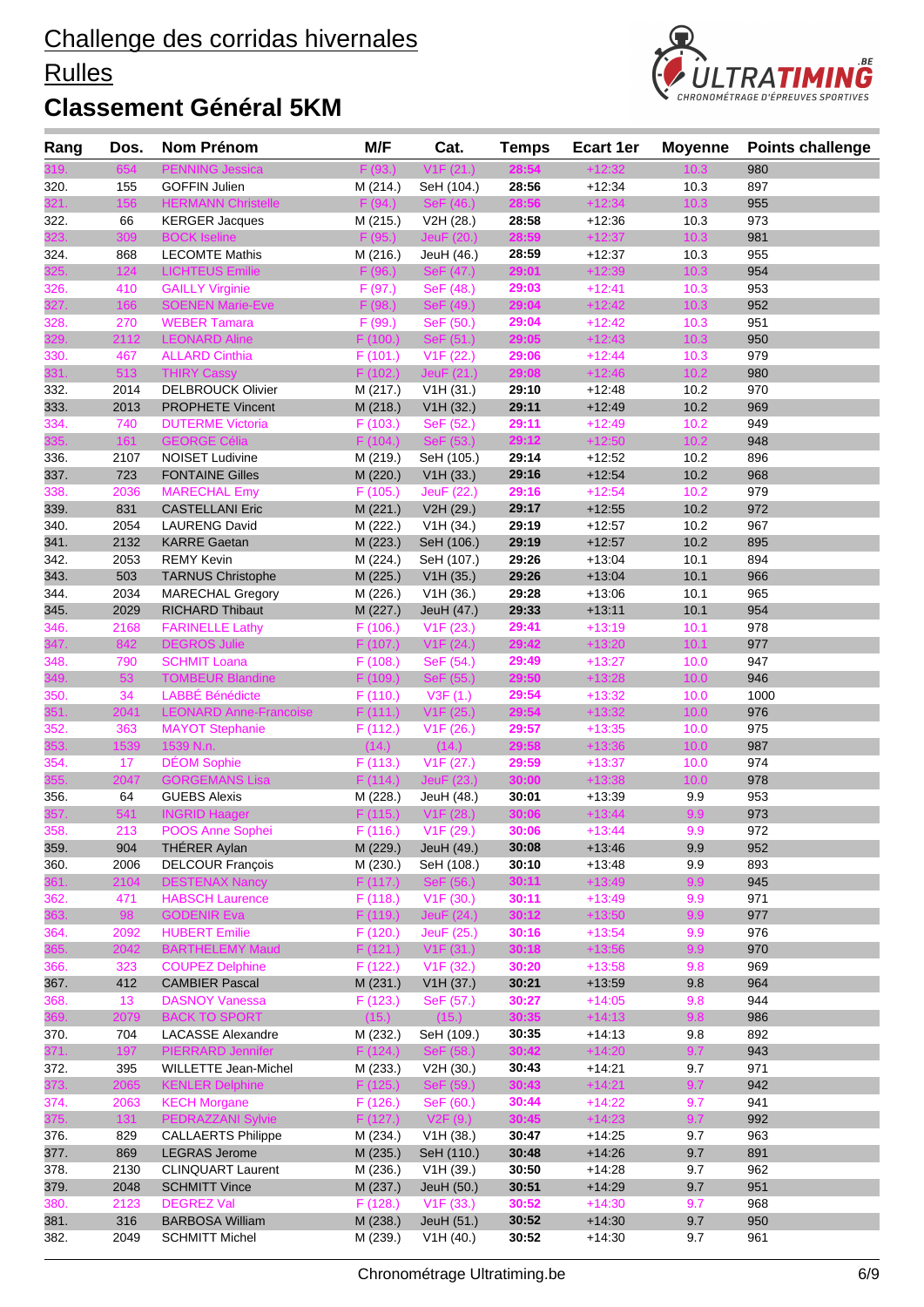# Rulles



| Rang        | Dos.           | <b>Nom Prénom</b>                               | M/F                 | Cat.                   | <b>Temps</b>   | <b>Ecart 1er</b>     | <b>Moyenne</b> | <b>Points challenge</b> |
|-------------|----------------|-------------------------------------------------|---------------------|------------------------|----------------|----------------------|----------------|-------------------------|
|             | 837            | <b>COYETTE Laura</b>                            | F (129.)            | SeF (61.)              | 30:54          | +14:32               | 9.7            | 940                     |
| 384.        | 2102           | <b>VINCKE Brigit</b>                            | F(130.)             | V2F(10.)               | 31:00          | $+14:38$             | 9.6            | 991                     |
|             | 318            | <b>CLAUSSE Maureen</b>                          | F(131.)             | SeF (62.)              | 31:04          | $+14:42$             | 9.6            | 939                     |
| 386.        | 2091           | <b>HUBERT Yves</b>                              | M (240.)            | V1H(41.)               | 31:06          | $+14.44$             | 9.6            | 960                     |
|             | 2090           | <b>GRANDJEAN Francoise</b>                      | F(132.)             | V <sub>1</sub> F (34.) | 31:07          | $+14:45$             | 9.6            | 967                     |
| 388.        | 2080           | <b>HUSSON Sophie</b>                            | F(133.)             | V <sub>1</sub> F (35.) | 31:09          | $+14:47$             | 9.6            | 966                     |
| 389.        | 2010           | <b>DESSE Marion</b>                             | F(134.)             | JeuF (26.)             | 31:10          | $+14:48$             | 9.6            | 975                     |
| 390.        | 860            | <b>JAUMOTTE Marie</b>                           | F(135.)             | SeF (63.)              | 31:14          | $+14:52$             | 9.6            | 938                     |
| 391.        | 223            | <b>DEBATY Alain</b>                             | M (241.)            | V2H (31.)              | 31:15          | $+14:53$             | 9.6            | 970                     |
| 392.        | 403            | <b>SEYLLE Anne</b>                              | F(136.)             | V1F(36.)               | 31:17          | $+14:55$             | 9.5            | 965                     |
|             | 466            | <b>GOMEZ Amélie</b>                             | F(137.)             | SeF (64.)              | 31:20          | $+14:58$             | 9.5            | 937                     |
| 394.        | 867            | <b>LECOMTE Julien</b>                           | M (242.)            | V1H (42.)              | 31:21          | $+14:59$             | 9.5            | 959                     |
| 395.        | 2103           | <b>VINCKE Jean-Claude</b>                       | M (243.)            | V3H (9.)               | 31:23          | $+15:01$             | 9.5            | 992                     |
| 396.        | 2031           | <b>BOUVY Morgane</b>                            | F(138.)             | JeuF (27.)             | 31:25          | $+15:03$             | 9.5            | 974                     |
| 397.        | 854            | <b>HALLOY Christophe</b>                        | M (244.)            | V1H (43.)              | 31:25          | $+15:03$             | 9.5            | 958                     |
| 398.        | 221            | <b>NICOLAS Marie-Jeanne</b>                     | F(139.)             | V2F(11.)               | 31:28          | $+15:06$             | 9.5            | 990                     |
| 399.        | 2011           | <b>PERE Celine</b>                              | F(140.)             | JeuF (28.)             | 31:29          | $+15:07$             | 9.5            | 973                     |
| 400.        | 965            | <b>VAN ALSENOY Margot</b>                       | F(141.)             | SeF (65.)              | 31:30          | $+15:08$             | 9.5            | 936                     |
| 401.        | 839            | <b>DECAMPS Thierry</b>                          | M (245.)            | V2H (32.)              | 31:30          | $+15:08$             | 9.5            | 969                     |
| 402.        | 754            | <b>OGER Domi</b>                                | F(142.)             | V2F(12.)               | 31:41          | $+15:19$             | 9.4            | 989                     |
| 403.        | $\overline{7}$ | <b>BOUVY Stephane</b>                           | M (246.)            | V1H (44.)              | 31:50          | $+15:28$             | 9.4            | 957                     |
| 404.        | 2009           | <b>PAUL Coraline</b>                            | F(143.)             | SeF (66.)              | 32:00          | $+15:38$             | 9.3            | 935                     |
| 405.        | 2024           | <b>GOUJARD Louise</b>                           | F(144)              | JeuF (29.)             | 32:01          | $+15:39$             | 9.3            | 972                     |
| 406.        | 382            | <b>SCHUTZ Janie</b>                             | F(145.)             | SeF (67.)              | 32:02          | $+15:40$             | 9.3            | 934                     |
| 407.        | 2025           | <b>CHALET Jennifer</b>                          | F(146.)             | V1F(37.)               | 32:05          | $+15:43$             | 9.3            | 964                     |
| 408.        | 2125           | <b>HAQUIN Anne</b>                              | F(147.)             | V <sub>2</sub> F (13.) | 32:17          | $+15:55$             | 9.2            | 988                     |
| 409.        | 2121           | <b>HAQUIN Zoe</b>                               | F(148.)             | JeuF (30.)             | 32:19          | $+15:57$             | 9.2            | 971                     |
| 410.        | 177            | <b>LEYDER Stéphanie</b>                         | F(149.)             | SeF (68.)              | 32:19          | $+15:57$             | 9.2            | 933                     |
| 411.        | 2095           | <b>HAFFNER Sandrine</b>                         | F(150.)             | V1F (38.)              | 32:22          | $+16:00$             | 9.2            | 963                     |
| 412.        | 352            | <b>LEBLICQ Camille</b>                          | F(151.)             | JeuF (31.)             | 32:23          | $+16:01$             | 9.2            | 970                     |
| 413.        | 196            | <b>LUGEN Noëlla</b>                             | F(152.)             | V2F(14.)               | 32:28          | $+16:06$             | 9.2            | 987                     |
| 414.        | 35             | <b>LIBOIS Fabienne</b>                          | F(153.)             | V1F(39.)               | 32:28          | $+16:06$             | 9.2            | 962                     |
| 415.        | 792            | <b>DURANT Charlotte</b>                         | F(154.)             | SeF (69.)              | 32:29          | $+16:07$             | 9.2            | 932                     |
| 416.        | 2003           | <b>CLAVENNE Marielle</b>                        | F(155.)             | V <sub>2</sub> F (15.) | 32:42          | $+16:20$             | 9.1            | 986                     |
| 417.        | 751            | <b>PIREAUX Kamie</b>                            | F(156.)             | SeF (70.)              | 32:43          | $+16:21$             | 9.1            | 931                     |
| 418.        | 536            | <b>MASSON Marie</b>                             | F(157.)             | SeF (71.)              | 32:44          | $+16:22$             | 9.1            | 930                     |
| 419.        | 207            | <b>ROMAIN Emilie</b>                            | F(158.)             | SeF (72.)              | 32:44          | $+16:22$             | 9.1            | 929                     |
| 420.        | 538            | <b>DEBATTY Manon</b>                            | F(159.)             | SeF (73.)              | 32:45          | $+16:23$             | 9.1            | 928                     |
| 421.        | 552            | <b>THOMAS Julien</b><br><b>STASSER Florence</b> | M (247.)            | SeH (111.)             | 32:47<br>32:51 | $+16:25$             | 9.1            | 890                     |
| 422<br>423. | 2074<br>308    | <b>BECHET Céline-Marie</b>                      | F (160.)<br>F(161.) | SeF (74.)<br>SeF (75.) | 32:53          | $+16:29$<br>$+16:31$ | 9.1<br>9.1     | 927<br>926              |
| 424.        | 897            | <b>ROSSIGNON Julie</b>                          | F(162.)             | SeF (76.)              | 32:54          | $+16:32$             | 9.1            | 925                     |
| 425.        | 63             | <b>FECHEROLLE Audrey</b>                        | F(163.)             | SeF (77.)              | 32:54          | $+16:32$             | 9.1            | 924                     |
| 426.        | 789            | <b>VONECHE Isabelle</b>                         | F(164.)             | SeF (78.)              | 32:56          | $+16:34$             | 9.1            | 923                     |
| 427.        | 896            | <b>ROSSIGNON Marie</b>                          | F(165.)             | V1F(40.)               | 32:56          | $+16:34$             | 9.1            | 961                     |
| 428.        | 2114           | <b>PETER Marie</b>                              | F(166.)             | SeF (79.)              | 32:58          | $+16:36$             | 9.1            | 922                     |
| 429.        | 215            | <b>FINSCHI Agnes</b>                            | F(167.)             | V2F(16.)               | 33:00          | $+16:38$             | 9.0            | 985                     |
| 430.        | 56             | ZIMMER Aurelien                                 | M (248.)            | SeH (112.)             | 33:00          | $+16:38$             | 9.0            | 889                     |
| 431.        | 421            | <b>ZIMMER Guibert</b>                           | M (249.)            | V3H (10.)              | 33:01          | $+16:39$             | 9.0            | 991                     |
| 432.        | 2145           | <b>GONRY Amandine</b>                           | F(168.)             | SeF (80.)              | 33:04          | $+16:42$             | 9.0            | 921                     |
| 433.        | 327            | 327 N.n.                                        | (16.)               | (16.)                  | 33:06          | $+16:44$             | 9.0            | 985                     |
| 434.        | 2040           | <b>SAUBOIN Catherine</b>                        | F(169.)             | V1F(41.)               | 33:10          | $+16:48$             | 9.0            | 960                     |
| 435.        | 25             | <b>GARDIEN Martine</b>                          | F(170.)             | V2F (17.)              | 33:10          | $+16:48$             | 9.0            | 984                     |
| 436.        | 833            | <b>CHARNEUX Laetitia</b>                        | F(171.)             | V1F(42.)               | 33:11          | $+16:49$             | 9.0            | 959                     |
| 437.        | 832            | <b>CHARNEUX Henri</b>                           | M (250.)            | V1H (45.)              | 33:13          | $+16.51$             | 9.0            | 956                     |
| 438.        | 2039           | <b>ZLOTORWIER Aurelien</b>                      | M (251.)            | JeuH (52.)             | 33:13          | $+16.51$             | 9.0            | 949                     |
| 439.        | 911            | <b>WEBER Saskia</b>                             | F(172.)             | V1F(43.)               | 33:25          | $+17:03$             | 8.9            | 958                     |
| 440.        | 830            | <b>CAMUS Nancy</b>                              | F(173.)             | SeF (81.)              | 33:26          | $+17:04$             | 8.9            | 920                     |
| 441.        | 825            | <b>BOUDAILLIEZ Denis</b>                        | M (252.)            | V1H (46.)              | 33:26          | $+17:04$             | 8.9            | 955                     |
| 442.        | 624            | 624 N.n.                                        | (17.)               | (17.)                  | 33:31          | $+17:09$             | 8.9            | 984                     |
| 443.        | 969            | <b>MEINGUET Manon</b>                           | F (174.)            | JeuF (32.)             | 33:34          | $+17:12$             | 8.9            | 969                     |
| 444.        | 696            | <b>LIBOIS Martin</b>                            | M (253.)            | JeuH (53.)             | 33:34          | $+17:12$             | 8.9            | 948                     |
| 445.        | 425            | <b>CHEVALIER Marie-Line</b>                     | F(175.)             | V2F(18.)               | 33:41          | $+17:19$             | 8.9            | 983                     |
| 446.        | 94             | <b>ROBLAIN Bénédicte</b>                        | F(176.)             | V1F(44)                | 33:48          | $+17:26$             | 8.8            | 957                     |
|             |                |                                                 |                     |                        |                |                      |                |                         |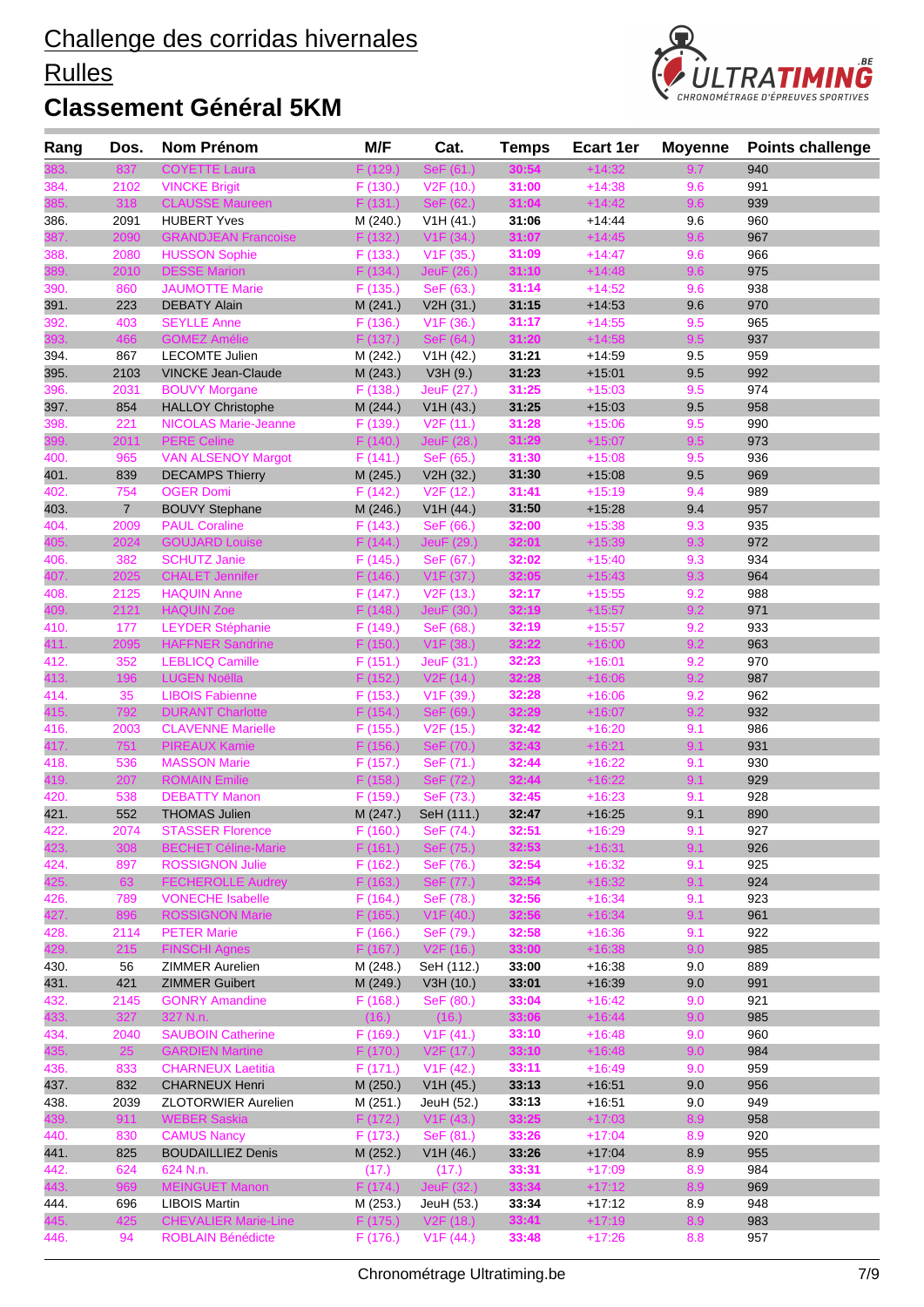# **Rulles**



| Rang | Dos. | Nom Prénom                   | M/F      | Cat.                   | <b>Temps</b> | Ecart 1er | <b>Moyenne</b> | <b>Points challenge</b> |
|------|------|------------------------------|----------|------------------------|--------------|-----------|----------------|-------------------------|
|      |      | <b>ARNOULD Annie</b>         | F (177.) | V <sub>2</sub> F (19.) | 33:49        | +17:27    | 8.8            | 982                     |
| 448. | 129  | <b>LOUIS Sabrina</b>         | F(178.)  | SeF (82.)              | 33:51        | $+17:29$  | 8.8            | 919                     |
| 449. | 692  | <b>MORETTE Laetitia</b>      | F(179.)  | SeF (83.)              | 33:54        | $+17:32$  | 8.8            | 918                     |
| 450. | 883  | <b>NOËL Emye</b>             | F(180.)  | JeuF (33.)             | 33:56        | $+17:34$  | 8.8            | 968                     |
| 451. | 2143 | <b>STERDER Pierre</b>        | M (254.) | SeH (113.)             | 33:59        | $+17:37$  | 8.8            | 888                     |
| 452. | 374  | <b>RAMSPACHER Mélanie</b>    | F(181.)  | V1F(45.)               | 34:07        | $+17:45$  | 8.7            | 956                     |
| 453. | 241  | <b>MANAND Jeanne</b>         | F(182.)  | SeF (84.)              | 34:15        | $+17:53$  | 8.7            | 917                     |
| 454. | 2146 | <b>USUIGMA Lexame</b>        | F(183.)  | JeuF (34.)             | 34:18        | $+17:56$  | 8.7            | 967                     |
| 455. | 2051 | <b>MARTIN Chantal</b>        | F(184.)  | V3F(2.)                | 34:21        | $+17:59$  | 8.7            | 999                     |
| 456. | 2052 | <b>BALAND Vinciane</b>       | F(185.)  | V2F (20.)              | 34:23        | $+18:01$  | 8.7            | 981                     |
| 457. | 559  | <b>LAURENCE Jacob</b>        | F(186.)  | V1F(46.)               | 34:25        | $+18:03$  | 8.7            | 955                     |
| 458. | 2155 | <b>BARBETTE Severine</b>     | F(187.)  | V1F (47.)              | 34:26        | $+18:04$  | 8.7            | 954                     |
| 459. | 2137 | <b>GODART Constance</b>      | F(188.)  | SeF (85.)              | 34:28        | $+18:06$  | 8.7            | 916                     |
| 460. | 375  | <b>RAMSPACHER Marie-Anne</b> | F (189.) | V3F(3.)                | 34:30        | $+18:08$  | 8.6            | 998                     |
| 461. | 2161 | <b>BLANG Cyrielle</b>        | F(190.)  | SeF (86.)              | 34:45        | $+18:23$  | 8.6            | 915                     |
| 462. | 827  | <b>BOUVY Mallory</b>         | F (191.) | SeF (87.)              | 34:58        | $+18:36$  | 8.5            | 914                     |
| 463. | 255  | <b>PILLET Astrid</b>         | F (192.) | SeF (88.)              | 35:20        | $+18:58$  | 8.4            | 913                     |
| 464. | 893  | <b>RENAULT Florence</b>      | F (193.) | SeF (89.)              | 35:28        | $+19:06$  | 8.4            | 912                     |
| 465. | 178  | <b>LAY Fanny</b>             | F(194.)  | SeF (90.)              | 35:32        | $+19:10$  | 8.4            | 911                     |
| 466. | 15   | <b>DEBRAZ Arianne</b>        | F (195.) | V1F(48.)               | 35:54        | $+19:32$  | 8.3            | 953                     |
| 467. | 565  | <b>LABRANCHE Audrey</b>      | F (196.) | SeF (91.)              | 36:02        | $+19:40$  | 8.3            | 910                     |
| 468. | 2124 | <b>HAQUIN Melusine</b>       | F (197.) | JeuF (35.)             | 36:13        | $+19:51$  | 8.2            | 966                     |
| 469. | 2122 | <b>HAQUIN Pa</b>             | M (255.) | V1H (47.)              | 36:13        | $+19:51$  | 8.2            | 954                     |
| 470. | 379  | <b>SANTIQUIAN Claire</b>     | F (198.) | SeF (92.)              | 36:14        | $+19:52$  | 8.2            | 909                     |
| 471. | 894  | <b>REYTER Noémie</b>         | F (199.) | SeF (93.)              | 36:19        | $+19:57$  | 8.2            | 908                     |
| 472. | 381  | <b>RÉSIBOIS Alicia</b>       | F(200.)  | SeF (94.)              | 36:19        | $+19:57$  | 8.2            | 907                     |
| 473. | 882  | NOËL Camille                 | F(201.)  | JeuF (36.)             | 36:28        | $+20:06$  | 8.2            | 965                     |
| 474. | 70   | <b>SIMAR Evelyne</b>         | F(202.)  | SeF (95.)              | 36:28        | $+20:06$  | 8.2            | 906                     |
| 475. | 881  | <b>NOEL Xavier</b>           | M (256.) | V1H (48.)              | 36:30        | $+20:08$  | 8.2            | 953                     |
| 476. | 2300 | HANKARD-TRODOUX Pauline      | F(203.)  | SeF (96.)              | 36:31        | $+20:09$  | 8.2            | 905                     |
| 477. | 499  | <b>COUVERT Elisabeth</b>     | F(204.)  | V3F(4.)                | 36:33        | $+20:11$  | 8.2            | 997                     |
| 478. | 2060 | <b>GOEDERT Carine</b>        | F(205.)  | V <sub>1</sub> F (49.) | 36:51        | $+20:29$  | 8.1            | 952                     |
| 479. | 2015 | <b>HESBOIS Virginie</b>      | F(206.)  | V1F(50.)               | 36:58        | $+20:36$  | 8.1            | 951                     |
| 480. | 834  | <b>CHEVALIER Eloïse</b>      | F(207.)  | SeF (97.)              | 37:05        | $+20:43$  | 8.0            | 904                     |
| 481. | 866  | <b>LAURENT David</b>         | M (257.) | V2H (33.)              | 37:06        | $+20:44$  | 8.0            | 968                     |
| 482. | 838  | <b>DASNOIS Nathalie</b>      | F(208.)  | SeF (98.)              | 37:07        | $+20:45$  | 8.0            | 903                     |
| 483. | 815  | <b>JEANBAPTISTE Elise</b>    | F(209.)  | SeF (99.)              | 37:18        | $+20:56$  | 8.0            | 902                     |
| 484. | 2071 | <b>DE BARSY Laure</b>        | F(210.)  | SeF (100.)             | 37:41        | $+21:19$  | 7.9            | 901                     |
| 485. | 627  | <b>FRANTZEN Aurelie</b>      | F(211.)  | SeF (101.)             | 37:42        | $+21:20$  | 7.9            | 900                     |
| 486. | 2157 | <b>BUYER Natacha</b>         | F (212.) | SeF (102.)             | 37:50        | $+21:28$  | 7.9            | 899                     |
| 487. | 865  | <b>LANSHEER Laura</b>        | F(213.)  | SeF (103.)             | 37:52        | $+21:30$  | 7.9            | 898                     |
| 488. | 182  | JACQUES Timeo                | M (258.) | JeuH (54.)             | 38:06        | $+21:44$  | 7.8            | 947                     |
| 489. | 184  | <b>JACQUES Dimitri</b>       | M (259.) | V1H (49.)              | 38:09        | $+21:47$  | 7.8            | 952                     |
| 490. | 299  | <b>DENONCIN Caroline</b>     | F(214.)  | SeF (104.)             | 38:10        | $+21:48$  | 7.8            | 897                     |
| 491. | 708  | <b>LARZILLIERE Aurore</b>    | F(215.)  | SeF (105.)             | 38:12        | $+21:50$  | 7.8            | 896                     |
| 492. | 153  | <b>THILTGES Gaelle</b>       | F(216.)  | V1F(51.)               | 38:13        | $+21:51$  | 7.8            | 950                     |
| 493. | 846  | <b>FRETZ Virginie</b>        | F(217.)  | SeF (106.)             | 38:30        | $+22:08$  | 7.7            | 895                     |
| 494. | 864  | <b>KRIEPS Benoît</b>         | M (260.) | SeH (114.)             | 38:31        | $+22:09$  | 7.7            | 887                     |
|      | 2064 | <b>PECHON Sophie</b>         | F(218.)  | SeF (107.)             | 38:50        | $+22:28$  | 7.7            | 894                     |
| 496. | 2144 | <b>PIERLOT Francois</b>      | M (261.) | SeH (115.)             | 38:51        | $+22:29$  | 7.7            | 886                     |
| 497. | 2037 | <b>GOFFINET Vincent</b>      | M (262.) | V2H (34.)              | 39:01        | $+22:39$  | 7.6            | 967                     |
| 498. | 2044 | <b>RAULET Stephanie</b>      | F (219.) | V1F(52.)               | 39:07        | $+22:45$  | 7.6            | 949                     |
| 499. | 2164 | PIBERO Fabian                | M (263.) | SeH (116.)             | 39:50        | $+23:28$  | 7.5            | 885                     |
| 500. | 909  | <b>VINCENT Romane</b>        | F (220.) | SeF (108.)             | 40:39        | $+24:17$  | 7.3            | 893                     |
| 501. | 907  | <b>VINCENT Marine</b>        | F(221.)  | SeF (109.)             | 40:40        | $+24:18$  | 7.3            | 892                     |
| 502. | 908  | <b>VINCENT Jade</b>          | F (222.) | JeuF (37.)             | 40:41        | $+24:19$  | 7.3            | 964                     |
| 503. | 200  | <b>FRAZELLE Séverine</b>     | F(223.)  | V1F(53.)               | 42:35        | $+26:13$  | 7.0            | 948                     |
| 504. | 2159 | <b>BAIJOT Julie</b>          | F(224.)  | SeF (110.)             | 43:17        | $+26:55$  | 6.9            | 891                     |
| 505. | 2106 | <b>BELCHE Françoise</b>      | F(225.)  | V1F(54.)               | 43:17        | $+26:55$  | 6.9            | 947                     |
| 506. | 2142 | <b>BRION Adeline</b>         | F(226.)  | SeF (111.)             | 43:44        | $+27:22$  | 6.8            | 890                     |
| 507. | 1569 | 1569 N.n.                    | (18.)    | (18.)                  | 44:32        | $+28:10$  | 6.7            | 983                     |
| 508. | 910  | <b>VINCIANE Modave</b>       | F(227.)  | V1F(55.)               | 54:17        | $+37:55$  | 5.5            | 946                     |
| 509. | 851  | <b>GOFFINET Marie</b>        | F(228.)  | SeF (112.)             | 1:01:25      | $+45:03$  | 4.8            | 889                     |
| 510. | 1997 | FRENGUELLOTTI Remy           | M (264.) | (1.)                   | 1:34:41      | $+78:19$  | 3.1            | 1000                    |
|      |      |                              |          |                        |              |           |                |                         |